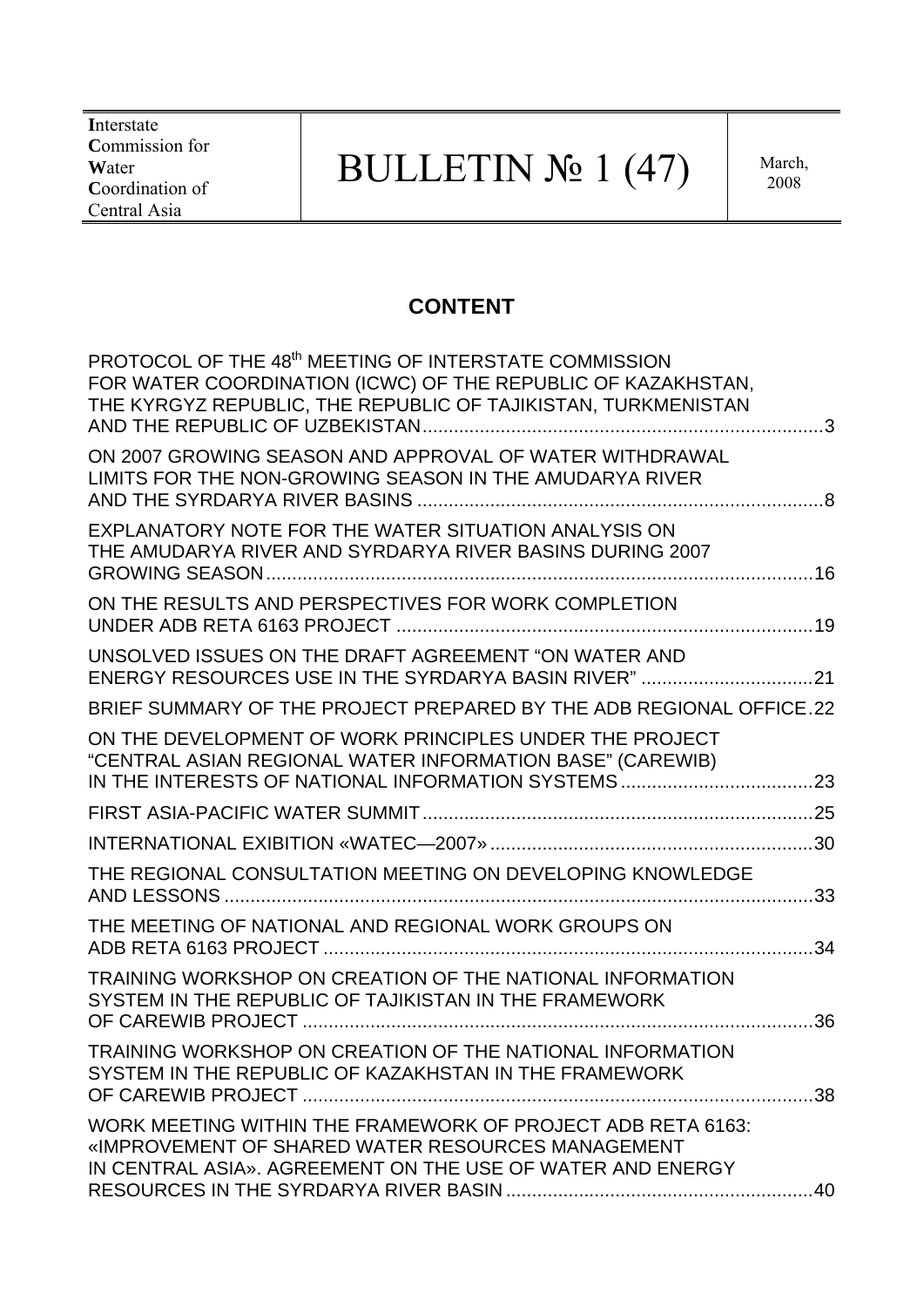| WORK MEETING OF SUBGROUP #3 "ON DEVELOPMENT AND COORDINATION<br>OF DETAILED METHODICAL RECCOMENDATIONS ON THE SHARED BASIN COSTS<br>ACCOUNTING, DATA COLLECTION AND ACTUAL DAMAGES ASSESSMENT |  |
|-----------------------------------------------------------------------------------------------------------------------------------------------------------------------------------------------|--|
| BECAUSE OF THE AMUDARYA RIVER AND THE SYRDARYA RIVER WATER                                                                                                                                    |  |
| CONSIDERATION OF RECOMMENDATION ON HYDROMODULE ZONES<br>BOUNDARIES CORRECTION AND IRRIGATION RATES CLARIFICATION46                                                                            |  |
|                                                                                                                                                                                               |  |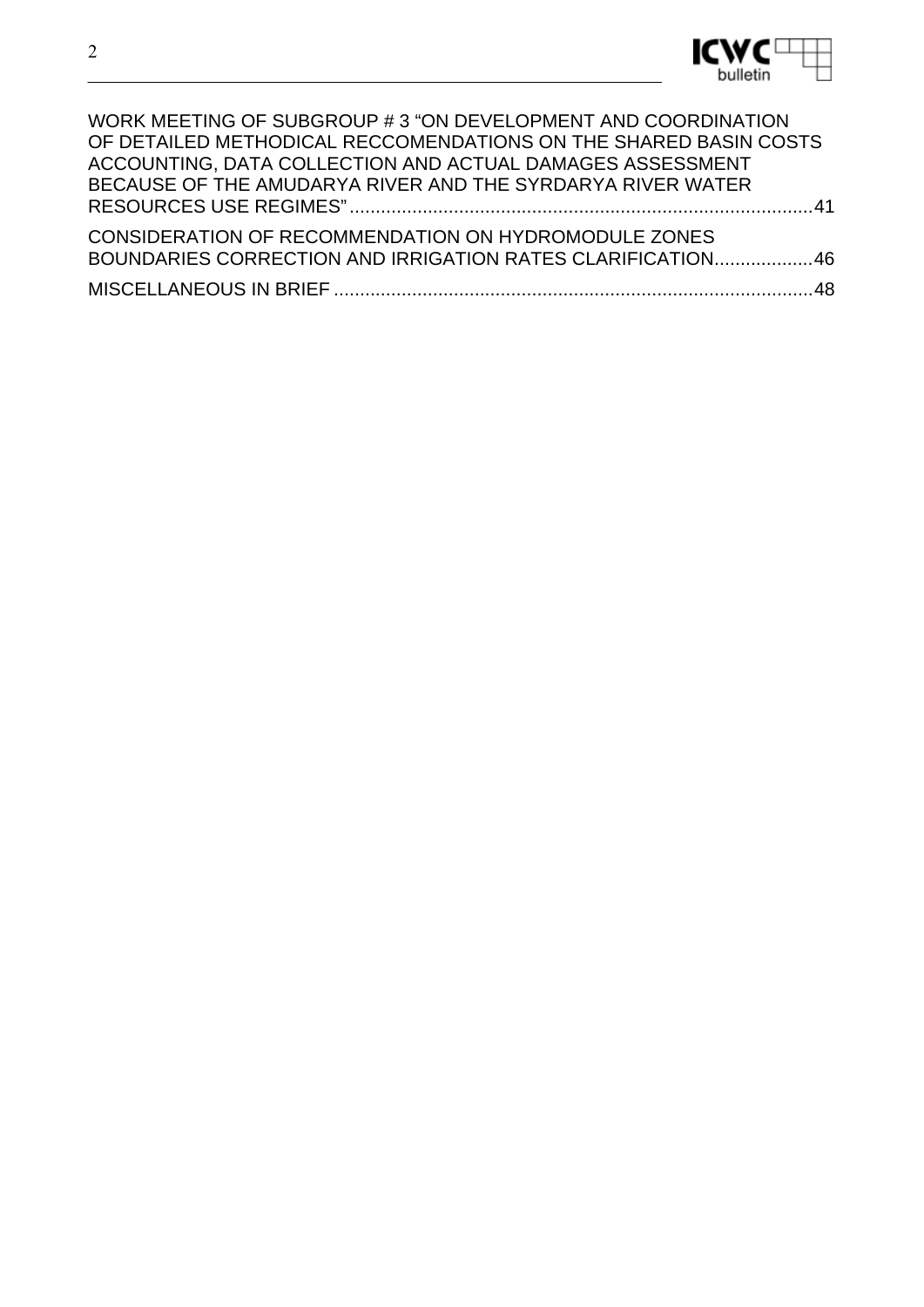## **PROTOCOL OF THE 48th MEETING OF INTERSTATE COMMISSION FOR WATER COORDINATION (ICWC) OF THE REPUBLIC OF KAZAKHSTAN, THE KYRGYZ REPUBLIC, THE REPUBLIC OF TAJIKISTAN, TURKMENISTAN AND THE REPUBLIC OF UZBEKISTAN**

October 11, 2007 Khojent city

## **Participants**

Kenshimov Amirkhan Kadyrbekovich

Koshmatov Baratali Turanovich

Ataliev Kakadurdy Khankulievich Khamraev Shavkat Rakhimovich

#### **ICWC members:**

Deputy Chairman of the Water Resources Committee under the Ministry of Agriculture, the Republic of Kazakhstan Director General of the Department for Water Resources under the Ministry for Agriculture, Water Resources and Processing Industry, the Kyrgyz Republic Saidi Yokubzod Minister of Land Reclamation and Water Resources of the Republic of Tajikistan Deputy Minister for Water Resources of Turkmenistan Deputy Minister, Chief of Head Water Management Administration under the Ministry of Agriculture and Water Resources of the Republic of Uzbekistan

#### **From ICWC Executive Bodies of:**

Dukhovny Victor Abramovich Khudayberganov Yuldash Khudayberganovich Khamidov Makhmud Khamidovich The head of BWO "Syrdarya" Negmatov Gayrat Abdusattarovich Umarov Pulatkhon Jakhanovich Director of ICWC Training Center

Zoirov Anvar Mukhiddinovich Kuchkarov Sharifjon Zikrillaevich

Director of SIC ICWC, Professor, ICWC Honorary Member The head of BWO "Amudarya"

Chief of ICWC Secretariat, ICWC Honorary Member

#### **Invitees:**

Deputy Minister for Land Reclamation and Water Resources of the Republic of Tajikistan Lysenko Oleg Grigorevich The head of BWO "Amudarya" Department The head of Department, the Ministry for Agriculture and Water Resources, the Republic of Uzbekistan Loktionov The head of BWO "Syrdarya" Department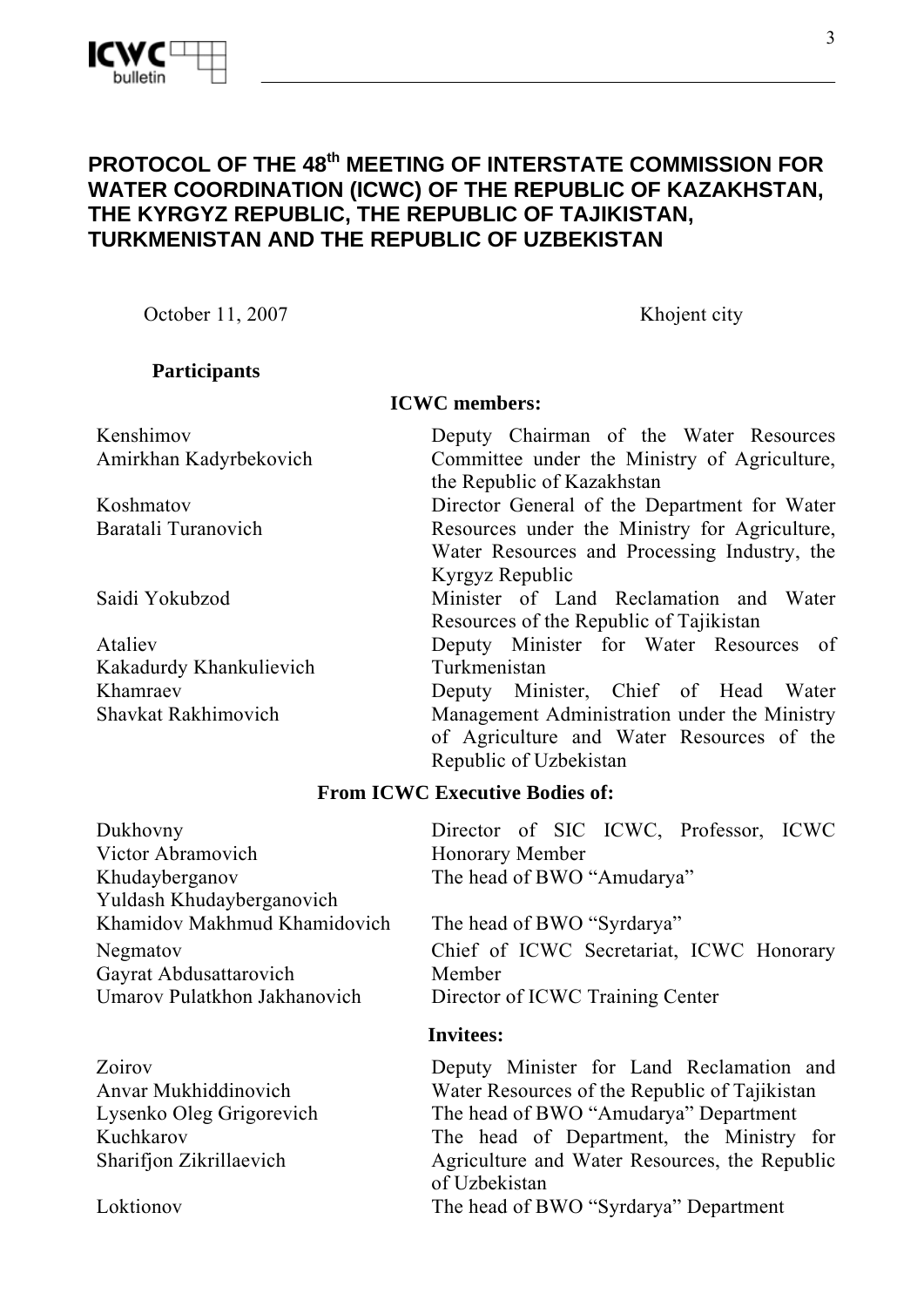

Aleksander Georgievich Srajitdinov Ravshan Zakirovich The Ministry for Agriculture and Water

Jayloobaev Abydybay Shakirbaevich

Mamataliev Nurgazy Patiydinovich Saparov Usman Bayramklychevich

Beglov Iskander Ferdinandovich Khegay Victor Veniaminovich SIC ICWC Expert

Resources, the Republic of Uzbekistan Zaytseva Svetlana Viktorovna The head of Department, KEGOC Joint-stock Company Pulatov Kamitjan Pulatovich Advisor of the Chairman of the Water Resources Committee, the Ministry for Agriculture of the Republic of Kazakhstan The head of Division, Department for Water Resources, the Ministry for Agriculture, Water Resources and Processing Industry, the Kyrgyz Republic Director of SIC ICWC Kyrgyz Branch Deputy Director, "Turkmensuvylymtaslama" Institute Pulatov Yarash Ergashevich Director General of Central Administration, Tajik Research University for Hydrology and Land Reclamation Yusupov Rustam Karimovich Chief Expert of the Ministry for Land Reclamation and Water Resources, the Republic of Tajikistan Murtazaev Uktam Ismatovich Acting as Director of SIC ICWC Tajik Branch Goibov Nazar Sokhibovich Chief of Department, the Ministry for Energy and Industry, the Republic of Tajikistan Leading Expert of SIC ICWC

Chairman: Saidi Yokubzod – the Ministry for Land Reclamation and Water Resources, the Republic of Tajikistan

#### *Agenda:*

- 1. On 2007 growing season and approval of water withdrawal limits during the nongrowing season in the Basins of the Amudarya and the Syrdarya Rivers (BWO "Amudarya" and BWO "Syrdarya" are in charge).
- 2. On the results and perspectives for works completion on ADB RETA 6163О Project.
- 3. On the development of work principles for "Central Asian Regional Water Information Base" (CAREWIB) in the interests of national information systems.
- 4. On "Provisions about ICWC".
- 5. On the agenda and venue of the next  $49<sup>th</sup>$  ICWC meeting.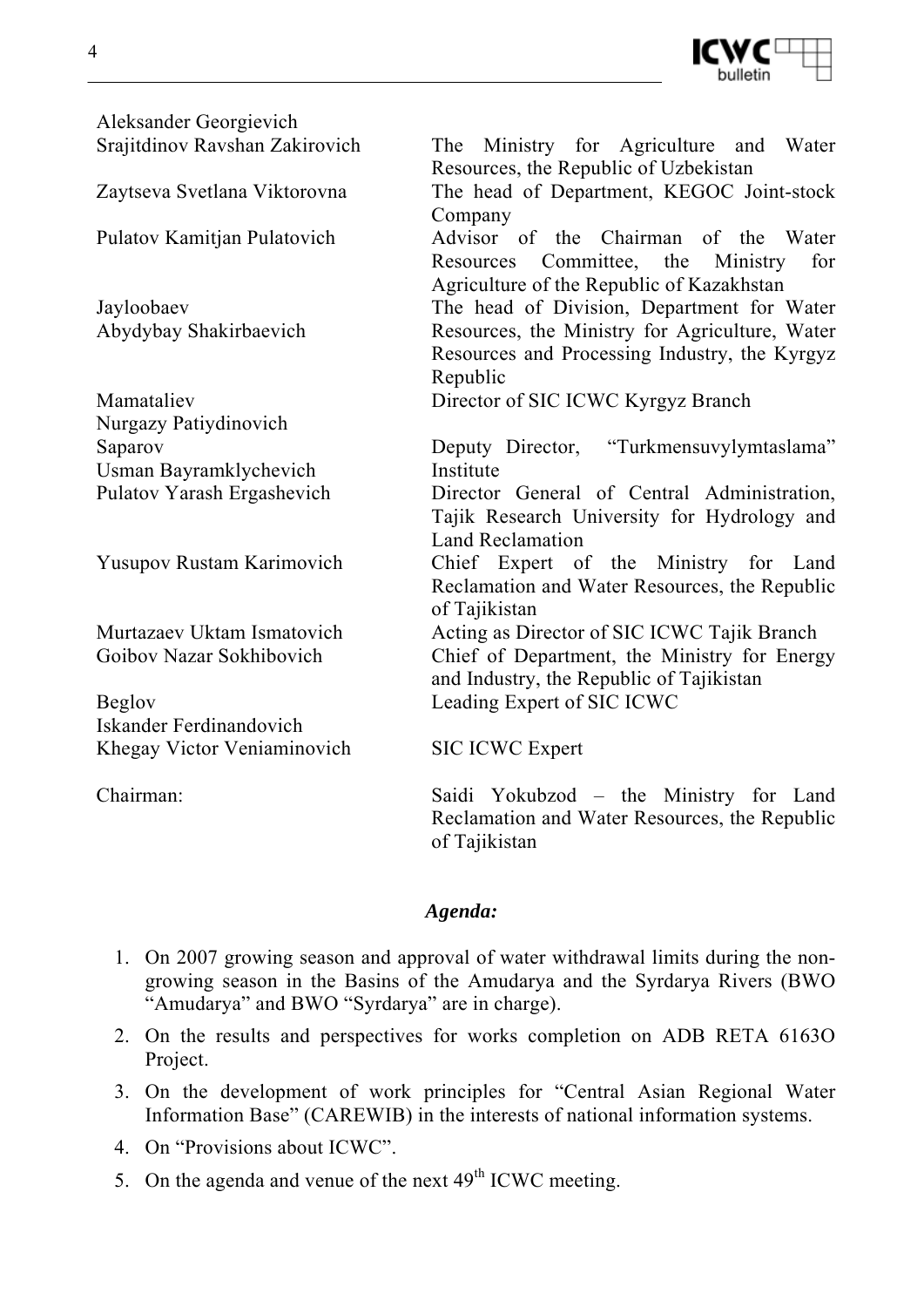

Having the agenda approved, the reports listened and the opinions exchanged, the members of Interstate Commission for Water Coordination of Central Asia (ICWC) decided:

## **On the first item:**

- 1. Take into consideration the information about events of BWO "Amudarya" and BWO "Syrdarya" on the implementation of water withdrawal limits and provision of the accepted operating regime of tandem reservoir system during 2007growing season.
- 2. Adopt water withdrawal limits for 2007-2008 non-growing season and coordinate the regime of forecast-schedule for tandem reservoir system operation along the Amudarya River with the Ministry for Energy and Industry of the Republic of Tajikistan.
- 3. Adopt water withdrawal limits for non-growing season 2007-2008 within the Syrdarya River Basin. The states within the Syrdarya River Basin should coordinate the proposed operating regime of Naryn-Syrdarya tandem reservoir system with the national Energy Agencies in a short period.

#### **On the second item:**

- 1. Take into consideration the information of National work groups and Regional work groups about the work done.
- 2. Chiefs of National work groups should ensure the completion of work up to the end of 2007.
- 3. The Tajik party has withdrawn its remarks concerning the preamble, Articles 2 and 3 "Agreements on water and power resources use in the Syrdarya River Basin". Article 6.1 has been revised in the following way: "Before the approval of new water allocation strategy within the basin, the water withdrawal limits for the Parties during hydrological year from the Syrdarya River (Provision 1) and its main tributaries, including the Chirchik River should be allocated on the basis of Correction Note for "Revised water resources use and conservation master-plan for the Syrdarya River Basin" approved in Protocol #413 of Scientific and Technical Council under the Ministry for Land Reclamation and Water Resources of the USSR from February 29, 1984 within the period of 5 years and to extend it automatically for the next 5-year period if another proposal on this issue in a written form has been submitted by none of the parties not later than 6 months in advance".
- 4. National work groups should continue the work on the mentioned Agreement.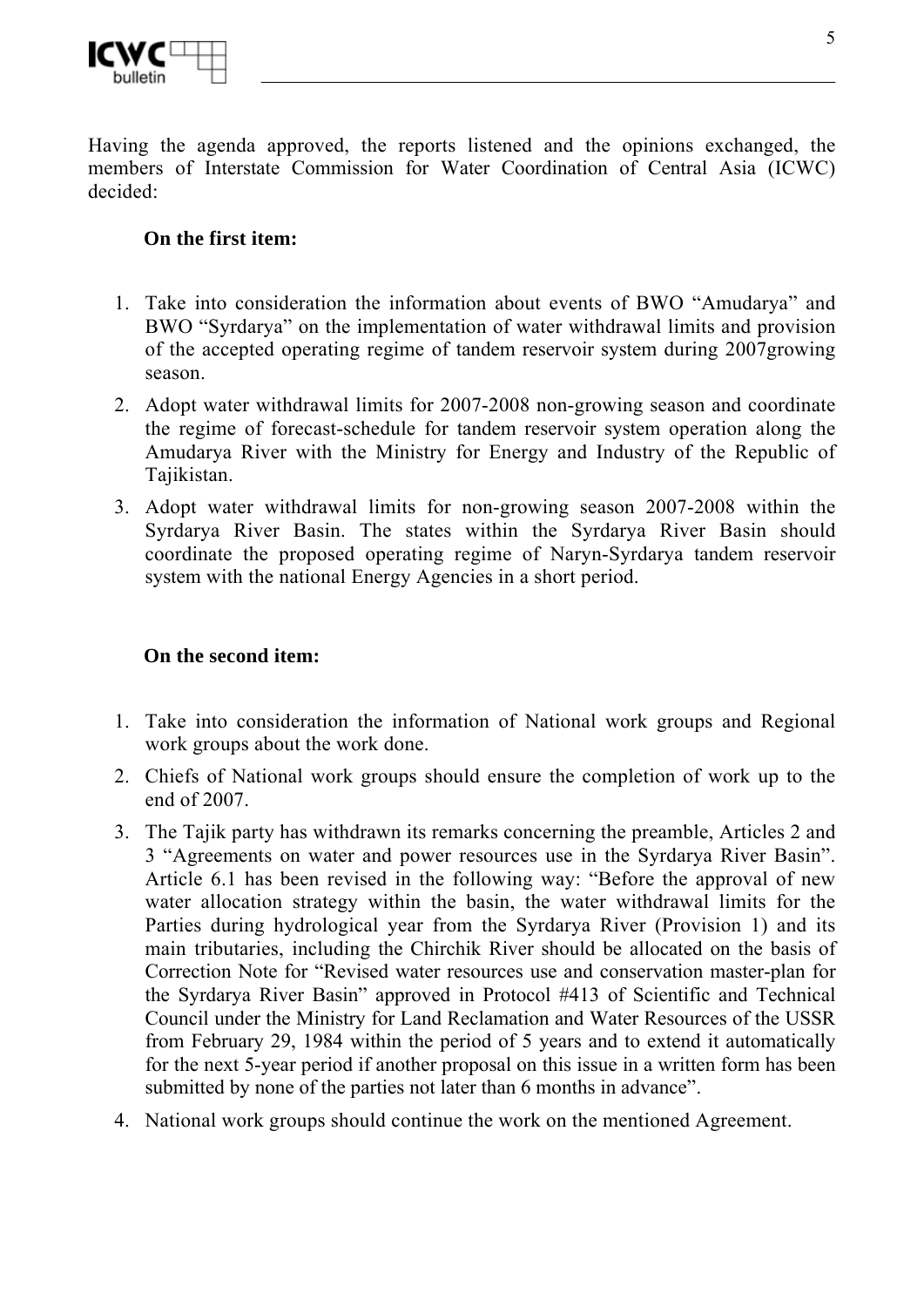

#### **On the third item:**

- 1. Approve the development principles of national information systems proposed by SIC ICWC and implemented within the framework of Phase 2, CAREWIB Project, according to signed Memorandums.
- 2. ICWC Members together with SIC ICWC are to organize establishment of national contact points and support for preparatory work during inception period of the next phase of CAREWIB Project.
- 3. ICWC Members thank Swiss Agency for Development and Cooperation for their active support.

#### **On the forth item:**

- 1. Take into consideration the information about the work on draft "Provisions about ICWC" and draft Agreement "Regarding consolidation of management organizational structure, conservation and development of transboundary water resources in the Aral Sea Basin".
- 2. Taking into account that members of National work group from the Kyrgyz Republic have not initialled the mentioned projects, B.T. Koshmatov, ICWC Member, is asked to take measures on consideration of the mentioned drafts within one month period.
- 3. Taking into account importance and significance of the mentioned drafts, the documents should be considered and approved by current ICWC Members during the next meeting of ICWC.

#### **On the fifth item:**

- 1. The next  $49<sup>th</sup>$  meeting of ICWC should be held in the second ten-day period of February, 2008 in the Republic of Uzbekistan.
- 2. Approve the agenda for the next  $49<sup>th</sup>$  ICWC meeting.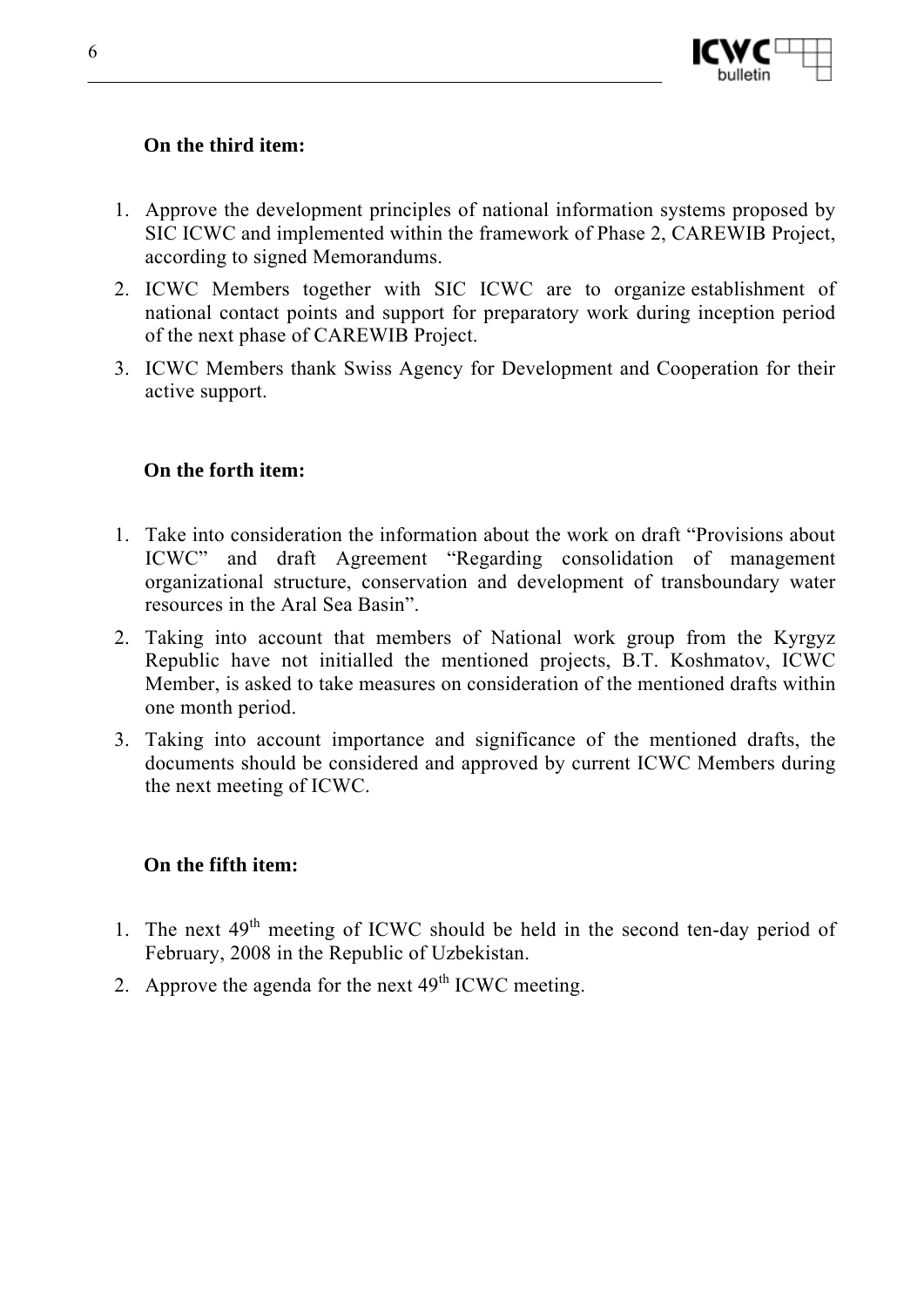

## *Agenda:*

- 1. Regarding implementation of water withdrawal limits and provision of accepted operating regime of reservoir cascades on the Amudarya River and the Syrdarya River during growing season 2007-2008.
- 2. Regarding the program for provision of ICWC financial and logistics activity and its executive bodies (responsible BWO «Amudarya», BWO «Syrdarya», the Secretariat, SIC ICWC, CMC ICWC and Training Center ICWC).
- 3. Regarding progress of works on ADB RETA 6163 Project.
- 4. Regarding "IWRM-Fergana" project assessment results.
- 5. Regarding "Provisions about ICWC" and Agreement "Regarding consolidation of management organizational structure, conservation and development of interstate water resources sources in the Aral Sea Basin".
- 6. Regarding the First Asian-Pacific Water Summit.
- 7. Regarding the agenda and venue of the next  $50<sup>th</sup>$  ICWC meeting.

| From the Republic of Kazakhstan | A. Kenshimov |
|---------------------------------|--------------|
| From the Kyrgyz Republic        | B. Koshmatov |
| From the Republic of Tajikistan | S. Yokubzod  |
| From Turkmenistan               | K. Ataliev   |
| From the Republic of Uzbekistan | Sh. Khamraev |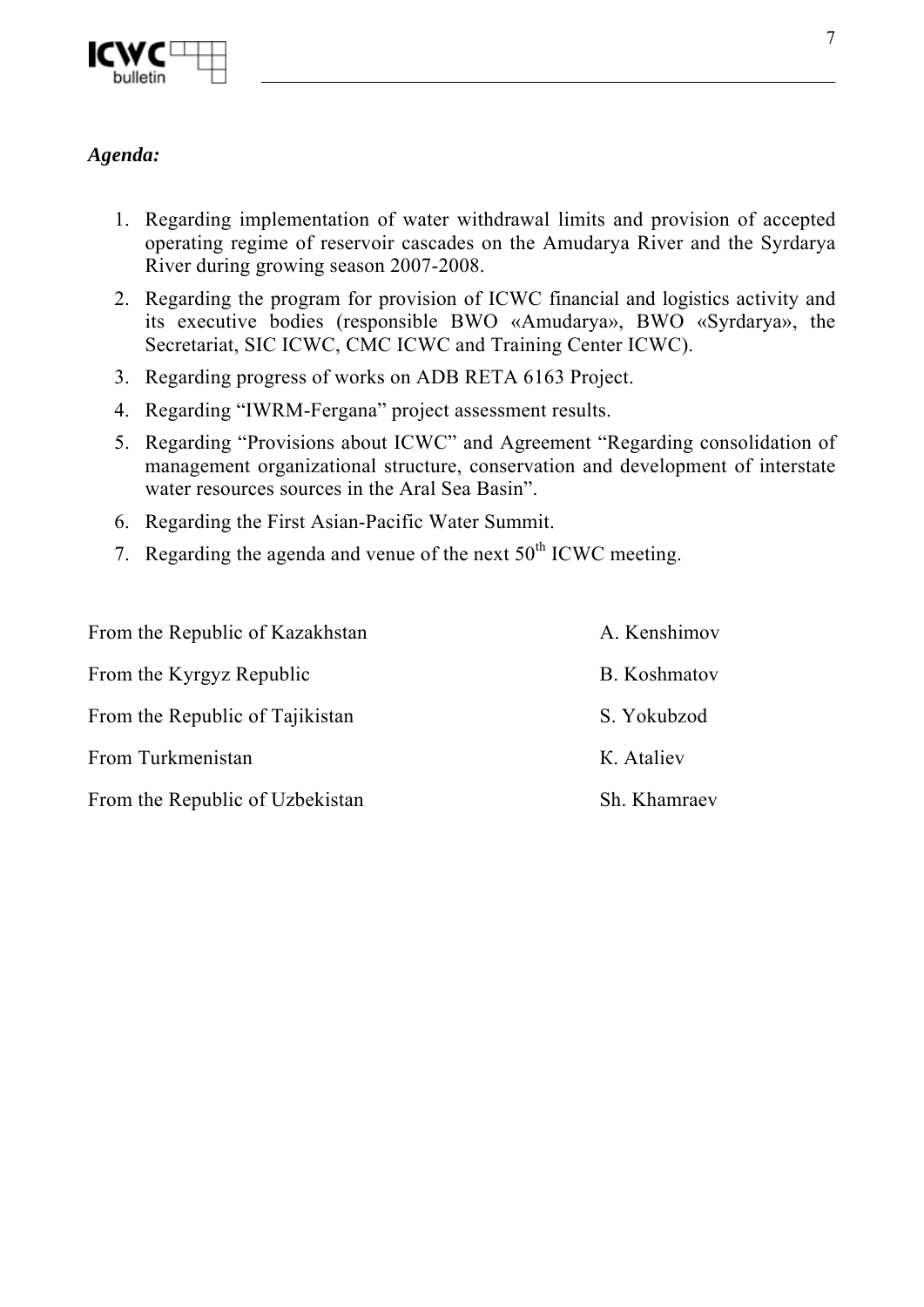

## **ON 2007 GROWING SEASON AND APPROVAL OF WATER WITHDRAWAL LIMITS FOR THE NON-GROWING SEASON IN THE AMUDARYA RIVER AND THE SYRDARYA RIVER BASINS<sup>1</sup>**

#### **I. The Amudarya River Basin**

*Results of implementation of water withdrawal limits and tandem reservoir system operating regime in the Amudarya River Basin during 2007growing season.* 

The expected water availability on October 10, 2007 during the growing season in the Amudarya River Basin in the given **"**Atamurat" section line upstream of Garagumdarya amounted to 86.9 % of the norm. At the norm of 47 billion  $\overline{592}$  Mm<sup>3</sup>, the actual water availability amounted 41 billion 344  $\text{Mm}^3$ .

Ten-day period-based dynamics of water availability change in the given Atamurat section line upstream of Garagumdarya is shown in the table below.

Preliminary use of established water withdrawal limits during the reported growing period across the states is seen in the following way:

- In general in the basin, established water withdrawal limit is used for 101.3 %; the actual value composed 34 billion 439 Mm<sup>3</sup> at the limit of 33 billion 990 Mm<sup>3</sup>.

- The Republic of Kyrgyzstan overused the established water withdrawal limit by 4.2 %; the actual value composed 16.0 million  $m<sup>3</sup>$  at the limit of 382 million  $m<sup>3</sup>$ .

- The Republic of Tajikistan overused the established water withdrawal limit by 100,9 %; 5 billion  $846$  Mm<sup>3</sup> were actually used at the limit of 5 billion 796 Mm<sup>3</sup>;

- Turkmenistan overused the water withdrawal limit by 103.6 %; 13 billion 648 Mm<sup>3</sup> were actually used at the limit of 13 billion 175  $\text{Mm}^3$ ;

- The Republic of Uzbekistan overused the water withdrawal limit by 103.2 %; 14 billion 55 Mm<sup>3</sup> were actually used at the limit of 13 billion 617 Mm<sup>3</sup>.

Across reaches of the river, the use of established water withdrawal limits is the following:

1. Upstream – 98.6 %, including Tajikistan – 100.8 %, the Republic of Uzbekistan  $-85.7\%$ .

2. Midstream – 107.8 %, including the Republic of Uzbekistan – 113.9 %, Turkmenistan  $-104.4\%$ .

3. Downsteram – 98,8 %, including the Republic of Uzbekistan - 97,2 %, Turkmenistan - 101,9 %.

 $\overline{a}$ 

 $1$  Materials to the first issue of the agenda of the  $48<sup>th</sup>$  ICWC meeting, Khojent city, October 2007.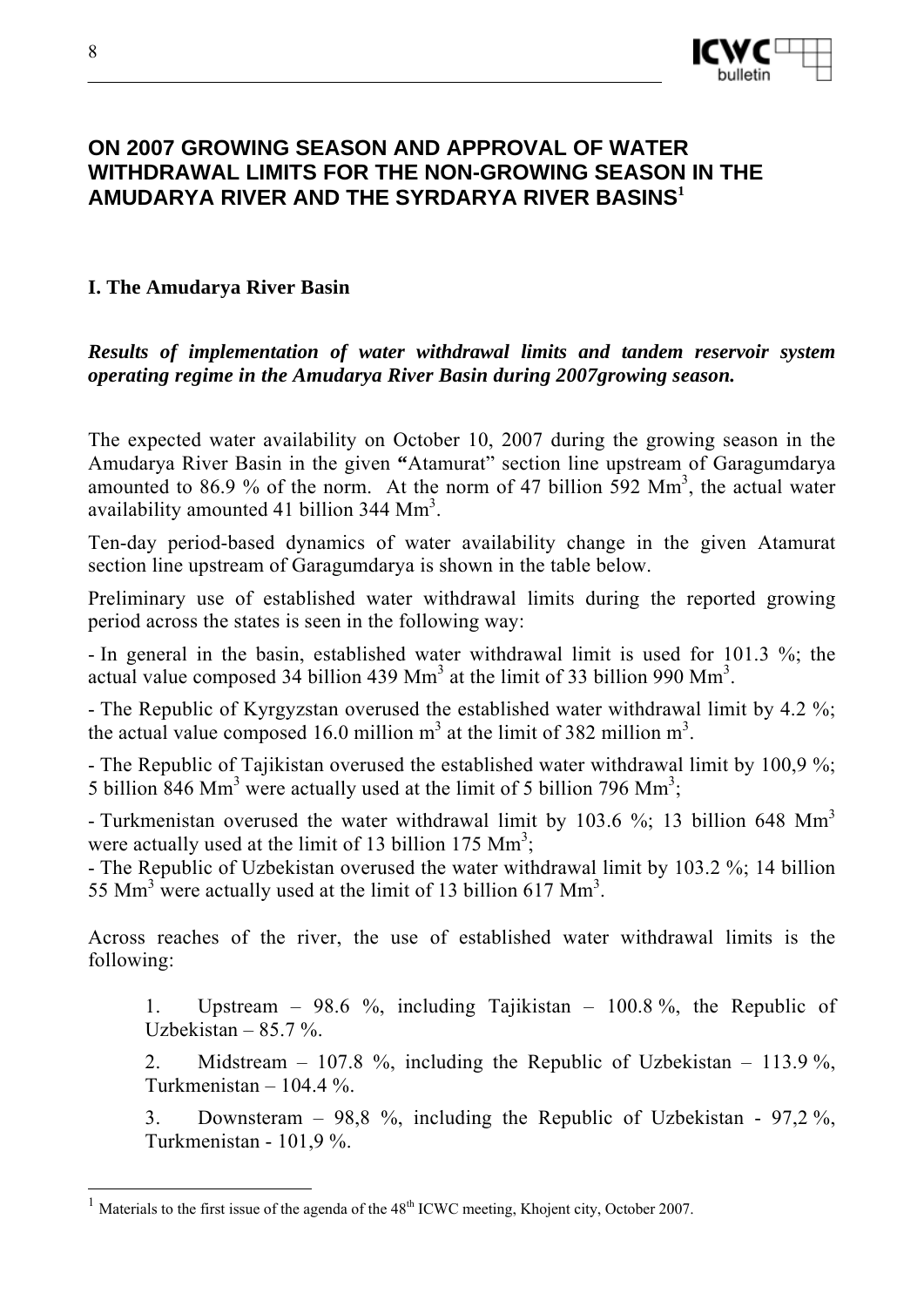

Water delivery schedule for the Prearalie and the Aral Sea during the current growing season was executed on 43,8 %; 1050 million m were delivered  $3$  at the plan of 2 billion  $400 \text{ Mm}^3$ .

By October 1, 2007 water volume in Nurek reservoir composed 10 billion  $450 \text{ Mm}^3$ . 10 billion  $434 \text{ Mm}^3$  were at the same date in the last season.

Water volume in Tyuyamuyun reservoir by October 1, 2007 composed 2 billion 781  $\text{Mm}^3$ . 3 billion 57 million m<sup>3</sup> were at the same date in the last season.

#### *Summary:*

- 1. The current water situation in the Amudarya River basin during the given growing season seems to be considered as satisfactory; the water saving policy followed in the basin has shown positive results and allowed to ensure successful timely irrigation and provide optimally possible water supply to Tyuyamuyun reservoir.
- 2. Agreement regarding shared water resources use by Turkmenistan and the Republic of Uzbekistan in the Lower Amudarya River of May 26, 2007, approved by the Heads of national water sectors of Turkmenistanа and The Republic of Uzbekistan gave positive results. 8 joint meetings were held with the participation of representatives of Dashoguz province, the Republic of Karakalpakstan and Khorezm province, BWO «Amudarya» and **UE TMGU**. During these meetings joint decisions about optimal use of available water resources in the Lower Amudarya River were made, taking into account the interests of each party and the current water situation.

#### *Consideration of water withdrawal limits and coordination about tandem reservoir system operating regimes during non-growing season 2007-2008 in the Amudarya River Basin*

According to Uzglavhydromet (Uzbek Central Meteorological Centre) forecasts and preliminary estimation of BWO "Amudarya" , water availability in the given "Atamyrat" section lineupstream Garagumdarya is expected at approximately the planned norm.

Taking into account the growing season outcomes and approximately expected water availability, BWO "Amudarya" agreed with all state-water users in the basin water withdrawal limits for non-growing season 2007-2008. On the basis of the water withdrawal limits, preliminary water intake operating regimes and preliminary tandem reservoir system operating regime in the Amudarya River Basin were elaborated which were submitted to ICWC members.

**BWO "Amudarya"** is submitting the following volumes of water withdrawal limits for non-growing season 2007-2008 across the states to the ICWC members:

- water withdrawal limits to be defined in the volume of 2 billion 864 Mm<sup>3</sup> for the Republic of Tajikistan;

- water withdrawal limits to be defined in the volume of 6 billion 500 Mm<sup>3</sup> for Turkmenistan;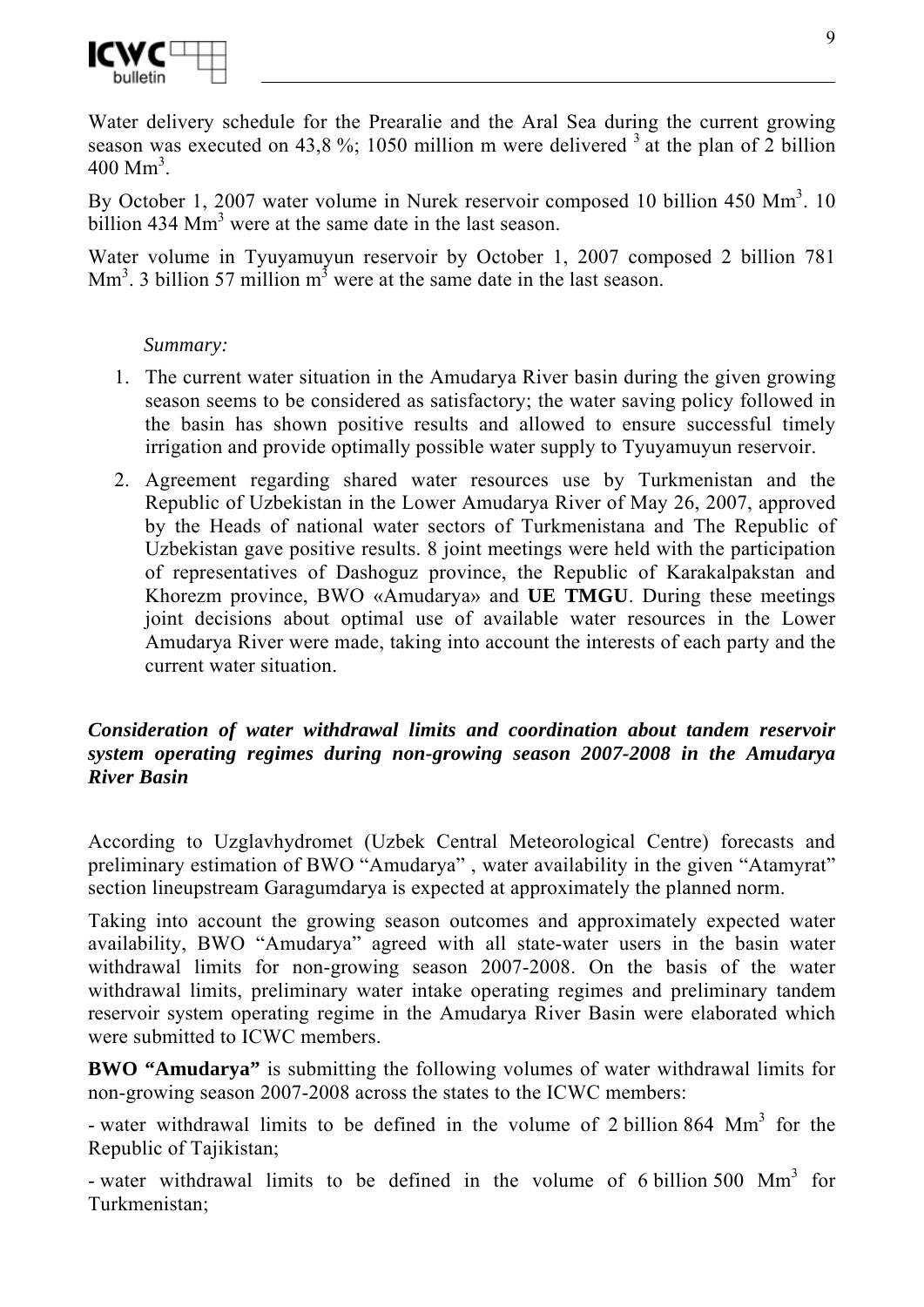

- water withdrawal limits to be defined in the volume of 5 billion 980 Mm<sup>3</sup> for 2006-2007 non-growing season for the Republic of Uzbekistan.

The operating regime of the Nurek reservoir as well as an optin of the operating regime of the Tyuaymun reservoir at the water availability of 90.0 % were developed by BWO «Amudarya» together with CDC "Energiya". Both operating regimes were submitted to the ICWC members.

Sanitary-and-ecological releases in the volume of 800 million  $m<sup>3</sup>$  for non-growing season are proposed to be established for the Amudarya River lower reaches, including:

- Dashoguz province  $-150.0$  million m<sup>3</sup>;
- The Republic of Karakalpakstan 500.0 million  $m^3$ ;
- Khorezm province  $-150.0$  million m<sup>3</sup>.

The water supply plan for the Aral Sea and Prearalie (Aral Sea coastal zone) is proposed to be established in the volume of 2 billion 100  $\text{Mm}^3$  for non-growing season 2007-2008, taking into account CDC.

Finally, BWO «Amudarya» proposes the following:

1. Approve the tandem reservoir system operating regimes and the water supply plan for the Aral Sea and Prearalie (Aral Sea coastal zone) for non-growing season submitted to the ICWC members.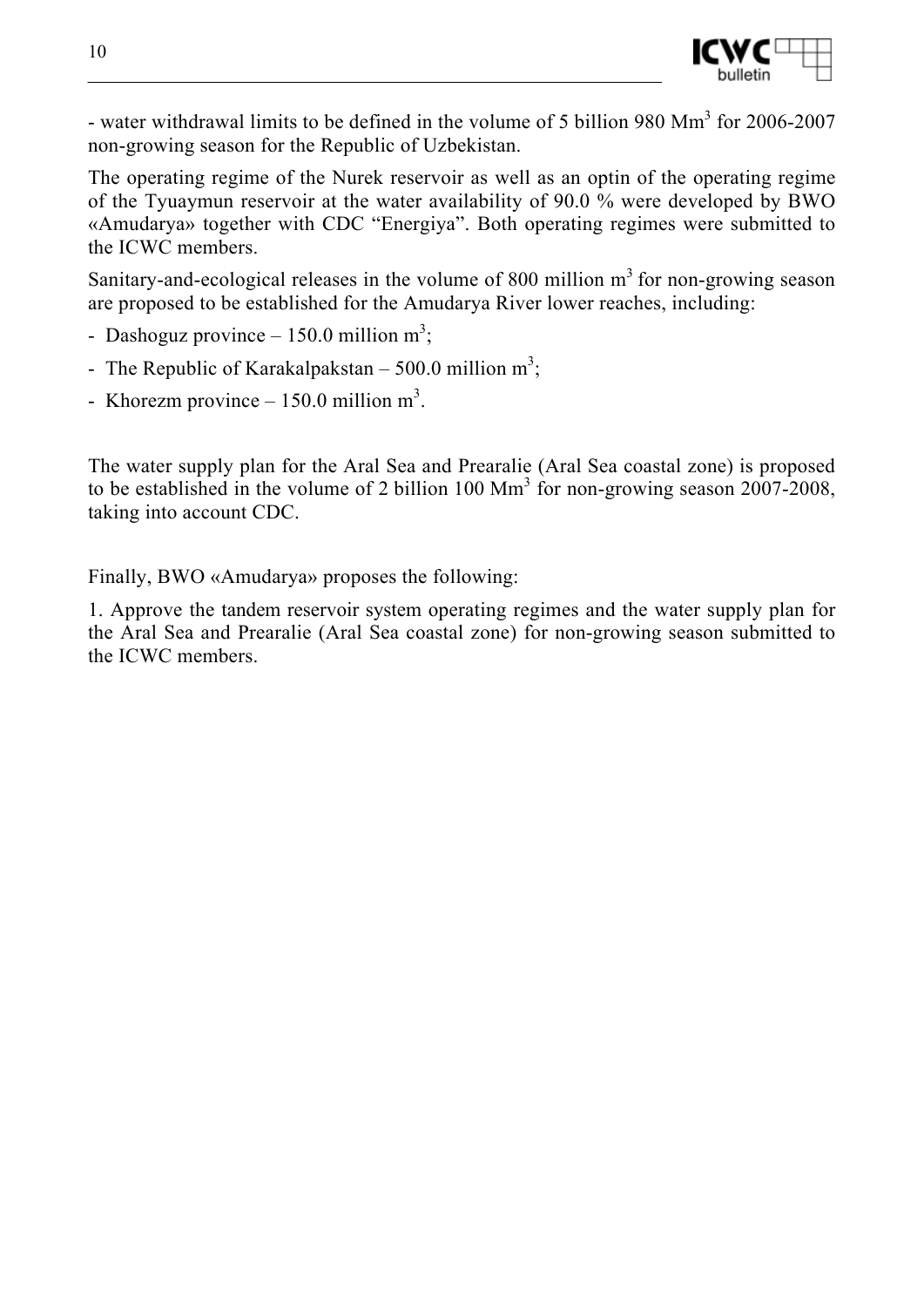

|                                                       | Unit                      |          | April      |            |          | May        |                |       | June  |       |       | July  |       |       | August |            |       | September  |              |       |
|-------------------------------------------------------|---------------------------|----------|------------|------------|----------|------------|----------------|-------|-------|-------|-------|-------|-------|-------|--------|------------|-------|------------|--------------|-------|
| Balance items                                         | measure                   | Phase    | Phase<br>П | Phase<br>Ш | Phase    | Phase<br>П | Phase<br>Ш     | Phase | Phase | Phase | Phase | Phase | Phase | Phase | Phase  | Phase<br>Ш | Phase | Phase<br>П | $\mathbf{I}$ | Total |
|                                                       | $m^3/s$                   | 511      | 886        | 961        | 1190     | 1196       | 907            | 1019  | 1217  | 1694  | 1570  | 1355  | 1323  | 1291  | 1164   | 1105       | 989   | 898        | 580          | 17444 |
| <b>Inflow to Nurek</b>                                | $m^3/s$                   |          |            | 786        |          |            | 1092           |       |       | 1310  |       |       | 1413  |       |        | 1184       |       |            | 822          | 17444 |
| Accumulation $(+)$ ,<br>Drawdawn (-)                  | $m^3/s$                   | 36       | 287        | 248        | 362      | 300        | 54             | 147   | 281   | 702   | 624   | 404   | 355   | 329   | 283    | 366        | 274   | 189        | 137.5        | 4476  |
| Water volume<br>of the Nurek<br>reservoir             | 5974                      | 6005     | 6253       | 6467       | 6780     | 7039       | 7091           | 7218  | 7460  | 8067  | 8606  | 8955  | 9292  | 9576  | 9821   | 10169      | 10406 | 10569      | 10450        |       |
| Water loss in<br>the reservoir                        | $m^3/s$                   | $\theta$ | $\Omega$   | $\Omega$   | $\Omega$ |            | $\overline{2}$ |       |       |       |       |       |       |       |        | $\Omega$   |       |            |              | 3     |
| Water release                                         | $m^3/s$                   | 475      | 599        | 713        | 828      | 896        | 851            | 872   | 936   | 992   | 946   | 951   | 967.5 | 962   | 881    | 739        | 715   | 709        | 717          | 12964 |
| from the Nurek                                        |                           |          |            | 596        |          |            | 858            |       |       | 933   |       |       | 955   |       |        | 857        |       |            | 713          | 12964 |
| <b>KERKI</b> gauging<br>station                       | $m^3/s$                   | 1314     | 1268       | 1446       | 1794     | 2303       | 1955           | 1715  | 2186  | 2239  | 2707  | 1953  | 1742  | 1615  | 1590   | 1276       | 1162  | 971        | 942          | 26503 |
| Rate                                                  | $m^3/s$                   | 876      | 1060       | 1280       | 1860     | 2310       | 2730           | 2440  | 3090  | 3030  | 3490  | 3600  | 3270  | 2830  | 2400   | 2160       | 1820  | 1400       | 1160         | 35961 |
|                                                       | $\frac{0}{0}$             | 150      | 119.6      | 113.0      | 96.5     | 99.7       | 71.6           | 70.3  | 70.7  | 73.9  | 77.6  | 54.3  | 53.3  | 57.1  | 66.3   | 59.1       | 63.8  | 69.4       | 81.2         |       |
| Water<br>availability in<br>the given<br>section line | $m^3/s$                   | 1857     | 2154       | 2327       | 2809     | 3295       | 2669           | 2506  | 3157  | 3669  | 4066  | 3114  | 2849  | 2665  | 2556   | 2256       | 2043  | 1766       | 1315         | 41344 |
| Norm                                                  | $m^3/s$                   | 1280     | 1580       | 1980       | 2470     | 2620       | 2830           | 3320  | 3820  | 4210  | 4690  | 4630  | 4290  | 3900  | 3530   | 3010       | 2420  | 1900       | 1590         | 47592 |
|                                                       | $\frac{0}{0}$             | 145.1    | 136.3      | 117.5      | 113.7    | 125.8      | 94.3           | 75.5  | 82.7  | 87.1  | 86.7  | 67.2  | 66.4  | 68.3  | 72.4   | 75.0       | 84.4  | 93.0       | 82.7         | 87    |
| Accumulation<br>(actual)                              | million<br>m <sup>3</sup> | 1605     | 3466       | 5477       | 7904     | 10751      | 13288          | 15453 | 18181 | 21351 | 24864 | 27554 | 30261 | 32564 | 34772  | 36916      | 38682 | 40208      | 41344        | 41344 |
| Norm                                                  | million<br>m <sup>3</sup> | 1106     | 2471       | 4182       | 6316     | 8580       | 11269          | 14138 | 17438 | 21076 | 25128 | 29128 | 33205 | 36575 | 39625  | 42485      | 44576 | 46218      | 47592        | 47592 |
|                                                       | $\frac{0}{0}$             | 145.1    | 140.3      | 131.0      | 125.1    | 125.3      | 117.9          | 109.3 | 104.3 | 101.3 | 98.9  | 94.6  | 91.1  | 89.0  | 87.8   | 86.9       | 86.8  | 87.0       | 86.9         | 86.9  |

# Ten-day period-based dynamics of water availability change in the given Atamurat section line upstream of Garagumdarya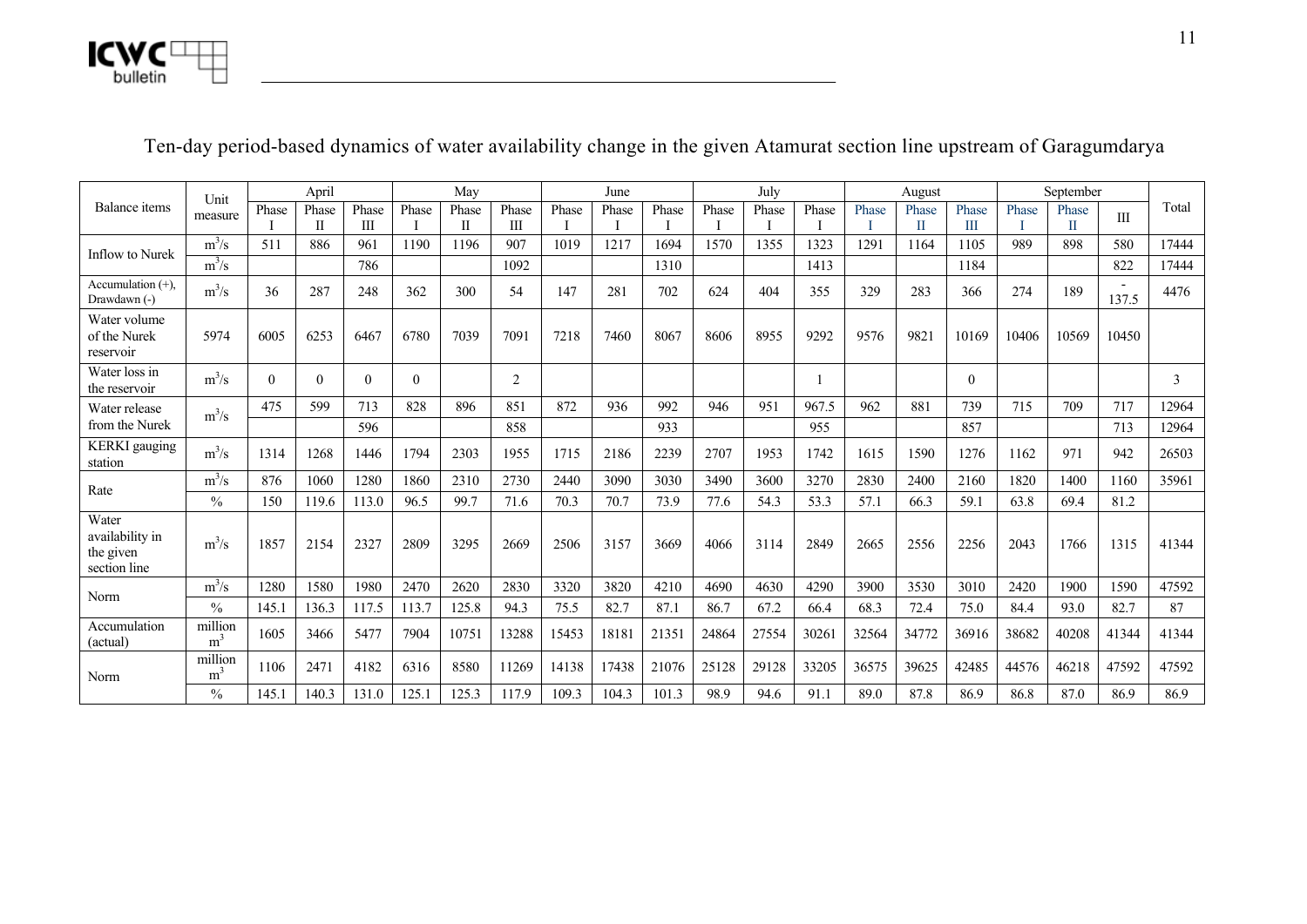

## **II. Syrdarya River Basin**

#### *Regarding growing season 2007 and approval of water withdrawal limits for the nongrowing season in the Syrdarya River Basin*

2007 non-growing season was generally characterized with the lower water availability compared with the rate on the Syrdarya River Basin.

According to the hydrometeorological service's forecasts submitted before the beginning of growing season, the water availability in the Naryn River was expected to be 85 %, in the Chirchik River - 80 % and the Karadarya River – 65 % of the norm. Inflow to reservoirs was assessed at the rate of 80 % and channel inflow – only 72 % of the norm.

According to Uzglavhydromet, available water resources for the growing season were assessed in the volume of 17 billion  $267 \text{ Mm}^3$ , while calculated water consumption amounted 18 billion 746  $\text{Mm}^3$ . At the same time, the water resources deficit was 1.5 billion  $m^3$ .

Under such conditions, the elaborated schedule-forecast for operation regimes of the Naryn-Syrdarya tandem reservoir system and corresponding water withdrawal limits were corrected according to the current actual water situation. Water withdrawal limits were accepted with the restriction of 15 % which was coordinated and approved at the  $47<sup>th</sup>$ ICWC meeting. Thus, the Toktogul reservoir releases were set in the signed Schedule of electric power supply from the Kyrgyz Republic to the Republic of Uzbekistan and releases from Kayrakkum – in the Protocol between the Republics of Tajikistan and Uzbekistan.

Detailed data concerning the water situation during growing season 2007 in comparison with the forecasts are characterized with the following indicators.

Abundant precipitation in spring and in the first ten-day period of June as well as temperature raise by 3-5 degrees in comparison with the norm in the third ten-day period of June contributed to improved water situation.

Inflow to upstream reservoirs (Table 2.1) was actually 17 billion 233 million  $m<sup>3</sup>$  or 91.8 % of the norm which is more than predicted one by 2.2 billion  $m^3$ . 8.9 billion  $m^3$  (94.15) % of the norm) flew into the Toktogul reservoir. In the Andizhan reservoir the water situation remained complex during the whole growing season.  $1.55$  billion  $m<sup>3</sup>$  flew into the reservoir, or only 51 % of the norm instead of predicted 70 % of the norm. At the same time, the inflow into the Charvak reservoir exceeded the predicted one by 40 % and was more than 6.2 billion  $m<sup>3</sup>$  (120 % of the norm).

Lateral inflow (Table 2.1) was non-uniform along the sites but overall exceeded the forecast by more than 23 %, i.e. 10.7 billion  $m^3$  (93 % of the norm).

General inflow in the basin was 27.9 billion  $m^3$ , i.e. 92.5 % of the norm instead of the predicted 74 % mainly due to high water availability in the Chirchik River basin.

Actual releases from reservoirs achieved 113.7 % out of the predicted volume that can be explained by considerable discharge from the Charvak reservoir – 138,2 % and from Chardarya – 170,4 % (Table 2.2). In spite of the signed Schedule for electric power supply from Kyrgyzstan to Uzbekistan and the agreement on additional water releases of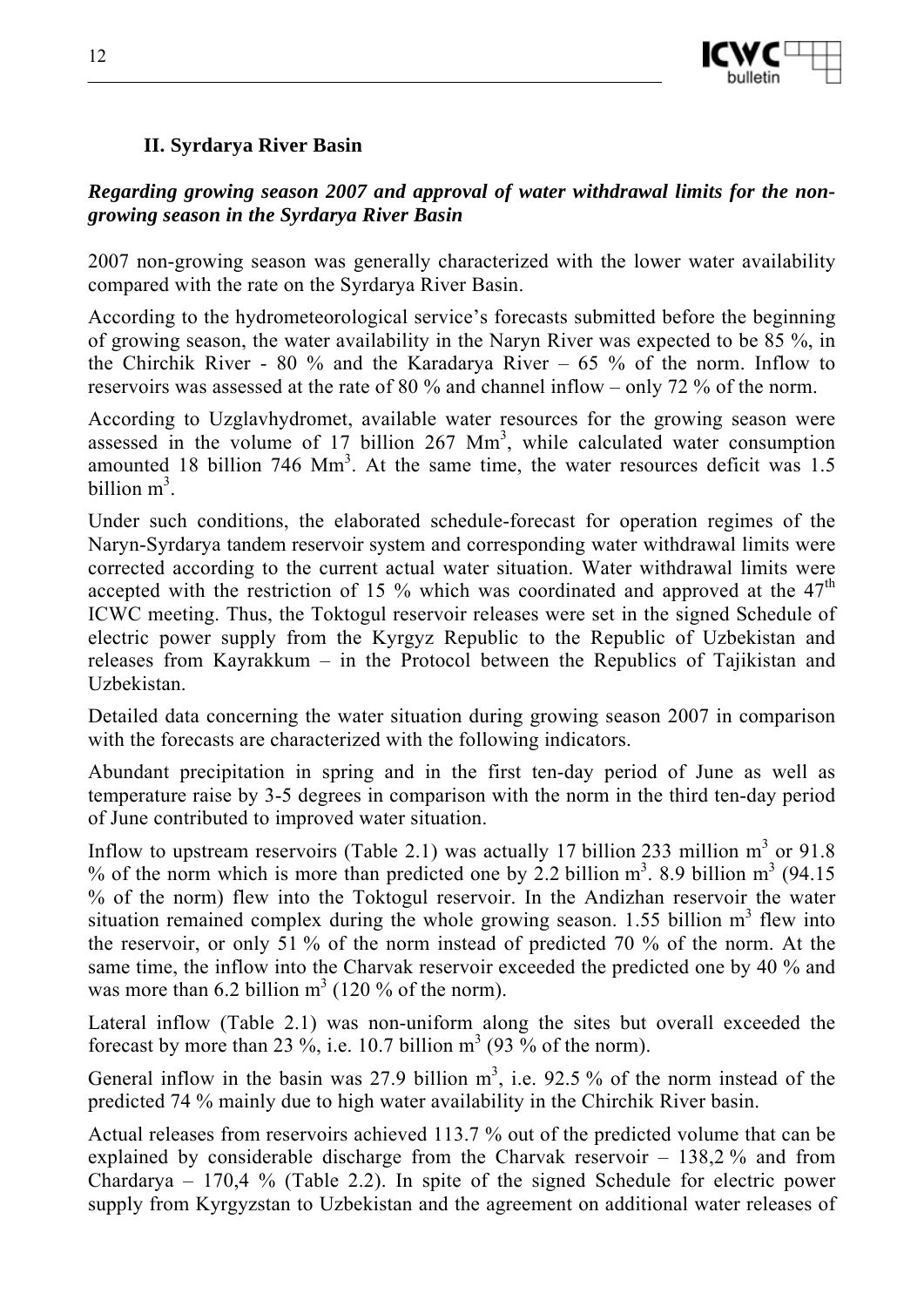

1 billion 560 million  $m<sup>3</sup>$ , discharge from the Toktogul reservoir made up 85 % out of the schedule. At the same time,  $3.2$  billion  $m<sup>3</sup>$  of water was accumulated in the reservoir.

On October 1, the water volume of the Toktogul reservoir was 13 billion 729 million  $m^3$ , the Andijan reservoir - 479 million m<sup>3</sup>, the Charvak reservoir - 1 billion 550 million m<sup>3</sup>, the Kayrakkum reservoir - 853 million m<sup>3</sup> and the Chardarya reservoir - 907 million m<sup>3</sup> (Table 2.3).

As of 01.10.07, water supply to the states-water users was: Kazakhastan - 712 million  $m<sup>3</sup>$ (89 % of the limit), Kyrgyzstan – 170.68 million m<sup>3</sup> (70 % of the limit), Tajikistan – 1610.13 million  $m^3$  (99% of the limit) and Uzbekistan - 7722 million  $m^3$  (102 % the limit) (Tables 2.4 and 2.5).

An overall adverse water availability in the basin during growing season 2007 caused reduction of actual intakes by 15 % on the average.

The positive fact of the growing season was water supply to the Aral Sea and Prearalie in the volume of 2 billion  $208$  million  $m<sup>3</sup>$  because of the additional inflow from the Chirchik River basin and the increase of releases from the Chardarya reservoir by 70 % (Table 2.6).

250 million  $m<sup>3</sup>$  were discharge into the Arnasays depression upon the request of the Republic of Uzbekistan in April.

|                                           |          | Volume (from 01.04 to    | Percent out of the |        |  |
|-------------------------------------------|----------|--------------------------|--------------------|--------|--|
| Parameter                                 |          | 01.10.07), million $m^3$ | norm               |        |  |
|                                           | forecast | actual                   | forecast           | actual |  |
| for the Toktogul reservoir                | 8315.83  | 8911.48                  | 88                 | 94     |  |
| for the Andijan reservoir                 | 2133.48  | 1548.77                  | 70                 | 51     |  |
| for the Charvak reservoir                 | 4191.59  | 6220.80                  | 81                 | 120    |  |
| the Ugam River                            | 398.93   | 552.28                   | 74                 | 103    |  |
| Total:                                    | 15039.83 | 17233.33                 | 78                 | 92     |  |
| Toktogul – Uchkurgan                      | 1067,55  | 1305.03                  | 90                 | 110    |  |
| Uchkurgan, Uchtepe-Kayrakkum              | 2366.41  | 3444.27                  | 70                 | 102    |  |
| Andijan - Uchtepe                         | 1820.62  | 2166.56                  | 72                 | 85     |  |
| Kayrakkum - Chardara                      | 1739.07  | 3006.37                  | 55                 | 95     |  |
| Gazalkent-Chinaz-Chirchik gauging station | 632.88   | 743.16                   | 64                 | 75     |  |
| Sub-total:                                | 7626.53  | 10665.39                 | 70                 | 93     |  |
| TOTAL:                                    | 22666.36 | 27898.72                 | 74                 | 92.5   |  |

#### **Table 2.1.**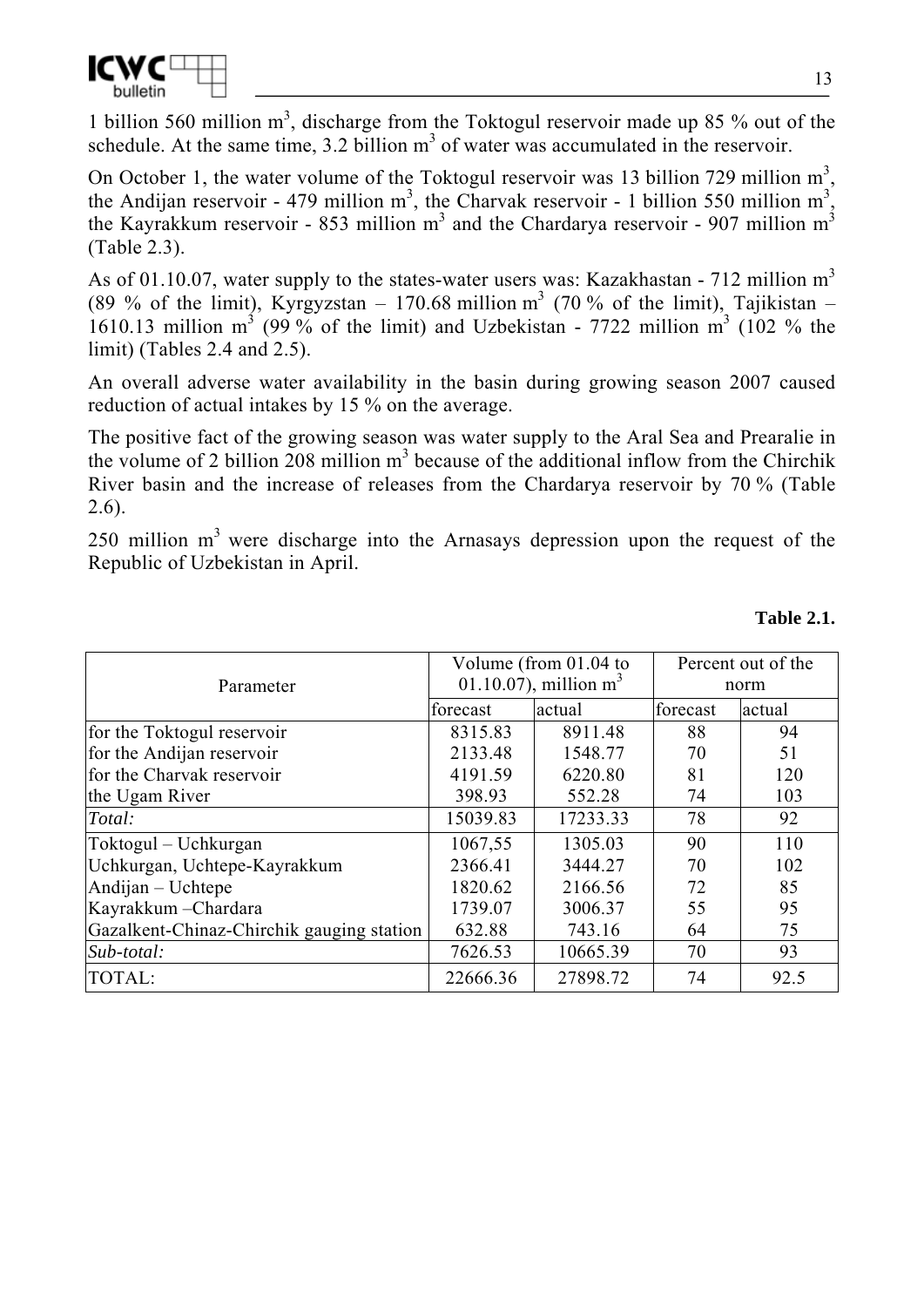

#### **Table 2.2**

| Reservoir      | Releases (from 01.04 to 01.10.07),<br>million $M^3$ | Percent  |     |
|----------------|-----------------------------------------------------|----------|-----|
|                | planned                                             | actual   |     |
| Toktogul       | 6931.44                                             | 5856.55  | 85  |
| Andijan        | 2535.84                                             | 1829.01  | 72  |
| <b>Charvak</b> | 3975.09                                             | 5385.74  | 135 |
| Kayrakkum      | 7827.84                                             | 7890.99  | 101 |
| Chardarya      | 6380.64                                             | 10451.52 | 164 |
| TOTAL:         | 27650.85                                            | 31413.92 | 114 |

#### **Table 2.3**

| Reservoir | Reservoir water volume, million m <sup>3</sup> |          |          |                 |  |  |
|-----------|------------------------------------------------|----------|----------|-----------------|--|--|
|           | by 01.04.07                                    | planned  | actual   | by $01.10.06$ , |  |  |
|           |                                                |          |          | actual          |  |  |
| Toktogul  | 10788.53                                       | 12118.15 | 13729.00 | 17154.00        |  |  |
| Andijan   | 854.79                                         | 441.49   | 479.27   | 457.40          |  |  |
| Charvak   | 719.75                                         | 1317.47  | 1550.20  | 1058.40         |  |  |
| Kayrakkum | 3418.15                                        | 1085.67  | 853.00   | 1168.00         |  |  |
| Chardarya | 5399.70                                        | 822.28   | 907.00   | 865.00          |  |  |
| TOTAL:    | 21172.92                                       | 15785.06 | 17518.47 | 20702.8         |  |  |

### **Table 2.4**

| Site,<br>State-water user                                     | Withdrawal limit,<br>million $m^3$ | Actual withdrawal,<br>million $m^3$ | Per cent |
|---------------------------------------------------------------|------------------------------------|-------------------------------------|----------|
| Toktogul – Uchkurgan hydrosystem,<br>including                |                                    |                                     |          |
| Kyrgyzstan                                                    | 146.06                             | 127.89                              | 87.6     |
| Tajikistan                                                    | 201.08                             | 206.85                              | 102.9    |
| Uzbekistan                                                    | 3074.30                            | 3214.42                             | 104.5    |
| Uchkurgan – Kayrakkum hydrosystem,                            |                                    |                                     |          |
| including                                                     |                                    |                                     |          |
| Kyrgyzstan                                                    | 72.10                              | 42.78                               | 59.3     |
| Tajikistan                                                    | 381.45                             | 477.50                              | 125.2    |
| Uzbekistan                                                    | 462.45                             | 474.55                              | 102.6    |
| Kayrakkum hydrosystem – the Chardarya reservoir,<br>including |                                    |                                     |          |
| Kazakhstan                                                    | 798.34                             | 712.24                              | 89.2     |
| Tajikistan                                                    | 1036.73                            | 925.78                              | 89.3     |
| Uzbekistan                                                    | 4001.92                            | 4033.03                             | 100.7    |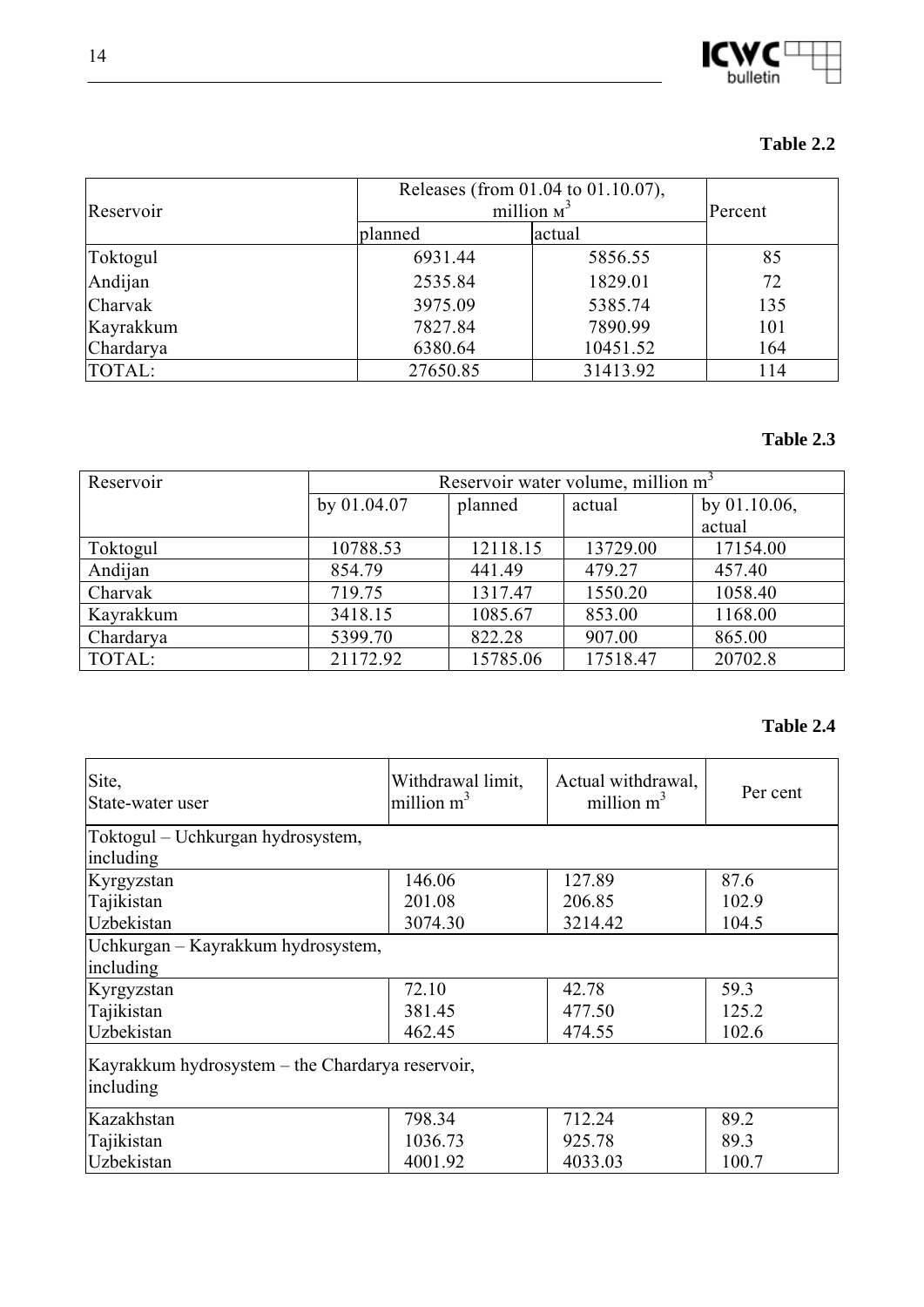

#### **Table 2.5**

| $[{\rm Republic - water user}]$           | <b>ICWC</b> limit by<br> 01.10.07,<br>million $m^3$ | Actual withdrawal<br>by $01.10.07$ ,<br>million $m^3$ | Percent |
|-------------------------------------------|-----------------------------------------------------|-------------------------------------------------------|---------|
| the Kyrgyz Republic                       | 218.16                                              | 170.68                                                | 78.2    |
| the Republic of Uzbekistan                | 7538.68                                             | 7722.00                                               | 102.4   |
| the Republic of Tajikistan                | 1619.26                                             | 1610.13                                               | 99.4    |
| the Republic of Kazakhstan (Dostyk canal) | 798.34                                              | 712.01                                                | 89.2    |

#### **Table 2.6**

| Parameters                            | Planned, million m <sup>3</sup> | Actual,<br>million $m^3$ |
|---------------------------------------|---------------------------------|--------------------------|
| Water supply to the Aral Sea          | 1398.93                         | 2596.24                  |
| Discharge into the Arnasay depression |                                 | 244.35                   |
| Inflow into the Chardarya reservoir   | 3602.93                         | 7290.81                  |

#### *Consideration of water withdrawal limits and recommended Schedule-forecast of tandem reservoir systems operating regime along the Syrdarya River for 2007-2008 non-growing season*

According to the Hydrometeorological service's forecast of 27.09.2007, water availability is expected to be 95-100 % of the norm during 2007-2008 non-growing season in the Syrdarya River basin. Hence, the Schedule-forecast of tandem reservoir system operating regime for 2007-2008 non-growing season was elaborated, taking into account the water withdrawal limits (Table 2.7) and water users' requests.

According to this schedule, carryover water storage in the Toktogul reservoir will make approximately 9 billion  $m<sup>3</sup>$  by the beginning of the growing season on April 1, 2008 that is 1.7 billion  $m<sup>3</sup>$  less than storage for the same date of 2007 and 2.4 billion  $m<sup>3</sup>$  less than average long-term volumes. Therefore, we should be ready that a difficult situation concerning water supply to water users might appear during the non-growing season of 2008. In order to improve the situation it is necessary to save water resources during the non-growing season to save as much water as possible in the Toktogul reservoir. At the same time, it is necessary timely to solve all issues concerning fuel and energy resources saving and supply for Kyrgyzstan.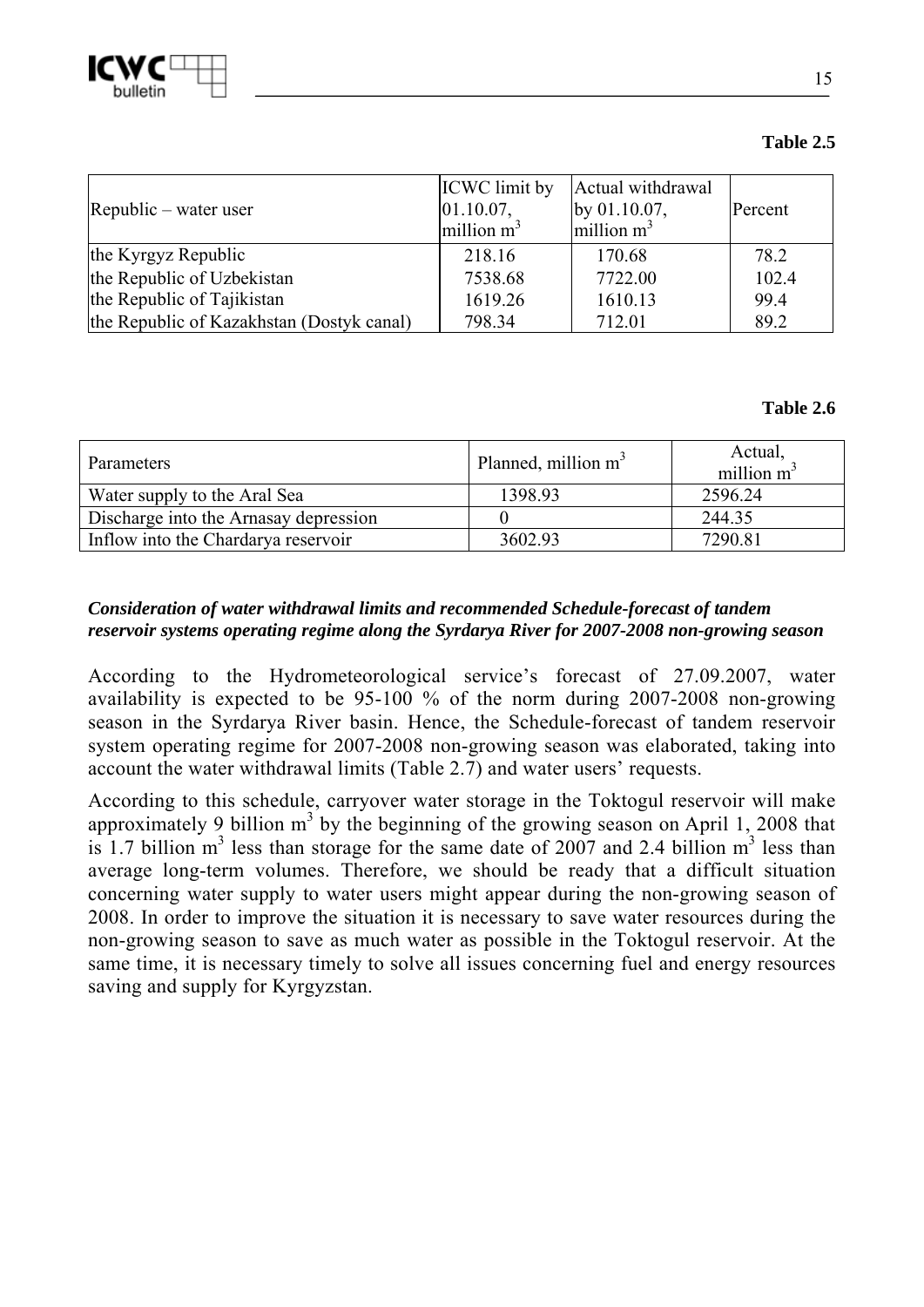

#### **Table 2.7**

| River Basin, state                                     | Water withdrawal limits for 2007-2008 non-<br>growing season, million $m3$ |
|--------------------------------------------------------|----------------------------------------------------------------------------|
| Total withdrawal from the Syrdarya River, of<br>which: | 3104.93                                                                    |
| The Republic of Kazakhstan                             | 404.32                                                                     |
| The Kyrgyz Republic                                    | 36.66                                                                      |
| The Republic of Tajikistan                             | 179.59                                                                     |
| The Republic of Uzbekistan                             | 2484.36                                                                    |
| Water supply to the Aral Sea and Prearalie             | 2823.72                                                                    |

## **EXPLANATORY NOTE FOR THE WATER SITUATION ANALYSIS ON THE AMUDARYA RIVER AND SYRDARYA RIVER BASINS DURING 2007 GROWING SEASON**

The water situation during the growing season in the Syrdarya River and Amudarya River basins was analyzed according to the following indicators:

- Water availability along sites, periods, inflow into reservoirs and channel inflow, with comparison of planned and actual data;
- Reservoir operating regimes water accumulation and releases from reservoirs, with comparison of planned and actual data;
- Water allocation schedules deficit period, available water supply and equitability of water delivery, with comparison of planned (limits) and actual data.

#### *Syrdarya River Basin*

Actual water availability in the basin characterized with the total inflow to upstream reservoirs and lateral inflow was more than predictable volume by  $5.23 \text{ m}^3$  but less than the norm by 2.26  $m^3$  (7,5 %).

Actual inflow into the Toktogul reservoir was  $8.91 \text{ m}^3$  that is more than predictable volume by 0.6  $m^3$  (7.2 %). Surplus flow in terms of inflow to the Toktogul was compensated with deficient inflow into the Andijan reservoir which was  $1.54 \text{ m}^3$  that is less than the forecast by  $0.58 \text{ m}^3$  (27.4 %). However, as the actual lateral inflow on the sites of Toktogul-Uchkurgan, Andijan-Uchtepe and Uchkurgan, Uchtepr-Kayrakkum was more than the predictable water availability by 1.66  $m^3$ , the total water availability in the basin site till the Kayrakkum reservoir (site I) was more than the predictable water availability by the same volume. The most exceeding actual data of lateral inflow in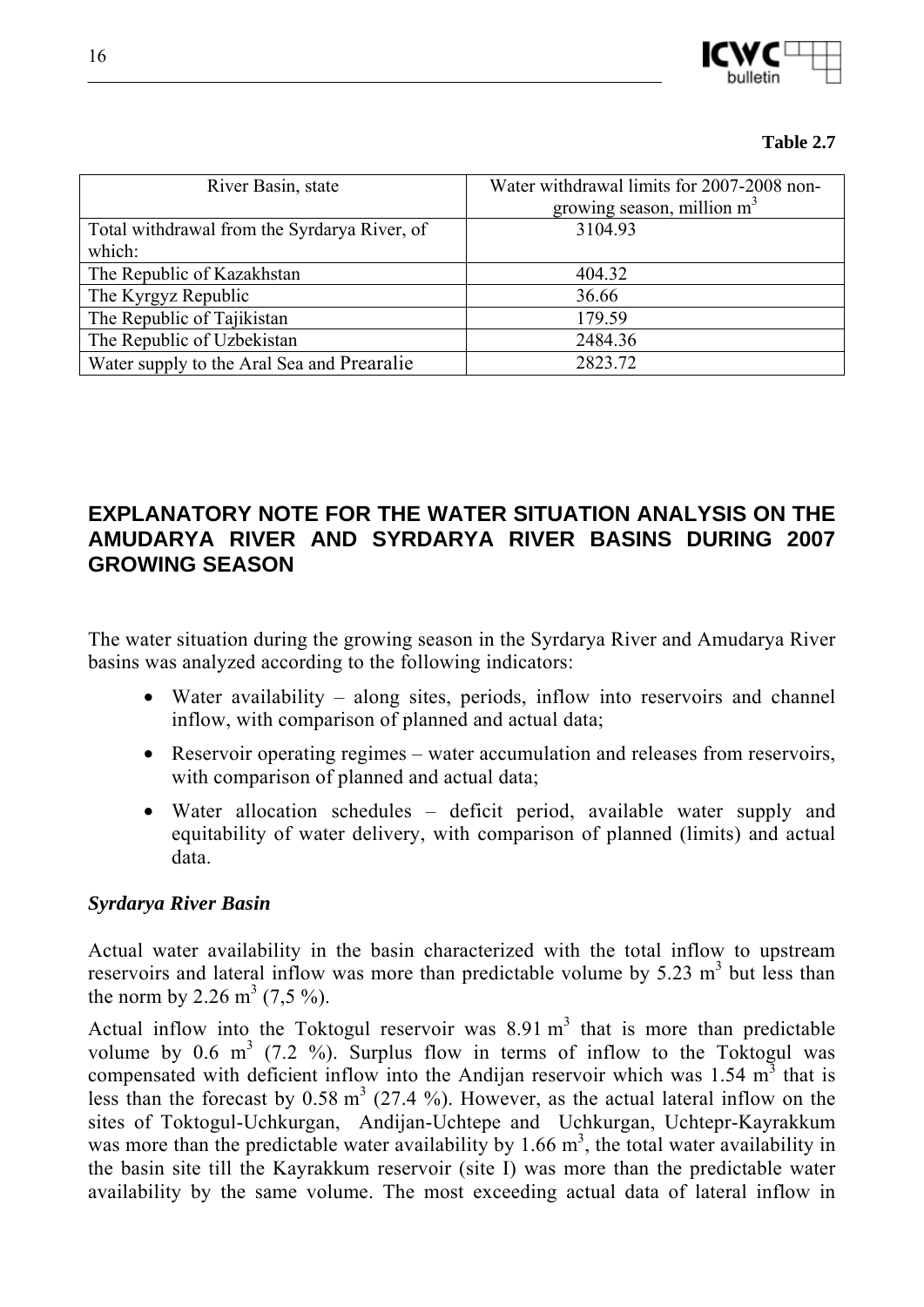

comparison with the forecasted one was observed on the Uchkurgan and Uchtepe-Kayrakkum sites  $(1.08 \text{ m}^3)$ .

The basin site from the Kayrakkum till the Chardarya reservoir (site II) in terms of natural inflow into the Charvak reservoir and lateral inflow on the Kayrakkum-Chardara and Gazalkent- Chinaz-Chirchik sites is characterized with actual volume excess over the forecast which is 3.56 m<sup>3</sup>. The lateral inflow on the Kayrakkum-Chardara site was 3.0 m<sup>3</sup> (95 % out of the norm) that is more than the forecast by  $1.27 \text{ m}^3$ .

In spite of the fact that the actual inflow into the Toktogul reservoir was higher than the forecasted volume (the deviation made 7 %), the schedule for releases from the reservoir was broken and the actual releases were less than the forecast volume by  $1.08 \text{ m}^3$  (the deviation is 15.5 %). By the end of the growing season, in the Toktogul the water availability volume was accumulated more than was planned by  $1.8 \text{ m}^3$ . The releases from the Toktogul were inequable: if the releases were lower by  $161 \text{ m}^3/\text{s}$  (29 %) and 209  $m<sup>3</sup>/s$  (32 %) than planned in the first ten-day periods of June and July, then their volume exceeded the planned by 63  $\text{m}^3$ /s (21 %) in the beginning of September.

This situation could not be compensated with the releases from the Andizhan reservoir which were lower by 0.7  $km^3$  (the deviation is 27 %) than it was planned due to the deficit of inflow into the reservoir (the forecast exceeded the fact by 27 %). The actual accumulation of the Andijan reservoir was approximately the same as it was planned by the end of the growing season.

Another situation was in the Charvak reservoir. In this case, the surplus inflow into the reservoir (the actual inflow was higher by 17 % than planned) allowed to fulfill the plan on water accumulation and provide additional releases from the reservoir in the volume of 1.41  $\text{km}^3$  (actual deviation from the plan made 35 %) higher than planned.

The inflow surplus (the deviation of the fact from the plan is 17 %) into the Kayrakkum reservoir allowed to have impound it by the end of the growing season more by  $0.2 \text{ km}^3$ than the planned volume and to fulfill the plan on releases from reservoirs during the period in general. However, the releases from the Kayrakkum were inequable: in the end of April, May-July the releases were lower than it was planned, the maximal deviations were 128 m<sup>3</sup>/s (32 %) in the first ten-day period of May and 133 m<sup>3</sup>/s (24 %) in the first period of June.

Mainly, at the expense of the additional inflow from the Chirchik River basin, the actual inflow into the Chardarya reservoir was higher/ more by  $3.34 \text{ km}^3$  than it was planned (the deviation is 84 %) that allowed to impound the reservoir additionally by 0.75  $km<sup>3</sup>$ and to make additional releases from it in the volume of  $4 \text{ km}^3$  (the deviation is 63 %).

The analysis of flow probability and flow distribution equitability have been conducted in the comparison of actual withdrawals with corrected withdrawal limits (reduced by 15 %) which were defined on sites in the following volumes: the site up to the Kayrakkum reservoir (site I) – 4.34 km<sup>3</sup>, the site from the Kayrakkum till Chardara (site II) – 5.84  $km^3$ .

On site I, the actual withdrawal exceeded the limits by  $0.21 \text{ km}^3$  and on site II it was lower by  $0.17 \text{ km}^3$ . In general, on two sites the difference between the actual withdrawal and corrected limits was  $0.04 \text{ km}^3$ . At the same time, the Kyrgyz Republic did not get 0.05 km<sup>3</sup>, the Republic of Kazakhstan (Dostyk canal) – 0.09 km<sup>3</sup>, the Republic of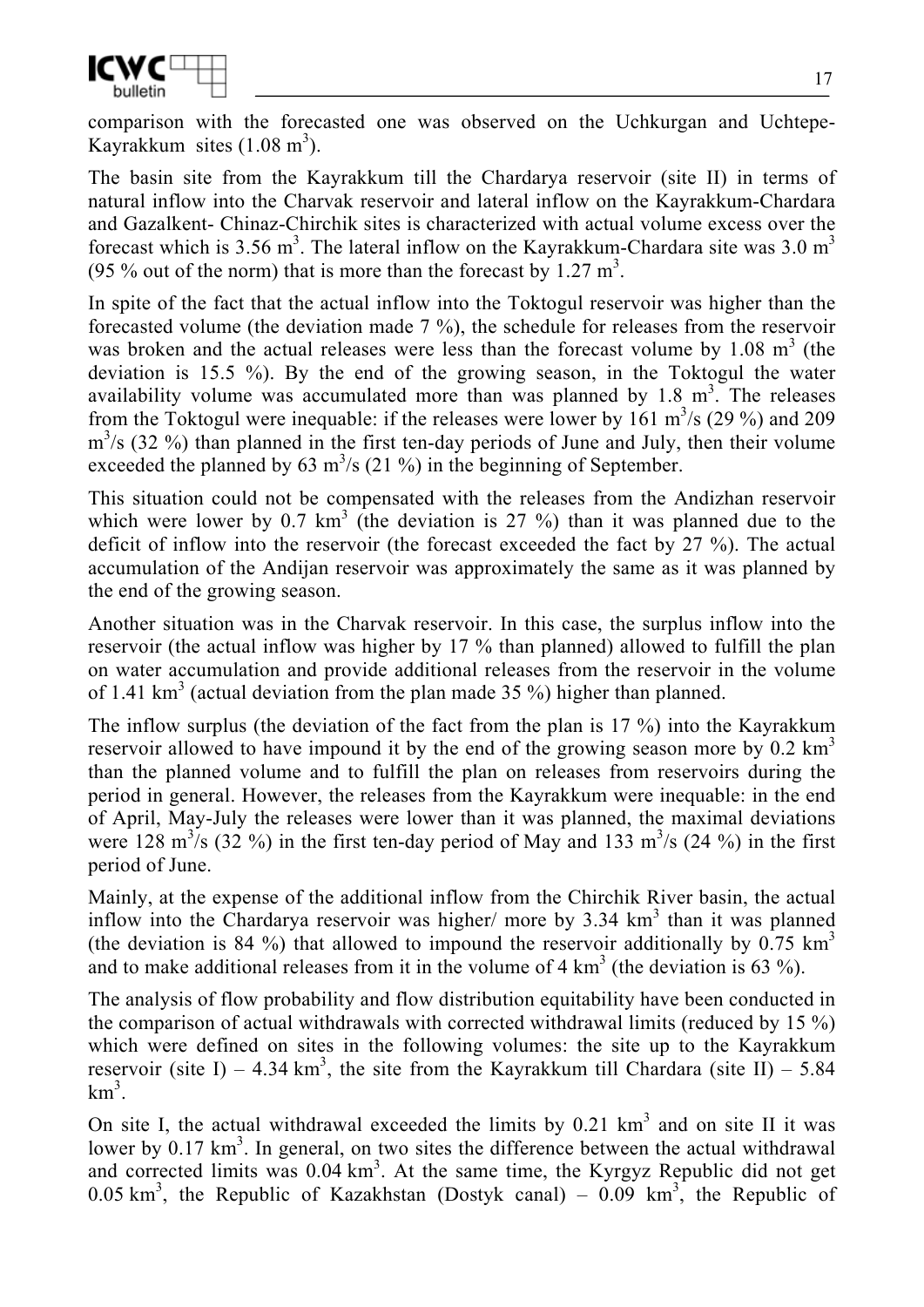

Tajikistan  $-0.01 \text{ km}^3$  of water. The Republic of Uzbekistan exceeded the corrected limit by  $0.18 \text{ km}^3$ .

Water distribution is characterized with in equitability along other sites and during other periods.

In April the water deficit on site I occurred in all the states. In Kyrgyzstan the water scarcity was kept till the middle of July. Tajikistan exceeded the water (at the expense of channel inflow) from the beginning of May. Mainly, Uzbekistan had the water scarcity in June and water excess from the end of August due to inequable releases from Toktogul.

The water deficit occurred due to inequable releases from the Kayrakkum reservoir (while from the end of April to the beginning of August the actual releases were lower than planned but higher during another period) during April-May period on site II. This water deficit could not be covered at the expense of the lateral inflow.

The periods from the mid April to the mid June and the second half of September were the most problematic on each site according to the equitability indicator for water supply into canals (equitability is observed at the indicator rate of 100 %). Water was supplied in a very inequitable manner to Kyrgyzstan during specific periods (46 %, the first ten-day period of June), Tajikistan (35 %, the third ten-day period of April, site II), in a more equable manner – to Uzbekistan and Kazakhstan.

#### *Amudarya River Basin*

The actual water availability of the Amudarya River in Atamurat control station located upstream of Garagumdarya during the growing season was  $41.3 \text{ km}^3$  that is lower the norm by 6.3 km<sup>3</sup>. The part of the water availability for the Vakhsh River in the control station upstream of the Nurek reservoir was  $17.44 \text{ km}^3$ . The actual inflow into the Nurek reservoir was higher by 4.6  $km<sup>3</sup>$  (the deviation is 36 %) as compared to the predictable inflow.

Due to the inflow surplus, the Nurek reservoir by the end of the growing season was impounded in accordance with the plan and the actual release from the reservoir exceeded the planned one by 4.7  $km^3$  (the deviation is 56 %). Though the releases from the Nurek reservoir were inequitable (the deviation is 34-112 %), they exceeded the plan during all ten-day periods.

In general, there was no water scarcity on the basin site from the Tyuyamuyun hydrosystem (site I) in all the states but it was observed during some periods at the expense of inflow scarcity in the Pyanj in April, May and June. During the first ten-day period of April the water deficit was  $160 \text{ m}^3/\text{s}$  (17%), in the beginning of June – 140 m<sup>3</sup>/s (4 %). The equitability of water delivery to canals on site I changed from 92.2 to 99.7 %. The highest values during certain ten-day periods occurred in Tajikistan (58 % for the first ten-day period of April) и Turkmenistan (81 %).

The actual inflow into the Tyuyamuyun reservoir in general during the growing season exceeded the plan by 1.78  $km^3$  (the deviation is 9%). In spite of this, the reservoir could not be impounded according to the plan by the end of the growing season. The actual release from the reservoir was  $17 \text{ km}^3$  that is in excess of the plan by 1.3 km<sup>3</sup> (the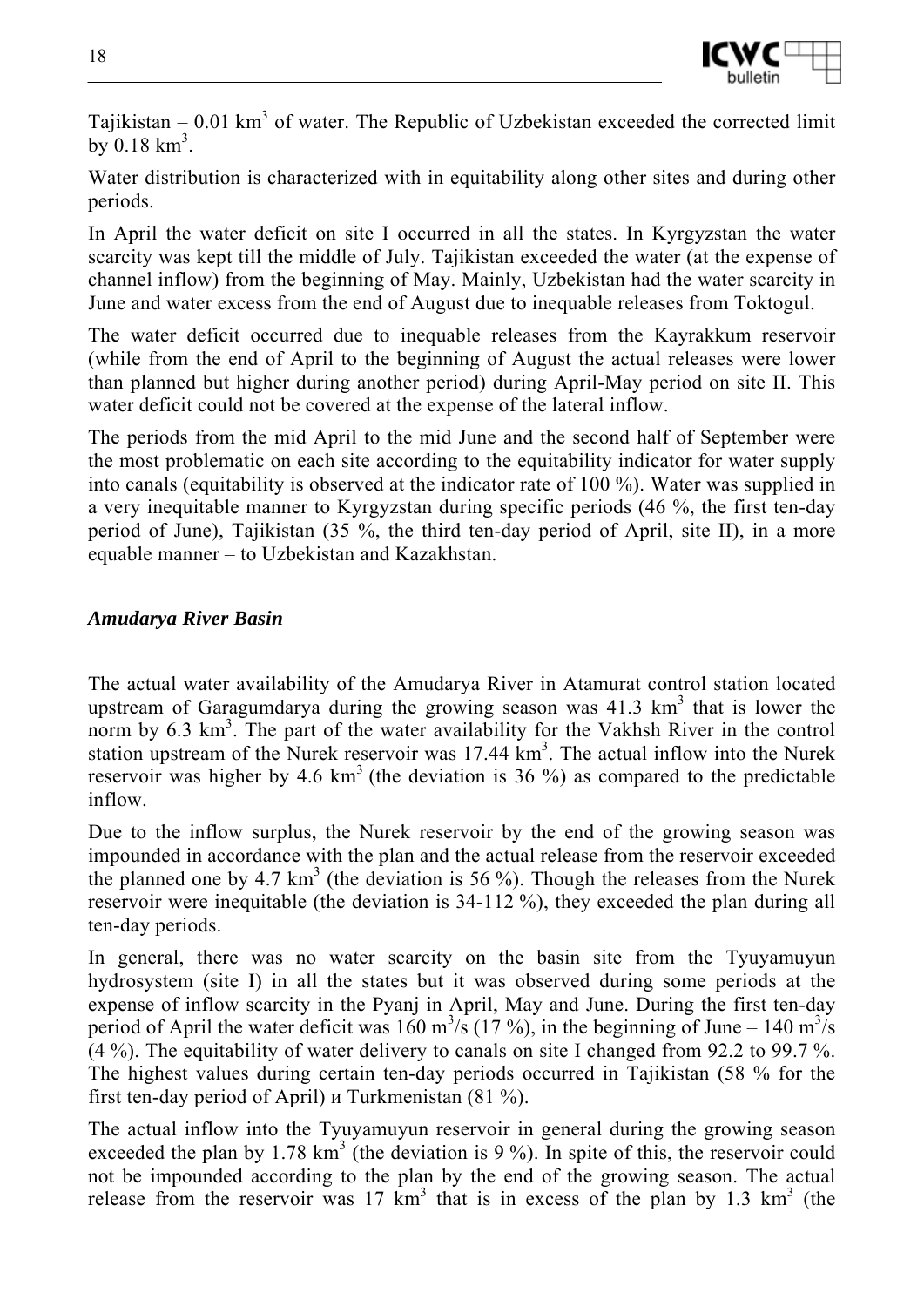

deviation made 8 %). The inflow surpluses were discharged into the Amudarya River lower reach in July – September; in May – June the releases delay occurred due to the increase in actual reservoir impoundment over the plan. The errors in the operating regime planning for the Tyuyamuyun hydrosystem were caused by the problems in water balance drawing up on the site of the Darganata gauging station - Tyuyamuyun gauging station as well as by uncertainty in the losses assessment.

The water deficit was 0.16  $km^3$  (approximately 1%) on the basin site lower than the Tyuyamuyun hydrosystem (site II) in general in all the states. However, the deficit was not distributed evenly. The greatest deficit occurred in May-June (the limit deviation from the fact is 9-27%). In general during the growing season the deficit was 0.24 km<sup>3</sup> in Uzbekistan (the deviation is 3 %), and there was no water deficit in Turkmenistan (2 % of surplus).

Water supply schedules into canals on site II are extremely inequitable. The water supply equitability in Turkmenistan decreased to 60-68 % in April and June with considerable failure in water supply during certain ten-day periods (50 % during the second ten-day period of June). Water supply to Uzbekistan is more equitable and available water supply during some ten-day periods does not decrease lower than the level of 73 %.

# **ON THE RESULTS AND PERSPECTIVES FOR WORK COMPLETION UNDER ADB RETA 6163**<sup>2</sup>  **PROJECT**

*(as of October 5, 2007)* 

In accordance with the program of works approved by ICWC on March 30-31, 2006 at the 44th meeting in Ashkhabad city the works are conducted in two directions:

- 1. Elaboration of the Agreement on water and power resources use in the Syrdarya River Basin.
- 2. Elaboration of corresponding regulations and guides for more sustainable basin water resources management.

The project participants and the members of National work groups and Regional work groups have accomplished a great job on preparation and coordination of a new text for the "Agreement on the Syrdarya River". The project was three times considered at ICWC meetings. Nevertheless, the consensus on a range of proposals which were the object for coordination before has not been achieved.

In the protocol of a work meeting "On water and power resources use in the Syrdarya River Basin" of August 24-25 2007, the participants at the meeting achieved a consensus and some certain progress regarding the majority of issues that had not been agreed before. In the protocol it also was mentioned: "All unsolved issues on the Agreement to

<sup>&</sup>lt;sup>2</sup> Materials for the second agenda item of the 48<sup>th</sup> ICWC meeting, Khojent city, October 2007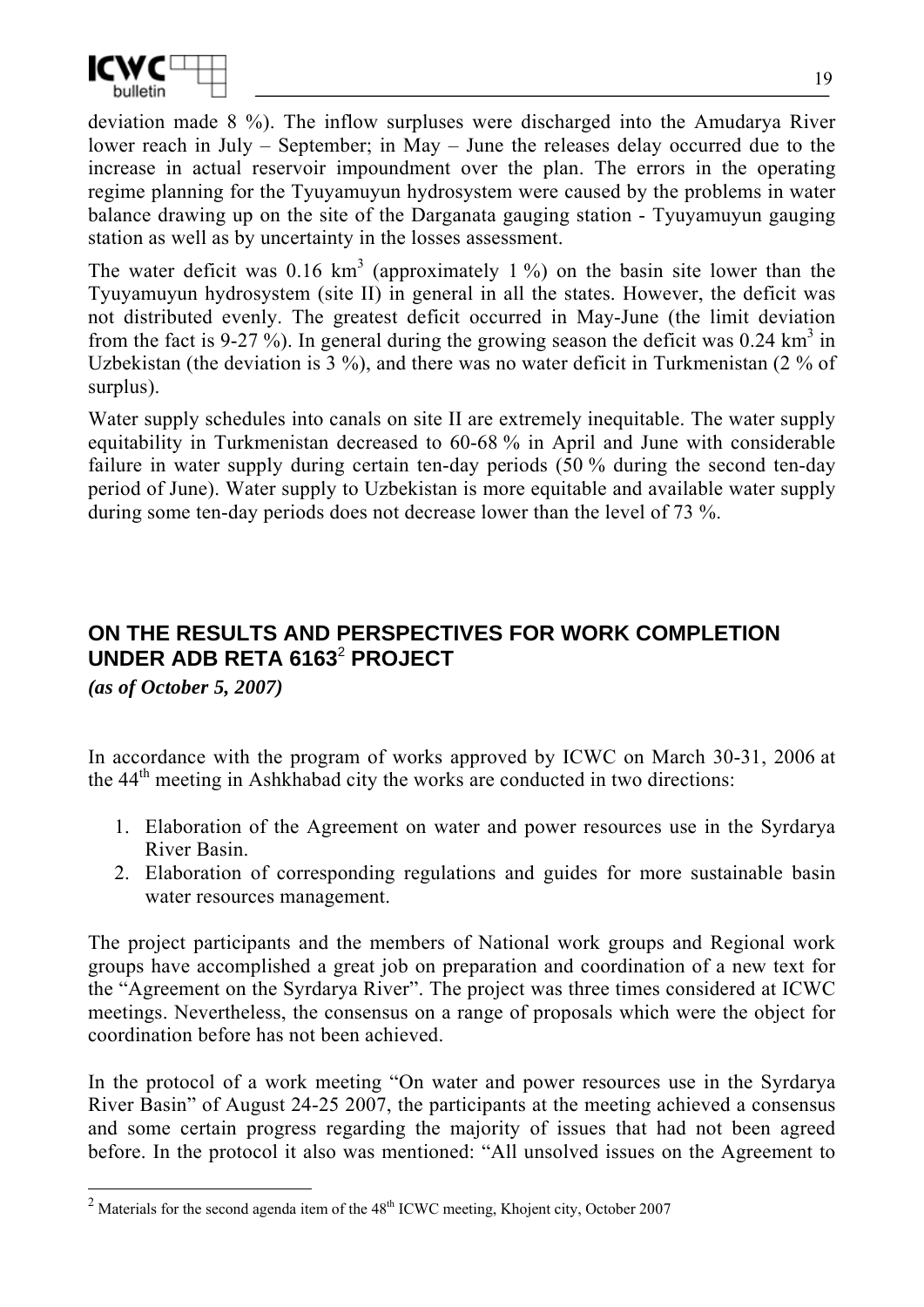

be submitted to ICWC members at the next meeting of ICWC for complete approval". (Annex 1 – The list of non-agreed issues).

The work on the second part is conducted by five subgroups:

- Subgroup 1: responsible for establishment of rules for procedural obligations implementation and responsible for development of recommendations on improvement of rules for water and power resources regulation and management in the Syrdarya River Basin. The model of rules and recommendations has been prepared, national groups of The Republic of Tajikistan and The Republic of Uzbekistan have not presented their materials.

- Subgroup 2: responsible for clarification of water losses in the middle and lower reaches of the Amudarya River. An analytical report approved by National work groups of the Republic of Tajikistan, the Republic of Uzbekistan and BWO «Amudarya» has been submitted to the Republic of Tajikistan for approval.

- Subgroup 3: responsible for development and coordination of detailed methodical recommendations on the general basin costs accounting, data collection and assessment of actual damages because of water resources use regimes. The first version of the costs list was prepared and submitted to the heads of National work groups.

- Subgroup 4: responsible for completion of the draft Agreement "On strengthening of institutional framework for transboundary water resources management, protection and development". The work of the subgroup was completed without participation of the representative of the Kyrgyz Republic who did not come.

Subgroup 5: responsible for preparation of inventory of interstate objects. The invetory for the Amudarya River was prepared but as to the Syrdarya River, no materials were submitted by any of the republics.

The work program on this project approved by ICWC is planned to be completed by December 2007; however it is considerably behind the schedule of its implementation. One of the reasons of insufficient work are continuous problems connected with each National work group's representatives participation (NWG) and putting forward their proposals.

Successful completion of the program will allow approving a new Asian Bank project for the next period, which is being developed by ADB at present. (Annex 2 – Brief project content prepared by the ADB Regional Office).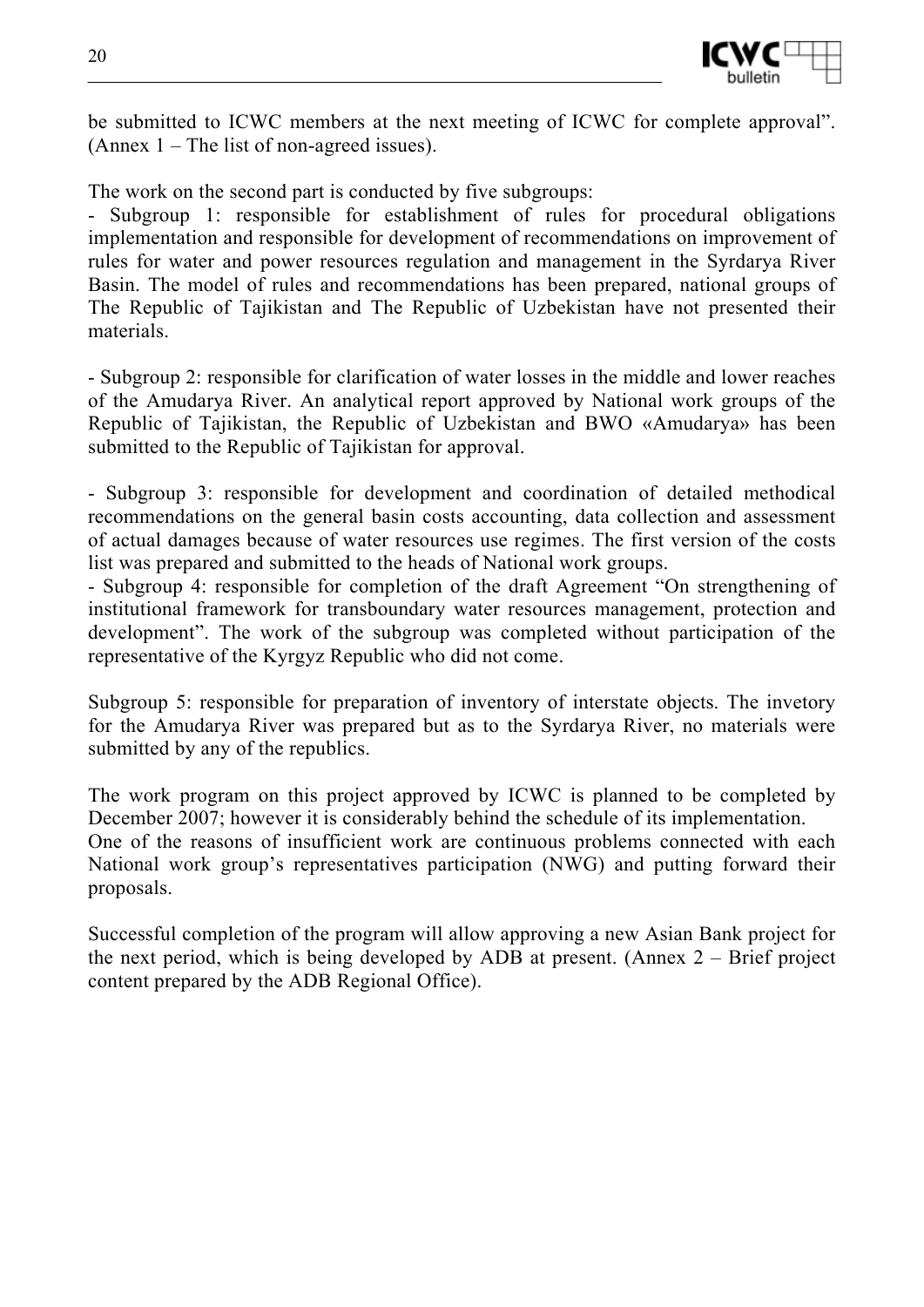

## **UNSOLVED ISSUES ON THE DRAFT AGREEMENT "ON WATER AND ENERGY RESOURCES USE IN THE SYRDARYA BASIN RIVER"**

- 1. *On Preamble* the Tajik party proposes to exclude the second paragraph "on the way of true spirit of neighbourhood and cooperation".
- 2. *Article 2 and Article 3 "Subject of the Agreement"* during last discussion, the Tajik party proposed to revise them due to inconsistencies, though these articles had been agreed before.
- 3. *On Article 6, clause 6.1.* the Tajik party proposes the wording "For the initial term of effect of the Agreement" and further according to the text.
- 4. *On Article 7, clause 7.3.*  the Kyrgyz party supplemented this article and added clause 7.3 "quantity of power resources supplied is based on Annex 3" at the meeting in Bishkek on July 31 – August 2. The proposal was put forward but the annex 3 is still not submitted. The Uzbek party proposes not to include this clause in the draft Agreement as supplied quantities are defined by annual agreements.
- 5. *On Article 8, clause 8.13* the Tajik party supplemented this article with clause 8.13 "The parties will develop the calculation methods of compensation for water delivery service" and undertook to submit additional explanations. The Uzbek and Kazakh parties propose not to include this clause in the draft Agreement.
- 6. *On Article 9.1.* the Republic of Kazakhstan and the Republic of Uzbekistan propose to keep the previously agreed wording "construction of new hydropower objects and reservoirs in the region as well as development of large irrigated schemes". The Republic of Tajikistan proposes to exclude the first part of this clause and to leave only the wording "development of large irrigated schemes".

All other clauses of the Agreement were agreed by all National work groups' and Regional work groups' members (except for National work group of the Kyrgyz Republic).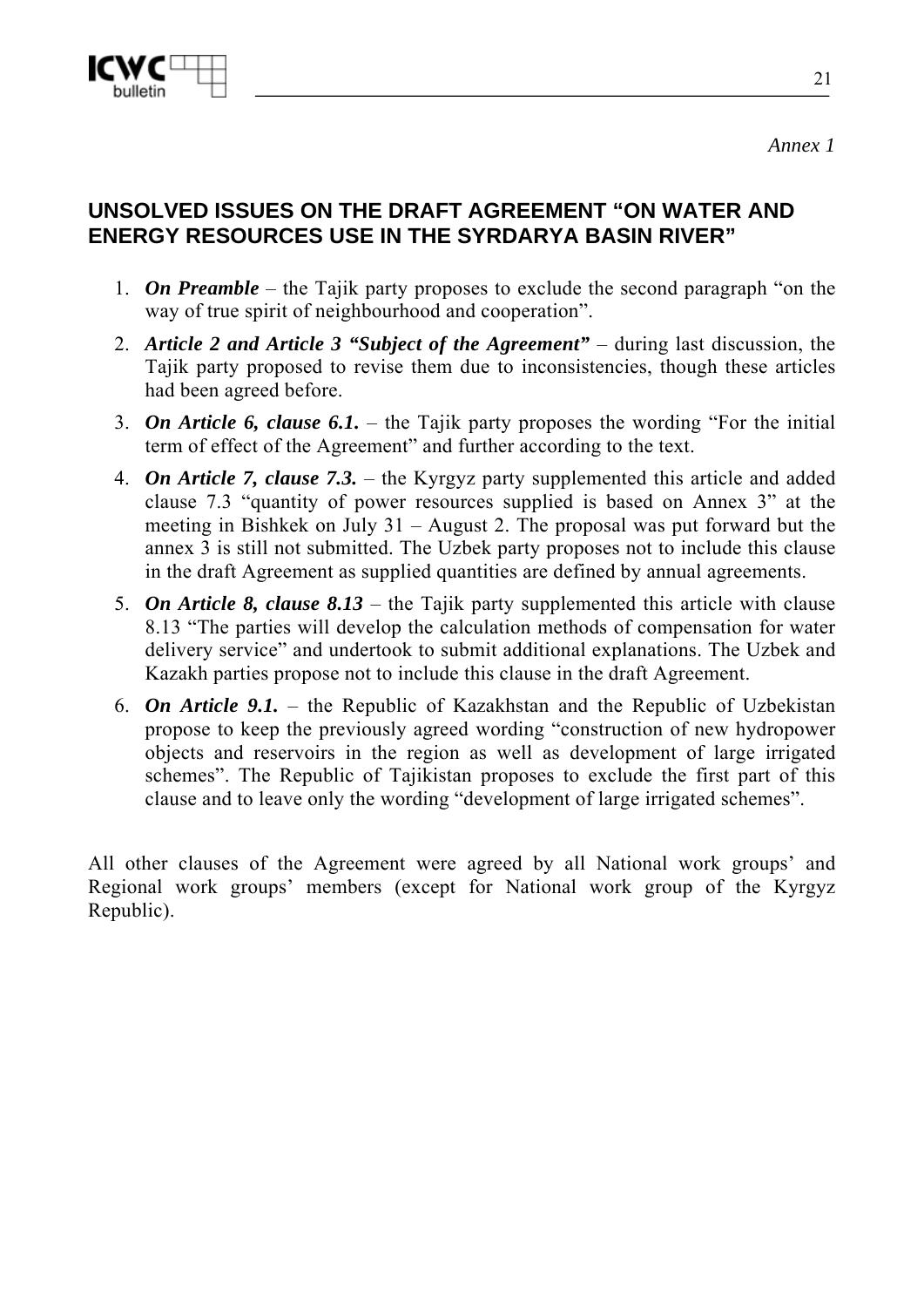

*Annex 2* 

## **BRIEF SUMMARY OF THE PROJECT PREPARED BY THE ADB REGIONAL OFFICE**

The Project is supposed to be developed as the following:

Project purpose: to facilitate the improvement of water resources management in Central Asia.

Countries-participators: Afghanistan, Kazakhstan, Kyrgyzstan, Tajikistan, Turkmenistan, Uzbekistan.

Coverage: the Syrdarya River and the Amudarya River Basins.

Components: (1) improvement of databases on basins and information exchange between ICWC, BWOs, national water and power agencies and hydrometeorological services; (2) carrying on a political dialogue on transboundary water resources use at the regional level, including the improvement of the Agreement on Syrdarya and Amudarya; (3) strengthening of water agencies' capacities.

Implementation measures: ADB is the main executive agency. Each country will form and approve permanent national work group with a specific staff which should participate in all the project events. Special representatives of regional organizations such as IFAS, BWOs, SIC ICWC, CEC and others will participate in the project. Also the Secretariat for organizational matters coordination should be established. In turn, each country will act as a chairman at meetings on considering issues of transboundary water resources use. The meetings will be held in turn in one of the states of the region on parity conditions in accordance with the agreement of the parties.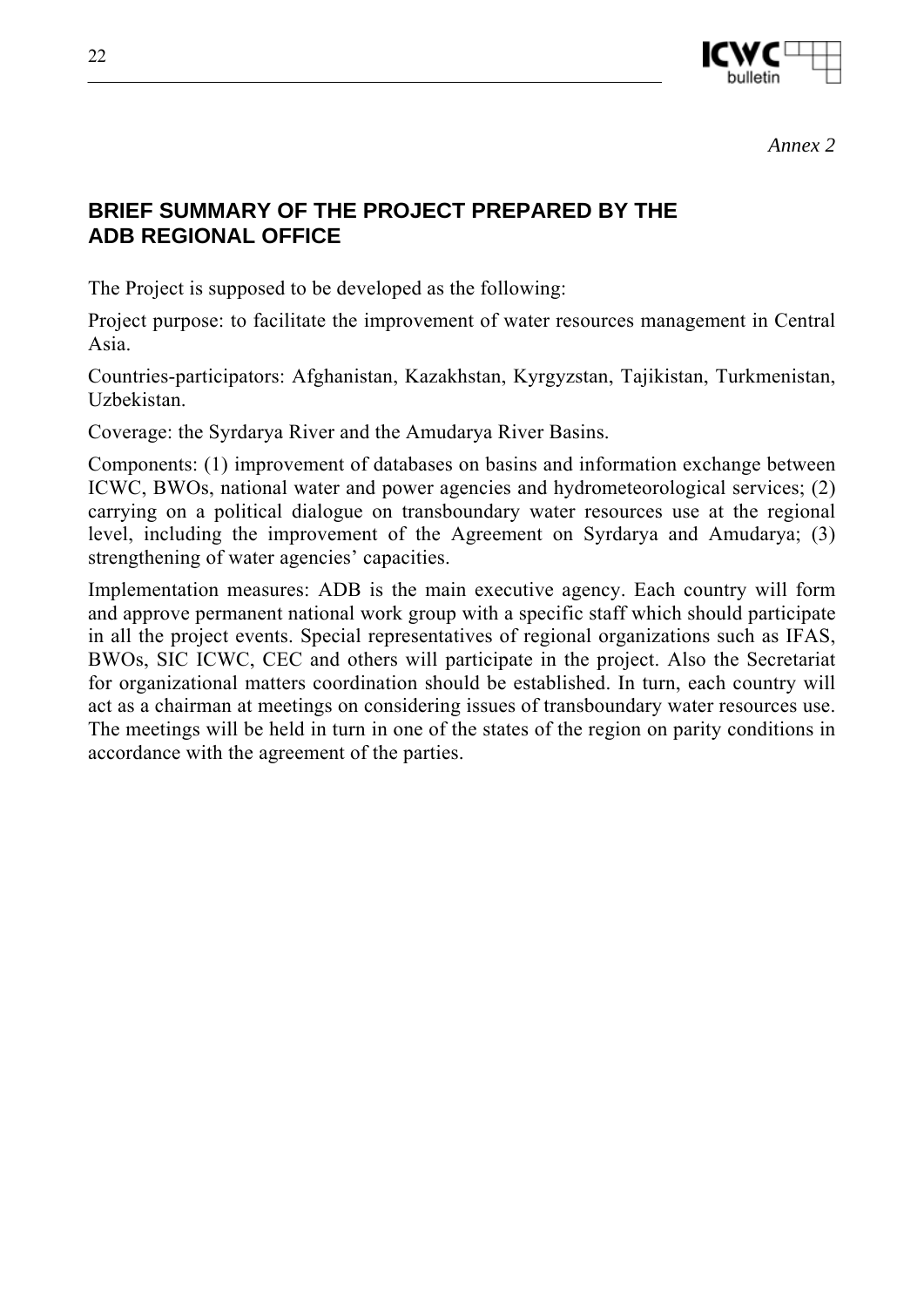$\overline{a}$ 

## **ON THE DEVELOPMENT OF WORK PRINCIPLES UNDER THE PROJECT "CENTRAL ASIAN REGIONAL WATER INFORMATION BASE" (CAREWIB) IN THE INTERESTS OF NATIONAL INFORMATION SYSTEMS3**

Assistance in the development of national information systems is rendered in the framework of Component 3, Phase 2 of CAREWIB project.

The key purpose/task of this component is horizontal and vertical CAREWIB development at the national level, tools development aimed at CAREWIB integration into the decision making processes of national, regional and international organizations as well as into public discussions.

In accordance with the draft Agreement "On formation and function of national, basin and regional databases for comprehensive water resources use and conservation of the Aral Sea Basin" signed by ICWC members at the 44<sup>th</sup> ICWC meeting (March 30-31, 2006, Ashkhabad), the main means for the project support is the improvement of access to the information about water resources, water sector and the environment in Central Asia at regional, basin and national levels by formation of national information systems closely connected with regional, basin and national databases. The project will lay down the one methodical foundation of national information systems of all states in Central Asia by joint efforts of SIC and ICWC members.

First of all, formation of national information systems in the five countries of the region similarly to regional information systems (IS) will be established by transferring information system software, methodology and available databases on countries and provinces and by intensive training of creators of national information systems as well. SIC organized the work on definition of responsibilities and duties of the Parties in formation of national IS which were defined in Memorandums of Mutual Understanding between SIC and five national water organizations and 3 of them had already been signed. The project staff analyzed the needs in equipment for equipping of national contact points for MAWR and optimal equipment configuration was defined for the development of national IS and its specification was made up. After that computer equipment will be purchased and necessary software will be installed. The equipment will be delivered and installed in five national contact points.

The special emphasis will be laid on the interface development able to take into account a national specific character and preferences of ICWC members concerning scale and structure of databases such as possibility of extension of additional information layers or information sorting in accordance with basins or districts. Moreover, promotion of national project participants as the key staff of national teams for IS's development will allow to use their respectable experience and serious skills gained in the process of Project Phase 1 implementation and provide adequate DB completion of national IS's and timely corresponding data transfer to the regional IS's.

<sup>&</sup>lt;sup>3</sup> Materials for the 3<sup>rd</sup> issue of the agenda of the 48<sup>th</sup> ICWC meeting, Khojent city, October 2007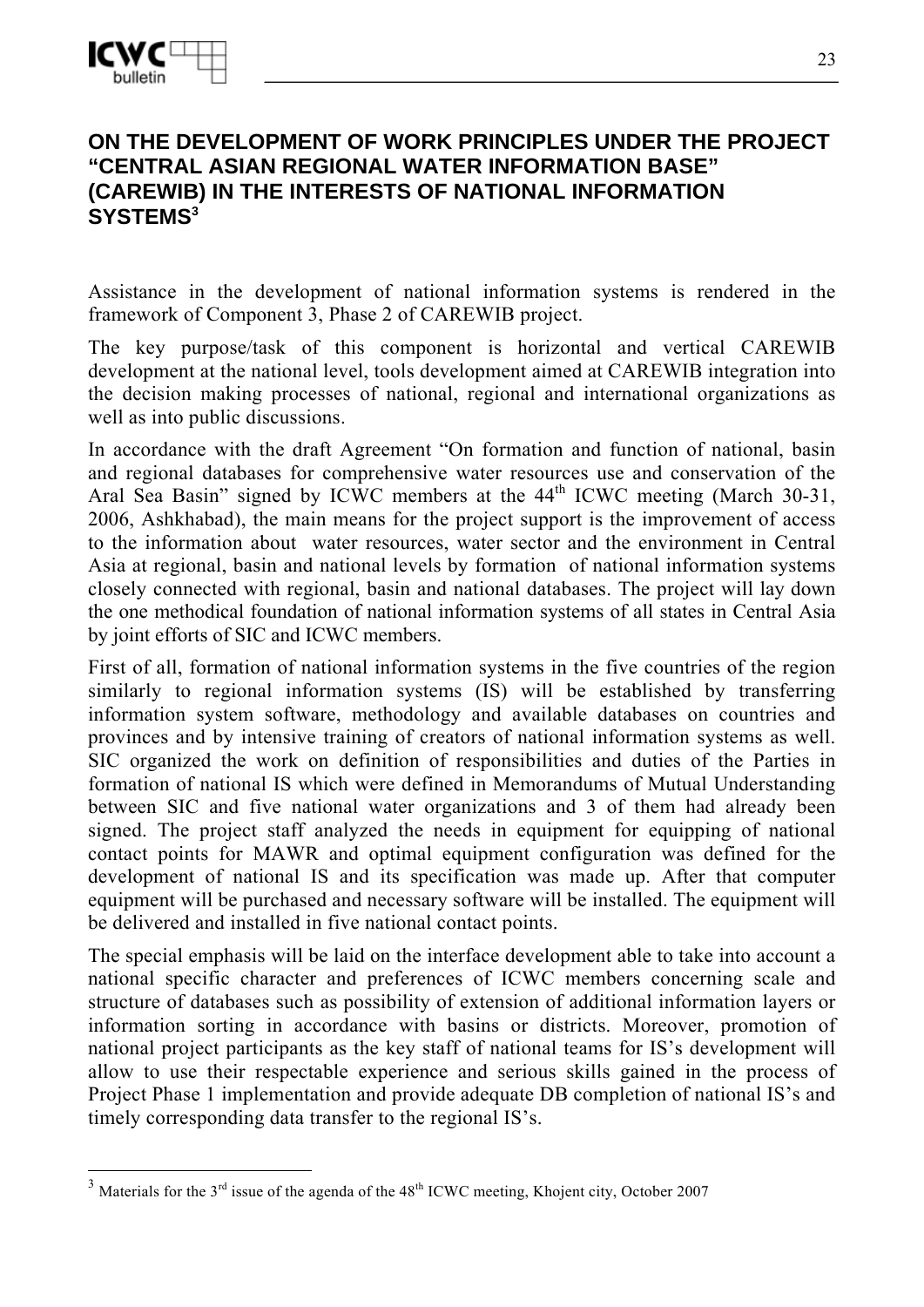

The advantage of supporting the regular, significant and reliable information exchange between regional, national and basin databases is the possibility of water reserves definition by careful data validity check on water delivery and use. The comparison of the data of each water hierarchy level will allow to reveal disparities and to define intersections with irrational water loss. Analytic IS capabilities launched in the process of the system improvement during Phase 2 will ease the evaluation of water balance accuracy and CAREWIB integration into the processes of making decisions by different interested parties. Publication of articles written on the basis of analytic IS products will have a special meaning for public debates.

The following is proposed in this context:

- transfer of available database content to countries and provinces to appropriate national IS;
- development of the one methodological base for national IS with the further transfer of CAREWIB software and samples o interfaces to the teams of developers of national IS's;
- organization of primary training of developers of national IS's to introduce them methods of BD maintenance, experience transfer and effective CAREWIB interface use. National developers of IS's will be maintained in an appropriate way in the process of project implementation by providing technical and methodological consultations of SIC ICWC experts on IS's;
- compatibility of national IS's created by national developers to CAREWIB ISs to provide a regular information exchange between BDs;
- organization of training an consultations, development of interaction between specialists of water economy organizations (ministries and basin/ province water administrations, canal management administrations, WUAs), NGOs, research institutes and other interested parties to CAREWIB IS's use and the portal in their everyday activity and implementation of advanced technologies with the purpose of increasing the water economy efficiency in Central Asia;
- CAREWIB IS's integration into the process of making decisions by ICWC, IFAS bodies, Euro-Asian Economic Community, national ministries and other users by introducing with IS's capabilities during different meetings of these organizations.

SIC will be the main executor responsible for the supervision of project events and providing the interconnection with a regional network of their branches in Kazakhstan, Kyrgyzstan and Tajikistan, SIC ICSD in Turkmenistan, ministries of agriculture and water resources in five countries, IFAS IS's, ICWC, BWO «Amudarya», BWO «Syrdarya», donors and participants of ASBP. SIC will also provide the connection with national contact points under each Ministry of Agriculture and Water Resources which will develop national IS's: will train the staff, purchase equipment, transfer available data, technique, developed software and adjust it for the requirements of national water management organizations.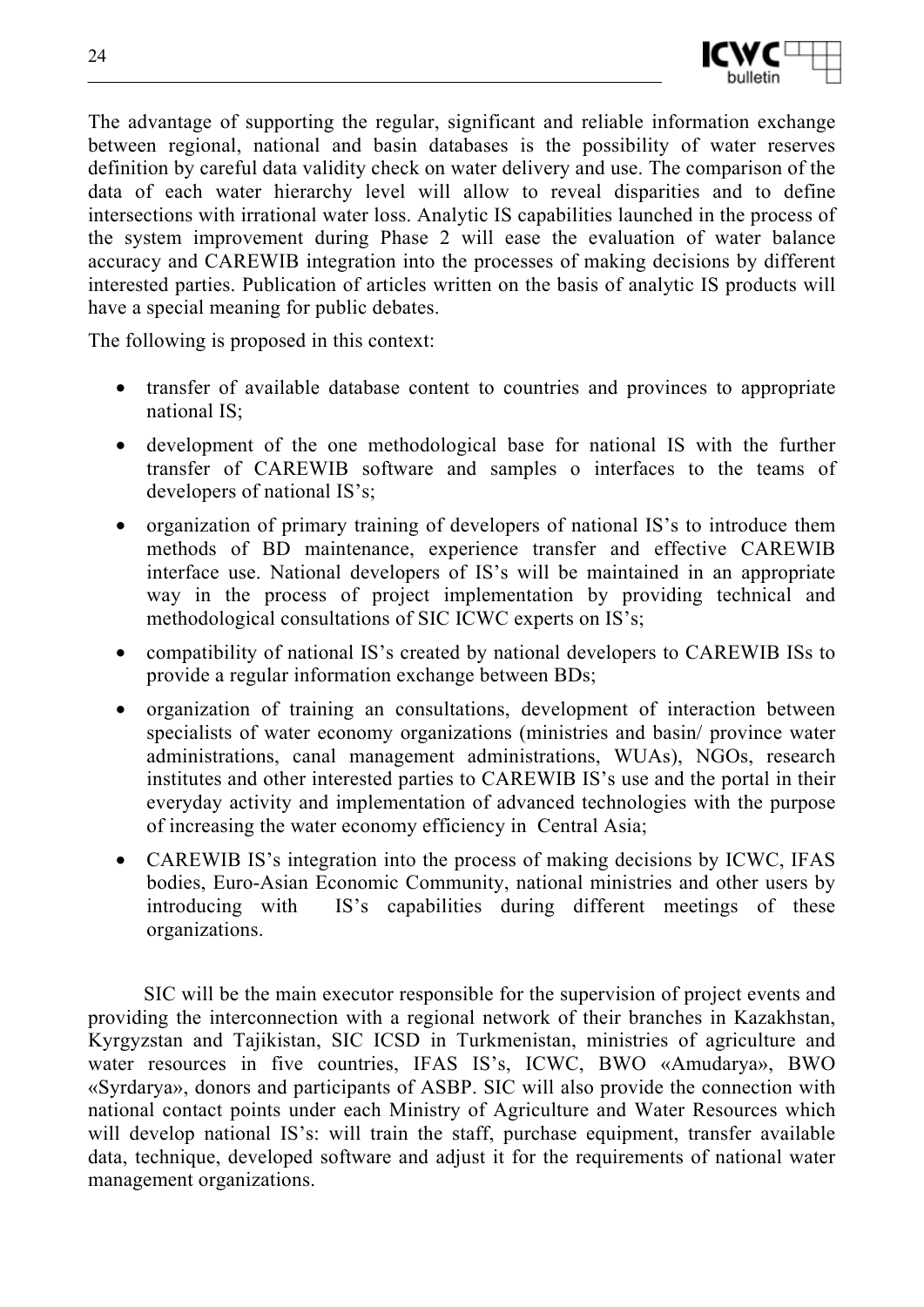

National contact points established in each country under each Ministry of Agriculture and Water Resources will provide the information system being created with national data to be used by staff of Ministries of Agriculture and Water Resources and their departments; organize the further development of this IS at a province level (and if required at a lower level) on methodology transferred to SIC.

## **FIRST ASIA-PACIFIC WATER SUMMIT**

**(***December 3–4, 2007, Beppu, Japan***)** 

The First Asia-Pacific Water Summit was held with the support of the Japanese Government and was dedicated to "Water Security: Guidance and Obligations". The main objective was to provide an opportunity for political leaders in the region to more deeply realize the significance of water-related problems in the region for achievement of the UN Millennium Development Goals and organize a dialogue with all stakeholders on these problems during the summit in order to formulate this significance in form of specific actions for each country.

The idea of such event first occurred during the 4<sup>th</sup> World Water Forum (Mexico, March, 2006) upon initiative of the Japanese Water Forum's President, the former Japanese Prime-Minister Rutaro Khoshimoto. After sudden and untimely death of Mr. Khoshimoto, this affair dedicated to solution of global water problems was take on by former Japanese Prime-Minister Yoshiro Mori, who is now the President of the Asia-Pacific Water Forum and the Head of Steering Committee of the First Asia-Pacific Water Summit (APWS).

The Steering Committee is comprised of: Ambassador of Singapore Prof. Tommi Kox; special UN ambassador on Millennium Development Goals in the Asia-Pacific region Mrs.Yerna Vitoyelar, and former executive chairman of Water Help program Mr. Rawi Narayan.

The meeting was attended by several Heads of state and governments, official delegations from 36 countries of the Asia-Pacific, including representatives of various international and regional organizations, financial institutions and businesses, civil society and nongovernmental organizations, research and mass media.

Central Asia was represented by official delegations from the Republic of Kazakhstan, the Kyrgyz Republic, the Republic of Tajikistan and the Republic of Uzbekistan, as well as by the International Fund for Saving the Aral Sea headed by its Chairman, the President of Tajikistan Emomali Rakhmon.

1<sup>st</sup> APWS was held in the exhibition center B-Con Plaza. A ten-minute video-clip was demonstrated before the opening ceremony about water problems in the Asia-Pacific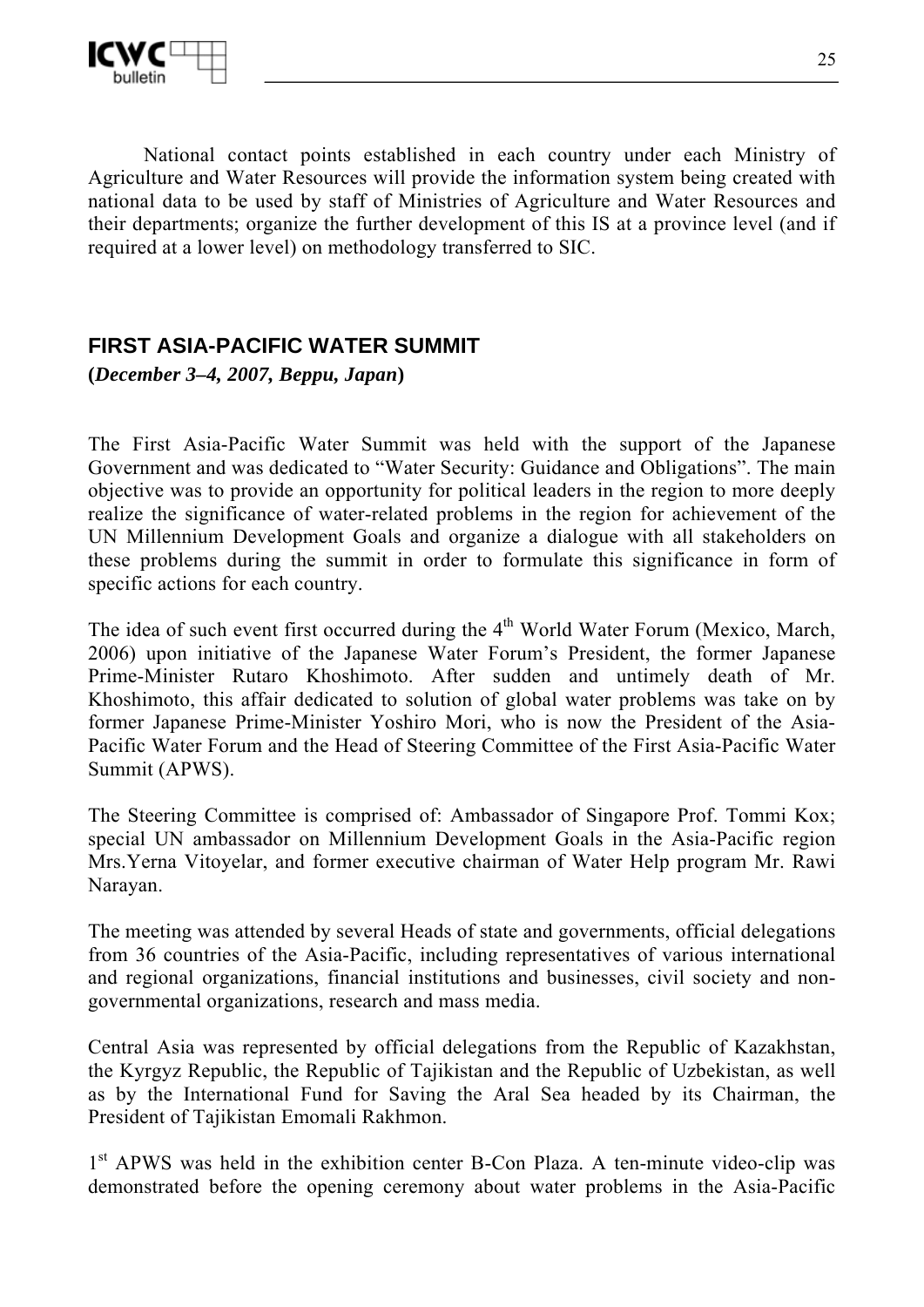

region, where 60 % of the world's population lives (3,7 billion people), where each of five persons (0,7 billion people) does not have access to clean drinking water and more than half population (1,9 billion people) does not have access to sanitation facilities. At the same time, along with water shortage, the region has to confront with disasters becoming more frequent due to climate change, such as floods, catastrophic landslides, with huge human losses which account for 80% of the world's water-related losses.

The opening ceremony of the 1<sup>st</sup> APWS followed a special program, with participation of His Imperial Majesty Crown Prince of Japan and His Royal Highness Prince of the Netherlands William Alexander, who had their floors after the opening speech of Mr. Yoshiro Mori, with welcome speeches and presentations dedicated to an exclusive importance of water-related problems for the world in general and the Asia-Pacific region in particular. Then, the Prime-Minister Yasuo Fukuda welcomed the Summit on behalf of the Japanese Government. He highlighted three main regional problems: drinking water supply and sanitation; water-related disasters; secured agricultural water supply, the solution of which he sought in implementation of integrated water resources management. Prof. Tommi Kox spoke on behalf of the Steering Committee of Asia-Pacific Water Forum and presented main points of Policy Brief document prepared and published specially for 1<sup>st</sup> APWS. The strategy and actions were determined according to this document in three priority themes:

A. *Water financing and capacity building* in order to increase investments in water and sanitation infrastructure, as well as in research, training and technique.

B. *Water-related disaster management* in order to reduce population vulnerability, as well as to provide population with water after any disaster.

C. *Water for development and ecosystems* in order to improve water productivity through conservation and stabilization of aquatic ecosystems.

Those priority themes are considered within five areas of key results:

- 1. Knowledge and practices development.
- 2. Local capacity development.
- 3. Outreach strengthening.
- 4. Investment and result monitoring.
- 5. Forum and summit support.

The UN General Secretary Pan Ki-Moon in his video welcome spoke about utmost importance of water-related problems and the significance of this event.

Every speech during the official opening ceremony demonstrated water and climate change concerns and stressed an urgent need for the improvement of this situation by joint efforts and more active participation of society's leaders.

The plenary session of the 1<sup>st</sup> APWS was started by the Heads of State and Government. First, the President of the Republic of Tajikistan Emomali Rakhmon took the floor. In his speech he underlined that the world development tendencies were such that value of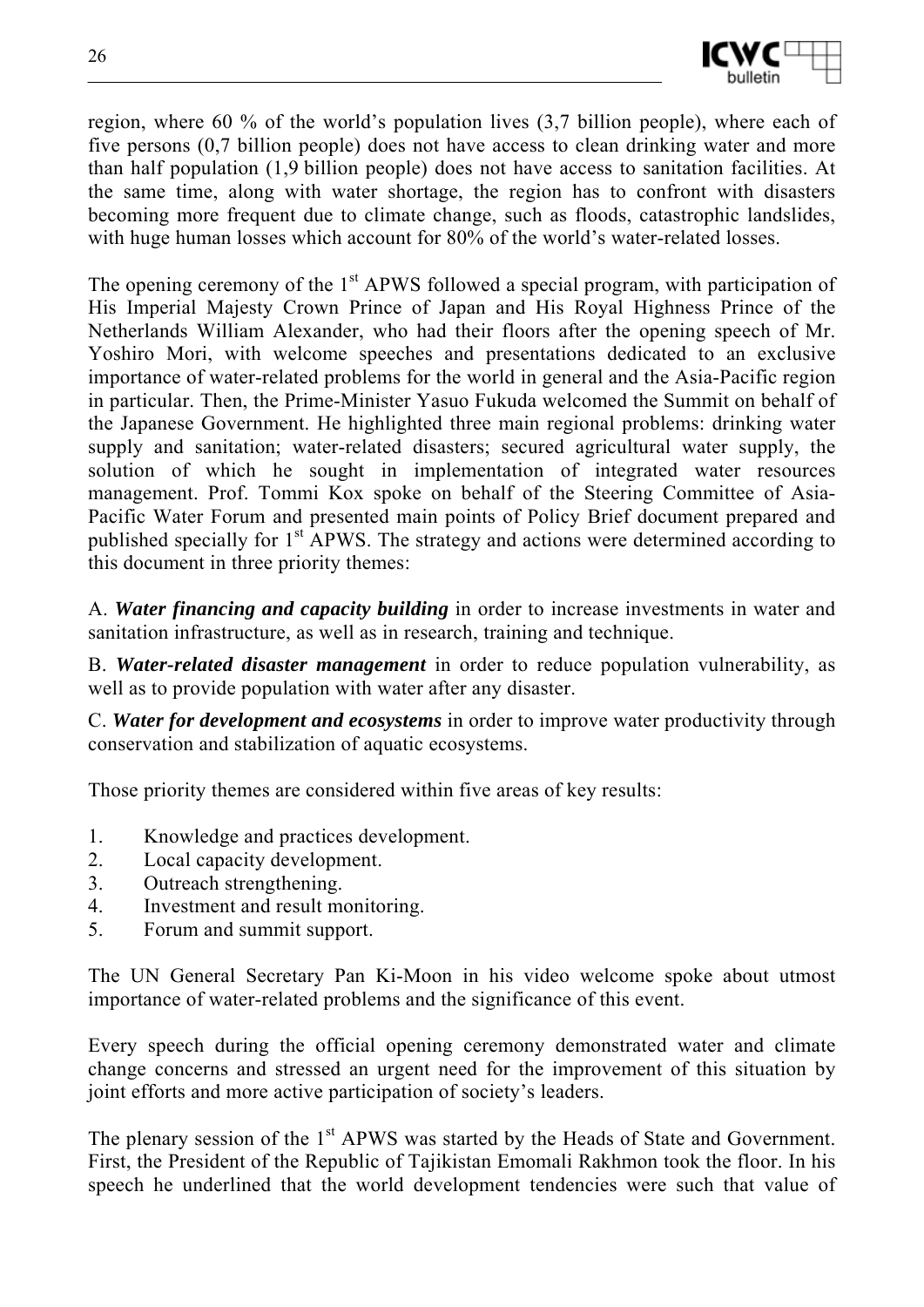

water could be higher than the value of oil, gas, coal and other resources necessary for the sustainable future of every country and region.

While supporting APWF's priorities in area of water financing and water disaster management improvement based on ecosystem approach, he noted an urgency of establishing regional and international emergency funds under UN umbrella in order to eliminate difficulties related to access to clean drinking water and render assistance in case of natural disasters. At the same time, he proposed to establish a Water Partnership of developed countries that would give target assistance to developing or poor countries in addressing water problems. For joining efforts in solving water problems, he proposed to initiate a special ministerial conference within the framework of UN's General Assembly and develop and adopt International Water Convention.

As concerns the Republic of Tajikistan, he spoke about priority of hydropower development and called upon all interested parties to cooperate in developing these resources on equal and mutually beneficial basis. Similar approach was suggested for solving the problem of Sarez lake, which is subjected to break, through the establishment of international consortium to be dealing with the use of this lake for drinking water supply needs in Central Asian region. When touching global warming and intensive glacier melting in Tajikistan's mountains, Emomali Rakhmon proposed to hold in the city of Dushanbe in 2008 an International conference on water-related disaster reduction.

As a follow-up of previous proposals of the Presidents of Uzbekistan and Kazakhstan, he spoke on a need to attribute to IFAS the status of UN institute and recognizing of the Aral Sea basin as a priority pilot region for achievement of the Millennium Development Goals. In order to establish close cooperation between the Aral Sea basin and the APWF and to increase support to water management improvement, he proposed to create a Central Asian sub-regional center in the city of Dushanbe.

Then, the leaders of Asia-Pacific island states such as Kiribary, Palau, Nauru, Tuvalu and the Federal States of Micronesia that are threatened by expected sea-level rise and cyclones becoming more frequent due to climate change. The Prime Minister of the Kingdom of Bhutan described how the climate change in his country leads to rapid glacier depletion and more frequent floods inundating downstream areas of residence.

Vice Prime-Minister of the Kyrgyz Republic Dosbul Nurullu took the floor last and addressed issues of environmental security using as an example a need for rehabilitation of Mailisay uranic tailing dumps that threatened both Kyrgyzstan and other neighboring states. Concerning water problems in the Central Asia, he touched upon Toktogul reservoir as an object serving the needs of downstream countries to the prejudice of national Kyrgyzstan's interests through flooding of lands and huge maintenance costs of the hydropower project. At the same time, he proposed to support establishment of Water and Power Academy in the city of Bishkek and hold water-power summit in partnership with APWF.

Upon completion of the plenary meeting, parallel sessions were held: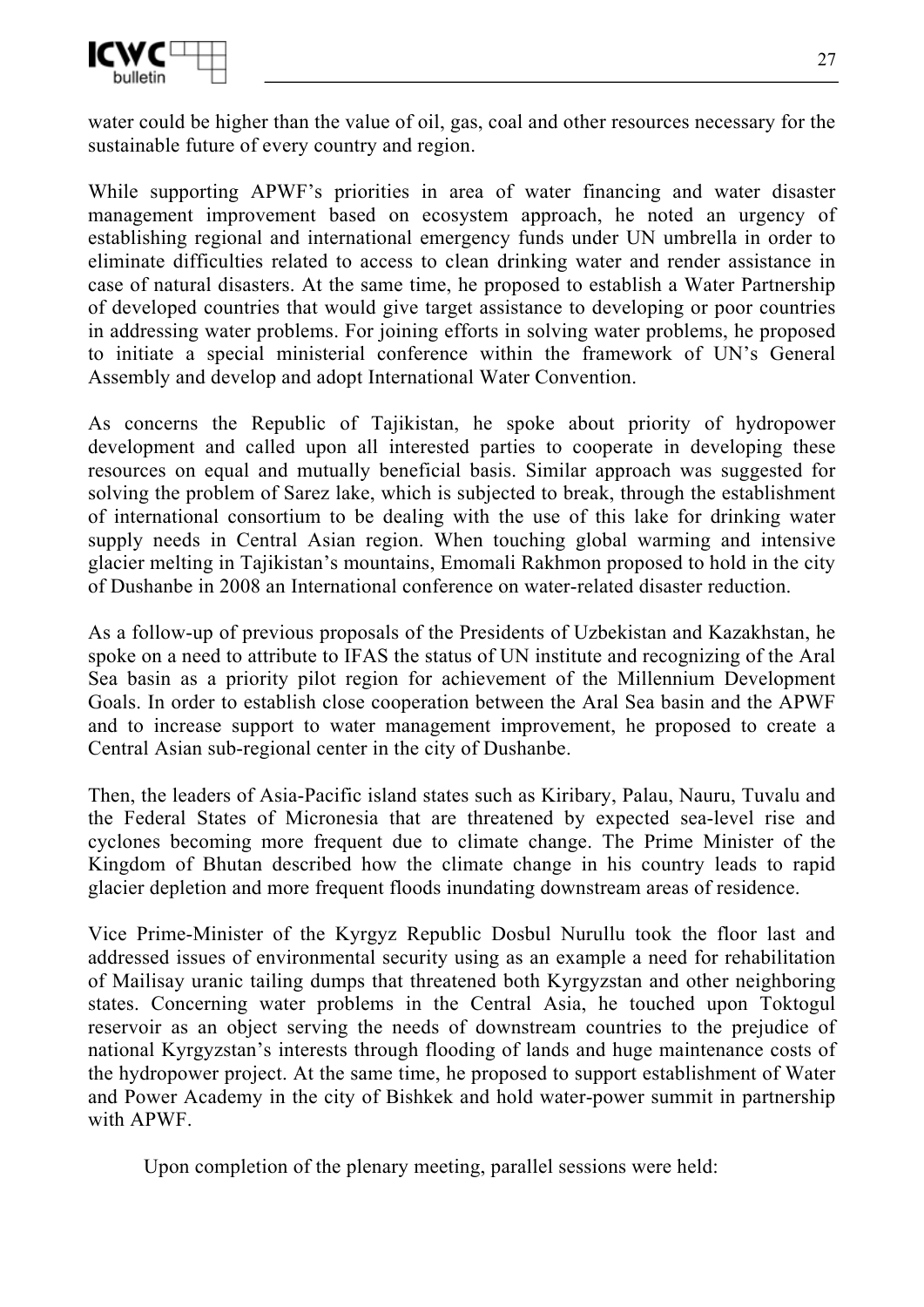

#### **December 3, 2007.**

1. *Climate change, glaciers and water resources in the Himalayas*. This session addressed issues of climate change and snow-glacier storage reduction that became particularly pronounced in the last decade. In order to study these processes and prevent their negative consequences for water resources, it is necessary to enhance regional cooperation in collection and exchange of information on monitoring and assessment of climate changes.

2. *Leaders' mandate for water actions*. Leaders of enterprises and businesses have gathered together at round table in order to discuss AP region's development scenario, focusing on challenges that had growing impact on their activities and the society as a whole. The session considered a number of good examples and political recommendations calling upon leaders of businesses to support initiatives aimed at solution of water problems.

3. *Monitoring of investments and results for water.* The accumulated experience indicates to an urgent need for improvement of policies for regional and national monitoring of investments and achieved results, and this should be linked with priority issues, such as investing and impact on IWRM, water supply and sanitation.

## **December 4, 2007.**

1. *Regional launch of international sanitation year 2008*. The session's participants stated that sanitation was a key point in achievement of MDGs. They called upon the national leaders to focus efforts on more efficient implementation of Khashimoto Action Plan on sanitation. They also requested the Japanese Government to include sanitation in the agenda of G8 in Tokyo in 2008.

2. *Dialogue on water and climate for small islands*. Reporters of this session indicated to vulnerability of aquatic ecosystems in small island states and to great importance of efficient water management for them in context of climate change. Discussions were focused on shift in paradigm and transfer from elimination of consequences to prevention and management of water disasters.

3. *View for guaranteed water security in the Aral Sea basin – cooperation against competition*. The session was moderated by the Chairman of the World Water Council Loic Fauchon. The reporter of the session was the head of UNESCO's Hydrological program Mr. Saloshee Nagi. According to the earlier adopted agenda, the President of the Republic of Tajikistan took the floor first, the Chairman of IFAS Emomali Rakhmon and then ICWC members spoke – A.D.Ryabtsev, B.T.Koshmatov, Sh.R.Khamrayev, S.Yokubzon and acting chairman of EC IFAS S.Rakhimov. A message dedicated to environmental problems was communicated by the Azerbaidjan's Minister of Environment and Natural Resources Khusseingulu Seyid Bagirov. The participants spoke about exposure of the Central Asian region to various water-related disasters and that becoming more frequent floods and droughts, mudflows, avalanches and landslides caused considerable economic damage to the countries annually. It is necessary to elaborate common approaches and joint actions in order to solve water issues, including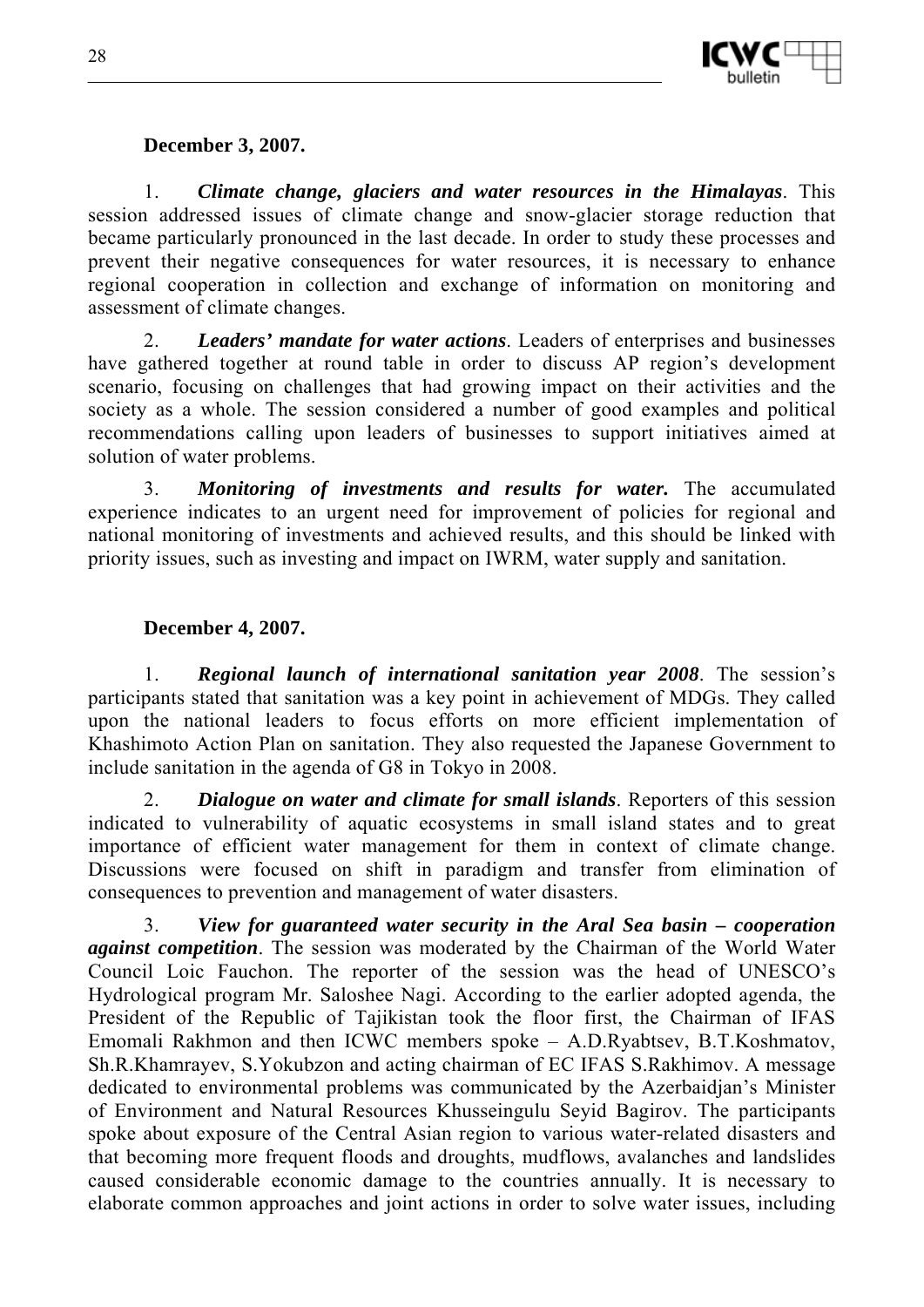

the global problem of the Aral Sea and Prearalie. This would require urgent increase of investments, especially in rehabilitation of outdated and inoperational water infrastructure. There are certain difficulties in harmonization of water needs among different economic sectors, such as irrigation, hydropower, and environmental protection, particularly under conditions of transboundary water use. Nevertheless, the accumulated positive experience of regional cooperation in the Aral Sea basin shows that exactly political will of the Heads of State is one of major factors for achievement of sustainable water development.

4. *Water disaster management.* The session was aimed at integration of water disaster risk reduction approaches into national development plans. The participants concluded that adaptation to increased risks related to climate change is the most important priority.

5. *Water for development and ecosystems*. Discussions were focused on how to ensure water supply for various economic sectors, taking into account a need for development and conservation of the environment. The participants acknowledged an importance of supporting local actors and developing skills of good governance for creation of win-win conditions.

6. *Leadership for guaranteeing water security in the Asia-Pacific region: knowledge, financing, and capacity building*. The session's participants concluded that investments in water development imply investing of poverty eradication. Besides, development of various financing mechanisms was discussed such as cost sharing among the governments and water users and use of additional resources as formed through current rapid economic growth for urgent activities in sanitation and agriculture.

7. *Capacity building for local actions*. A number of concrete initiatives, including establishment of capacity development centers for situation improvement at local level was discussed. Such centers will serve for active cooperation with various NGOs, local authorities and the general public in support of three priority themes of APWF.

The final part of the  $1<sup>st</sup>$  APWS included reports of the session, presentation of the Summit's general report, announcing of the message from Beppu, presentation of the Turkey's representative with invitation to the  $5<sup>th</sup>$  WWF in 2009, addresses of representative from American (Brazil) and European (Denmark) continents with information about similar regional summits and of Singapore's representative about  $2<sup>nd</sup>$ APWS in 2008.

Final speeches were forwarded on behalf of the Japanese Government by Minister of Land, Infrastructure and Transport Tetzutso Fuyushiba and on behalf of APWF BY Yoshiro Mori.

Work under the summit was aimed at achieving progress in addressing of above three priority themes within ATWF's five key result areas. Moreover, the more important thing was to stress responsibilities of the governments for the state and use of water resources and to induce the Summit's participants and especially the leaders and decision makers to recognize the significance of water problems in the region and bring them higher to the top political level.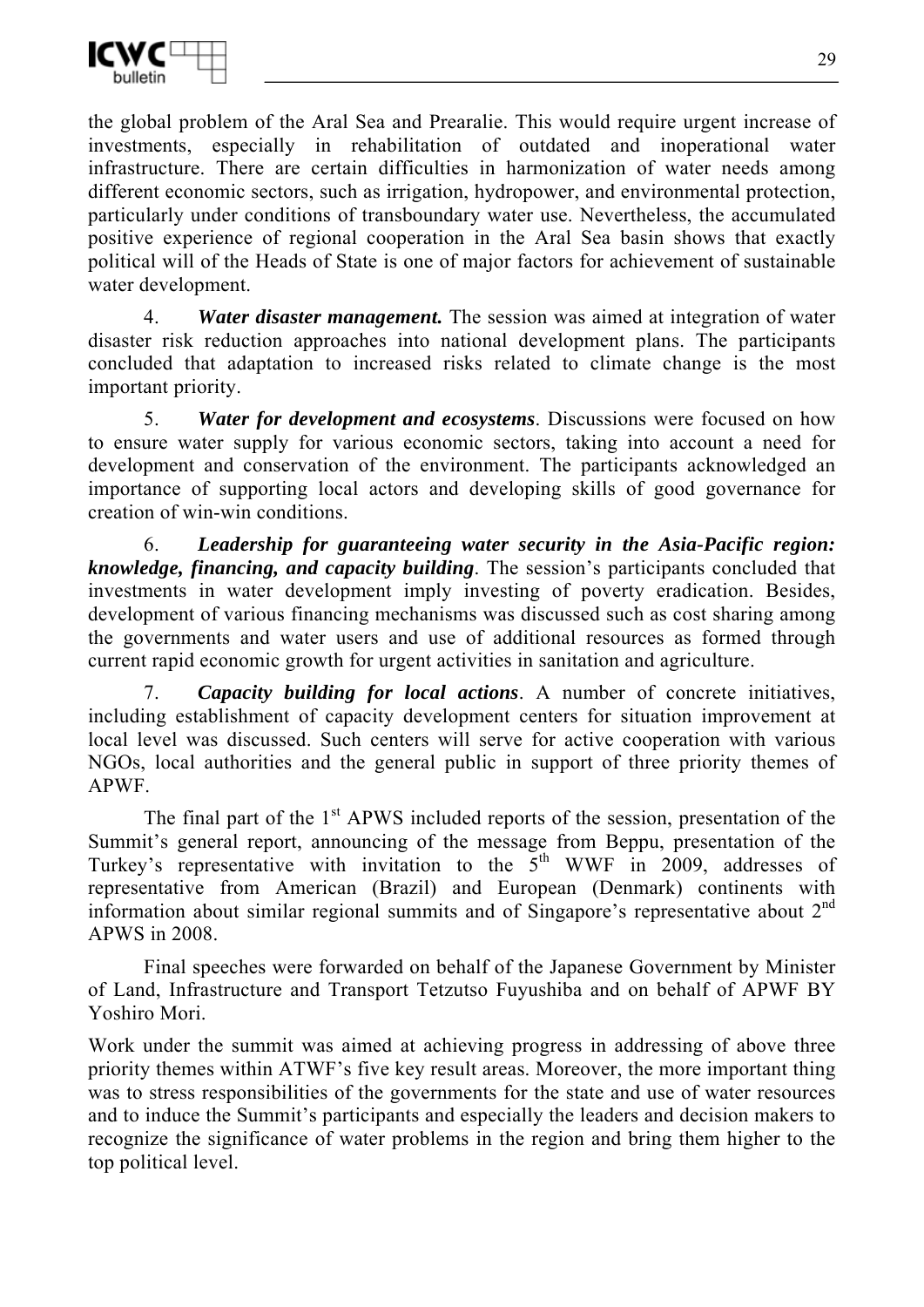

## **INTERNATIONAL EXIBITION «WATEC—2007»**

*October 29 – November 6, 2007* 

At the invitation of the Ministry of Foreign Affairs of the State of Israel, the delegation of ICWC consisting of A.D. Ryabtsev, L.N. Dmitriyev (Kazakhstan), B.T. Koshmatov (Kyrgyzstan), A. Yazmuratov (Turkmenistan), N. Ernazarov (Uzbekistan), Y.Kh. Khudaybergenov (BWO Amudarya), V.A. Dukhovny, P.D. Umarov (SIC ICWC) took part in the activities of the International Exhibition WATECH-2007 and were familiarized with the experience of water resources management and water use in Israel.

The delegation was met at the Ministry of Foreign Affairs of Israel, by the Director of the National Water Authority, Head of "Mekorot" Water Company, and visited a number of waterworks facilities in the country. Prominent water specialists of the country made speeches before the delegation members and exchanged views with them.

The main conclusions that can be made based on the results of the trip:

1. Israel can be rightfully considered as a pioneer practice ground for water resources use and management on a national scale.

2. According to its water resources availability, Israel takes one of the lowest places: annually 7 million people in the country consume 1.9 billion m3 of water or 270 m3 per capita a year. It is reached through integrated involvement of all kinds of water as resources, including:

- $\blacksquare$  surface water 450 million m3;
- groundwater 880 million m3;
- treated wastewater 470 million m3;
- desalinated water 100 million m3.

The Government intensively works on the development of a long-term strategy for water supply, as water is a really strategic resource.

3. The industrial and population growth continually reduces the portion of water used by agriculture. At present (and accepted for future), the water use for agriculture amounts to no more than 50%, less than a half of this water is clean; potential desalinated and undertreated wastewater constitute the main source. The country practically has no waste (collector-drainage) water in the agriculture, and almost no losses in all the sectors: the norm of losses is only 4%.

4. Water conservation is ranked as one of the main orientations of the national policy. Water conservation is stimulated by using different means:

 rigid limitation and licensing of all water uses, provided that the limit can be reduced depending on yearly water availability prediction;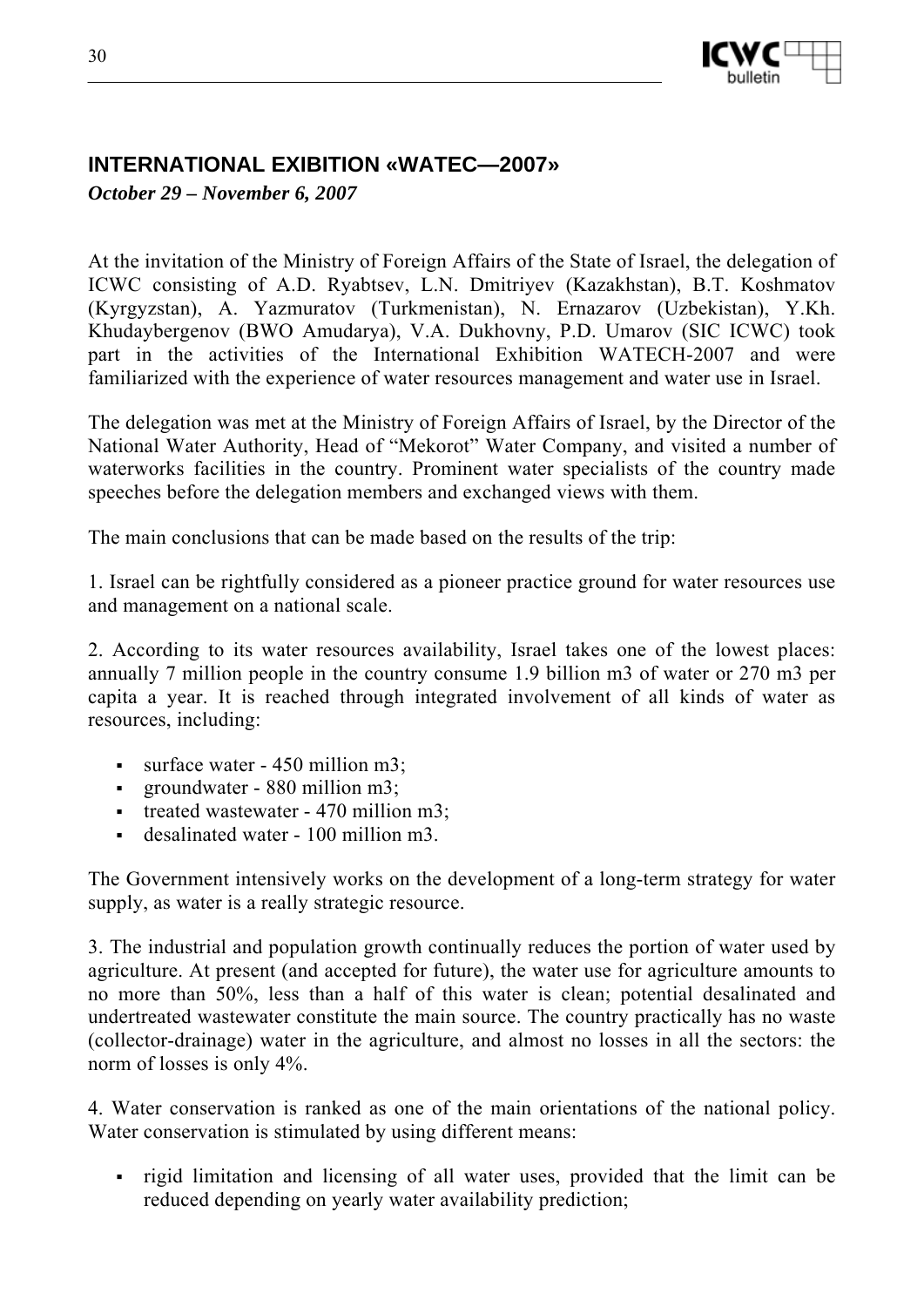

- a favorable system for water pricing: price grows for clean water and reduces for return water;
- a well-established system for water accounting at all levels of water use hierarchy;
- education of all water users and especially young generation.

It is necessary to note that the creation and automation of a unified system of water conduits for all water users practically eliminate a possibility of losses in quantities exceeding fixed limit.

As a result of such an attitude to water conservation, over the last 20 years water productivity has raised twice as much.

Irrigated agriculture covers 190,000 ha of the total area of cultivated lands amounting to 350,000 ha. Wheat  $(31\%)$ , sunflower  $(23\%)$ , orchards  $(26\%)$  and vegetables  $(16\%)$  are dominant among cropped areas. Cotton accounts for only 4% with crop yields of 5.5 - 6 tons per hectare. The crop yields of grain crops amount to 5.5 - 6 t/ha as well. The crop yields of vegetables amount to: 70-90 t/ha for tomatoes and cabbage; 60-70 t/ha for potatoes and onion. The crop yields of orchard crops amount to: 10-15 t/ha for apricots, grapes and dates; 15-20 t/ha for apples, pears, plums, peach and mango; 40-50 t/ha for citrus and bananas.

Mean income per agricultural worker is \$1500 a month.

5. At present, the reconstruction of water sector management is going on in the country. In place of the Water Commission, which functioned under the auspices of the Ministry of Infrastructure, a National Water Authority has been established, which functions under the guidance of Board of Directors - 8 members headed by Managing Director, and includes Deputy Directors General of the Ministries of Agriculture, Infrastructure, Environment, the Interior, Transport and Industry and two representatives from the public. The Commission is responsible for hydrological forecasts and water accounting (hydrological service), planning of needs, determination of water use limits, reconstruction and upgrading of infrastructure, implementation of automation, fixing of tariffs and collection of charges for water, relationships on transboundary waters and prospective investment. The Water Authority does not interfere in the operation of water production companies such as Mekorot (water supplier), wastewater treatment plants, and water production plants and so on. A special emphasis is put on the development of further water policies, preparation of a set of measures for implementation of them through the Government, control over their implementation.

6. The system of payment and tariffs takes a special place in the national water policy. The cost of water in the water supply system (Mekorot) is \$0.4 per m3. The municipalities and industry receive water from it at this price. Municipality sells water at a progressively increasing tariff:

- first  $8 \text{ m}3$  of water a month  $-$  \$0.6 per m3;
- next  $7 \text{ m}$ 3 of water a month \$0.88 per m3;
- over  $-$  \$1.2 per m3;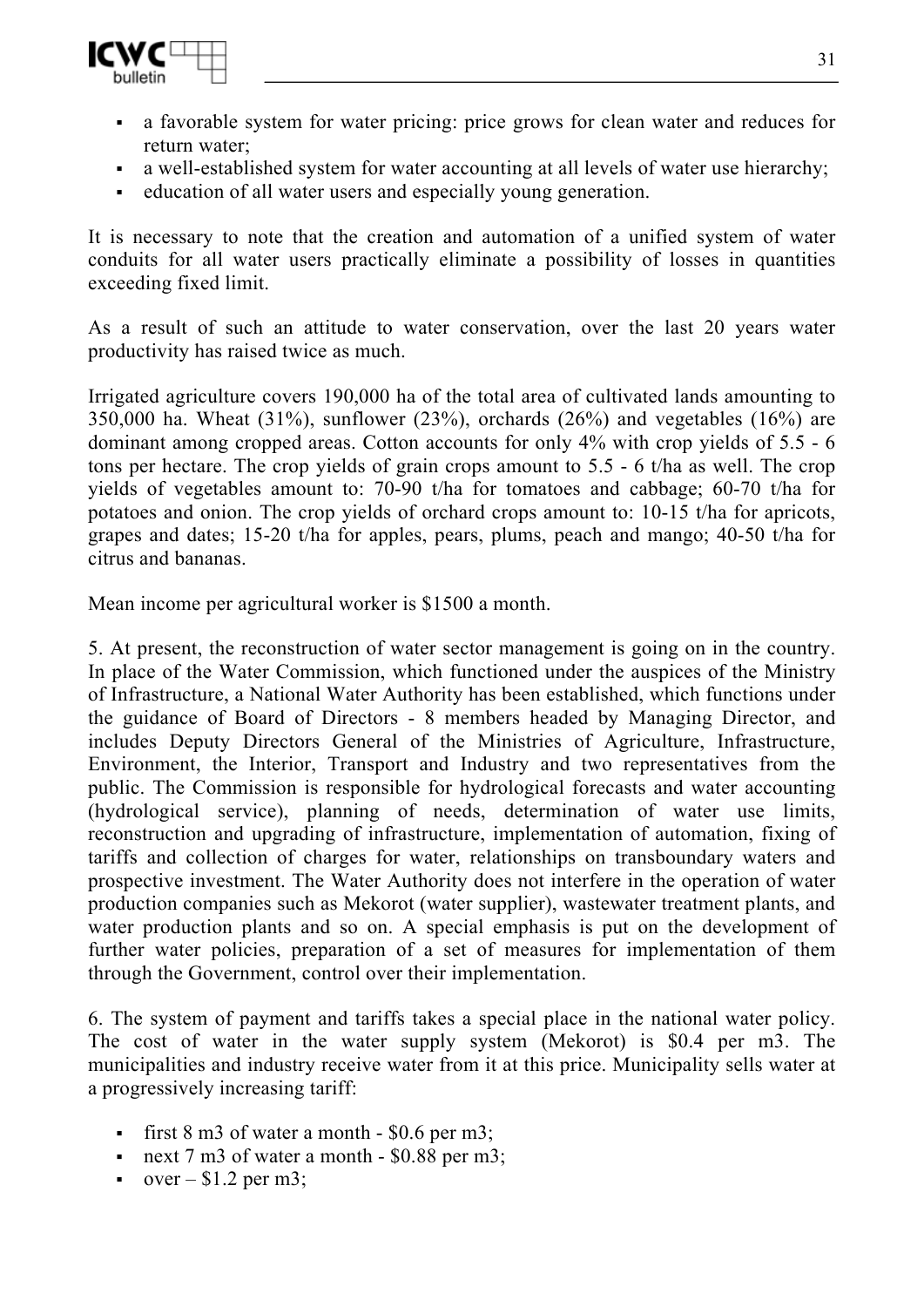

The industry pays:

- \$0.4 per m3 for clean water;
- **•** \$0.32 per m3 for undertreated water;
- nothing for brackish water.

The agriculture is subsidized. First 50% of the licensed limit on clean water is paid at \$0.19 per m3; next 50-80% - \$0.23 per m3; over – \$0.3 per m3;

Undertreated wastewater: first 50% of the limit – \$0.13 per m3; next – \$0.1 per m3.

Moreover, the total income on water is more than US\$4 billion, and the budget of the Water Authority is US\$1.5 billion a year.

7. By 2020, three countries (Israel, Palestine, Jordan) with shared water resources will have a 24-million population. To ensure at least 200 m3 per capita per year, the region should have 5 billion m3 of water. To this end, in addition to 2.65 billion m3 of natural water resources and 1.1 billion m3 of return water, water production by using desalination or other methods should reach 1.35 cubic kilometers or 26%. At present, one of the largest desalination plants in the world with an annual capacity of 108 million m3 has been put into operation in Ashkelon, a desalination plant with an annual capacity of 100 million m3 is being constructed in Haifa, and a 200-million m3 plant in Shafdan and a 100-million m3 plant in Ashdod are projected. However, according to the opinion of specialists, the problem of complete water use in the region can be solved through the construction of a canal from the Red Sea to the Dead Sea, with hydro power stations on it, which would generate electric energy available for desalination of 850 million m3 of water a year. This US\$5 billion project is now under the review of the World Bank.

#### *The suggestions and recommendations made based on the results of the trip are as follow:*

1. An agreement was reached with the organizers of WATEC-2007 exhibition to hold similar event with international scientific-practical conference in October –November 2008 in Almaty.

2. Based on the results of the negotiation with the leadership of MASHAV and CINADCO, it was suggested to organize joint work on training programs for water specialists and establishment of extension services for farmers. At the same time, it was suggested to organize a demonstration plot for advanced Israeli technologies for drip irrigation, greenhouses and fisheries at the ICWC Training Center in Tashkent on a competitive bidding basis.

3. Based on the results of the negotiation with the "Tahal" Consulting Engineers Ltd. and representatives from the Institute for Research of Deserts and a number of other institutions, it was suggested to organize a scientific-technical cooperation in the field of treatment and use of collector-drainage water, selection of modified salt-tolerant crops irrigated with saline water, and launch joint activities for development and afforestation of sandy grounds on the dried bed of the Aral Sea.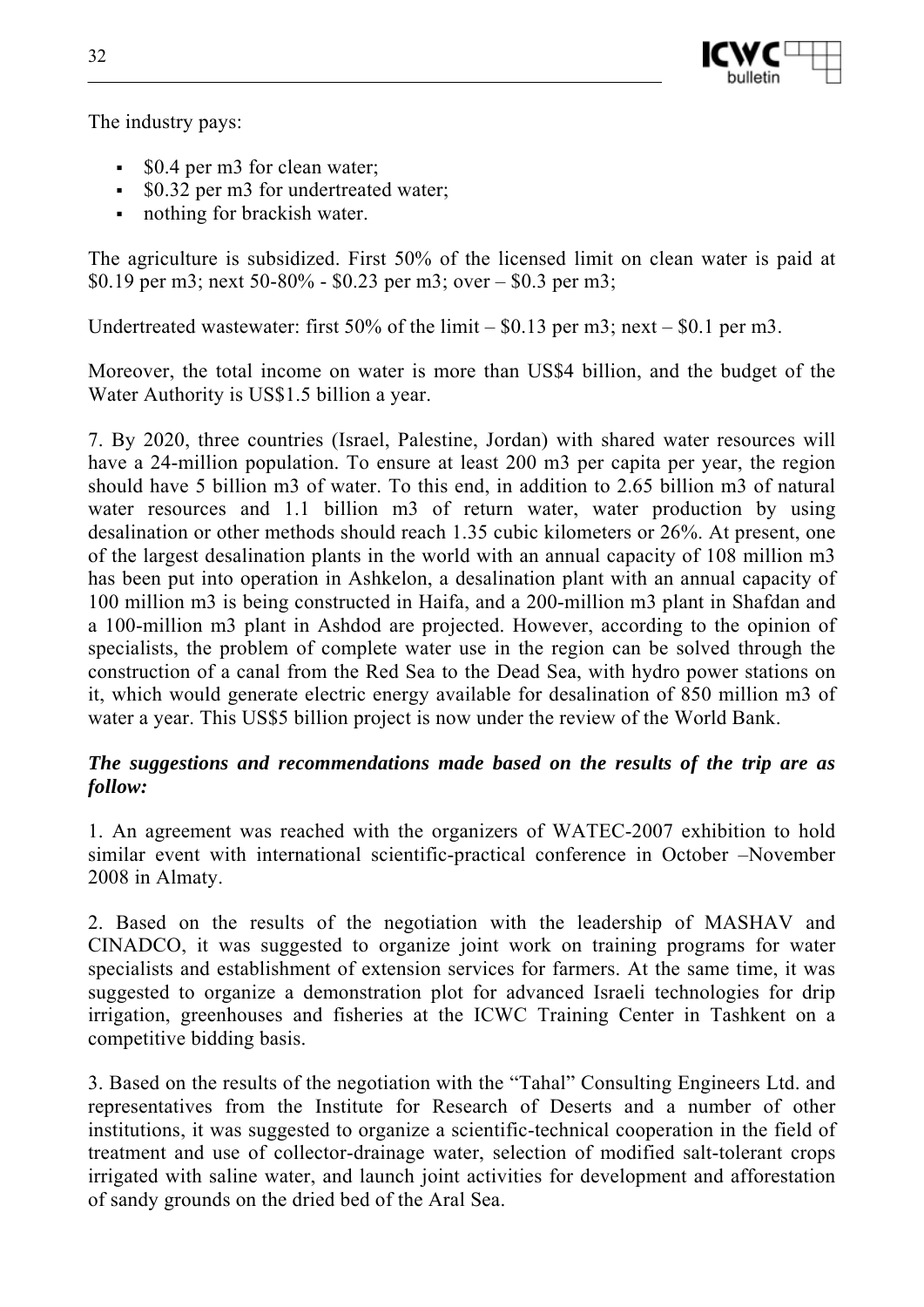

4. Based on the results of the negotiation with the "Motorola" Company's representative office, it was decided to start studying opportunities for involving Israeli specialists in work on implementation of projects for automation of waterworks facilities in central Asia.

5. "Tahal" offered to prepare a turnkey project proposal with attraction of investment by them, based on credit, under the guarantees of the Governments.

## **THE REGIONAL CONSULTATION MEETING ON DEVELOPING KNOWLEDGE AND LESSONS**

*(Singapore, October 29-31, 2007)* 

The Regional Consultation Meeting for Candidate Water Knowledge Hubs in the Asia-Pacific Region was hosted by Singapore's Public Utilities Board (PUB Singapore) on 29- 31 October 2007 at the Singapore WaterHub. The meeting was organized in the context of the Asia Pacific Water Forum's (APWF) Key Result Area 1 activities for developing knowledge and lessons. The meeting was attended by 24 representatives from 14 leading research and information centers from Indonesia, China, Malaysia, Australia, Sri-Lanka, Japan, Central Asia, Korea, etc.

The first day was opened by Mr. Ng Han Tong, Industry Development Department at PUB Singapore and the representatives of UNESCO-IHE Mr. Jan Luijendijk and ADB Mr. Wouter Arriens, who moderated the meeting. The moderators made introduction presentations about possibilities of and approaches to water knowledge sharing in the Asia-Pacific region. Mr. Tan Ban Thong, manager of Singapore WaterHub, explained how to establish knowledge hubs using the Singapore WaterHub as an example. Then, other Candidate Water Knowledge Hubs made their short presentation. Oygul Usmanova, head of international relations division at SIC ICWC (Scientific-Information Center of the Interstate Commission for Water Coordination), represented this Center at the meeting and made presentation, where she described activities of SIC, its main fields of expertise and presented a CAREWIB Project as a basis for the establishment of WaterHub in Central Asia, as well as proposals for cooperation with other similar water knowledge hubs in the Asia-Pacific region regarding both information exchange and joint training programs.

The next day was dedicated to discussion of a model and key operating principles of WaterHub. A need was underlined for a new approach for knowledge partnerships and networking with the help of regional water knowledge hubs that focus on key water sector topics (knowledge domains). In this approach, space is created for countries with advanced expertise and existing centers of excellence in the region to offer their services as a regional water knowledge hub to clients and partners in the region.

For the new approach to work and become self-sustaining, the regional water knowledge hubs will need to demonstrate and maintain excellence in their products and services to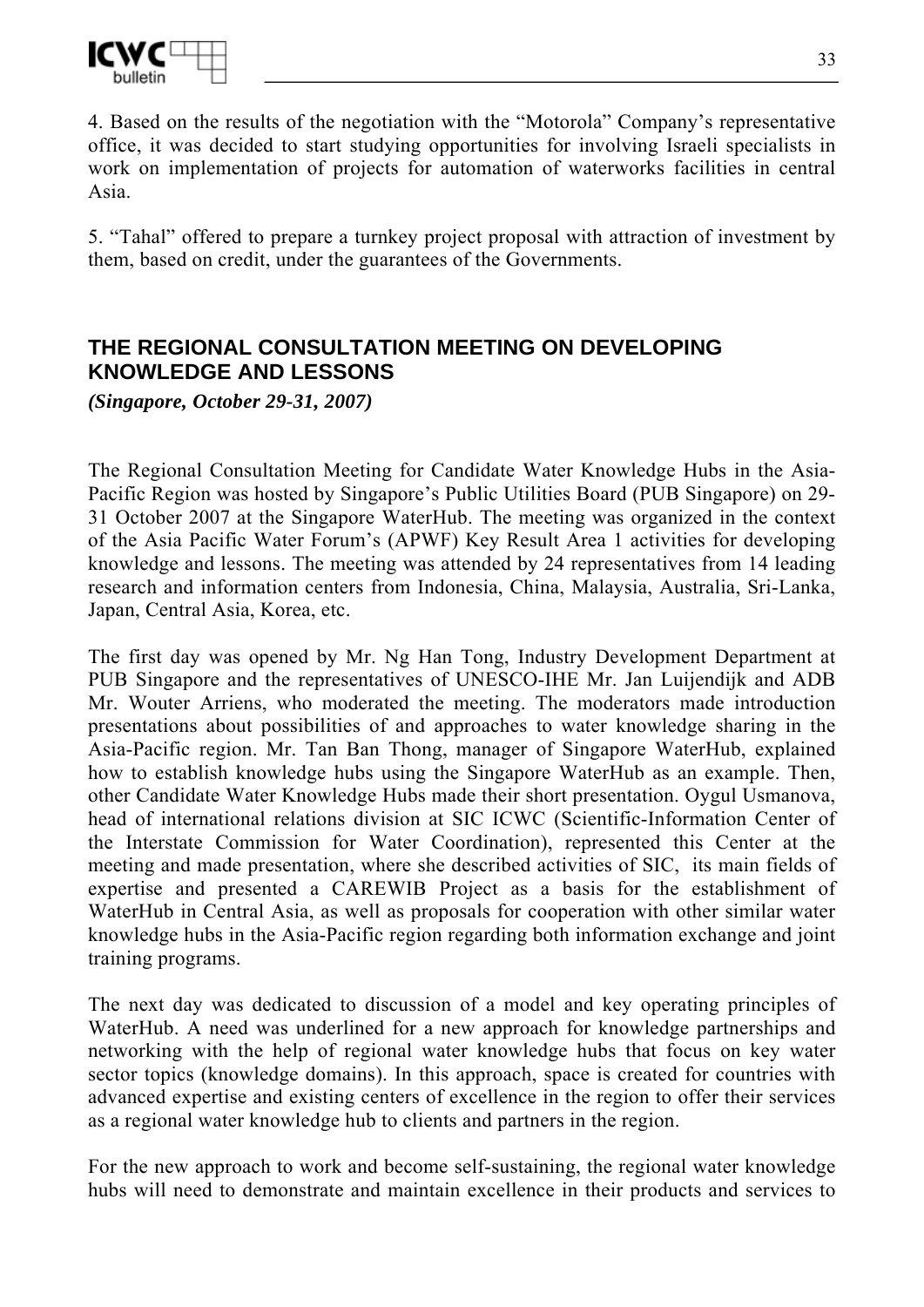

meet client needs. Adopting a number of common key operating principles will help to ensure that this happens. Each regional water knowledge hub, working in its knowledge domain, should be able to demonstrate:

- vision and leadership;
- a focus on client needs;
- significant outcomes and impact in the region;
- a team of experienced specialists;
- generation and identification of state-of-the art knowledge;
- a stimulating research environment including internships for younger researchers;
- relevant and feasible knowledge solutions to address water management challenges in the region;
- regular comparative analysis across the region;
- excellent products and services that meet client needs;
- an inclusive attitude to knowledge networking;
- an entrepreneurial approach to developing a sustainable business model; and
- adequate human and financial resources to develop the knowledge hub's excellence.

The key water sector topics were identified and comprised water management, including separately Central Asia and Pacific countries, water governance, urban water supply, etc. After the discussion, the participants visited major infrastructure objects of PUB Singapore, namely treatment structures and Marine Barrage construction through Marina channel, which would prevent coastal areas from flooding and simultaneously create a fresh-water reservoir with constant water level.

Finally, cooperation among the candidate regional water knowledge hubs was discussed and the participants shared their visions about roles of their institutions as water hubs. Then a Message from the Regional Consultation Meeting containing key findings and recommendations was approved. Particularly, it is planned to make announcement of candidate hubs and the proposed Network at the 1st Asia Pacific Water Summit on 3-4 December in Beppu, Japan. Besides, each candidate hub should complete the development plan in the first quarter of 2008 and based on a review of the development plan, regional water knowledge hubs for priority water sector topics (knowledge domains) are to be recognized.

## **THE MEETING OF NATIONAL AND REGIONAL WORK GROUPS ON ADB RETA 6163 PROJECT**

The meeting of national and regional work groups on ADB RETA 6163 Project on October 11, 2007 in Khojekent.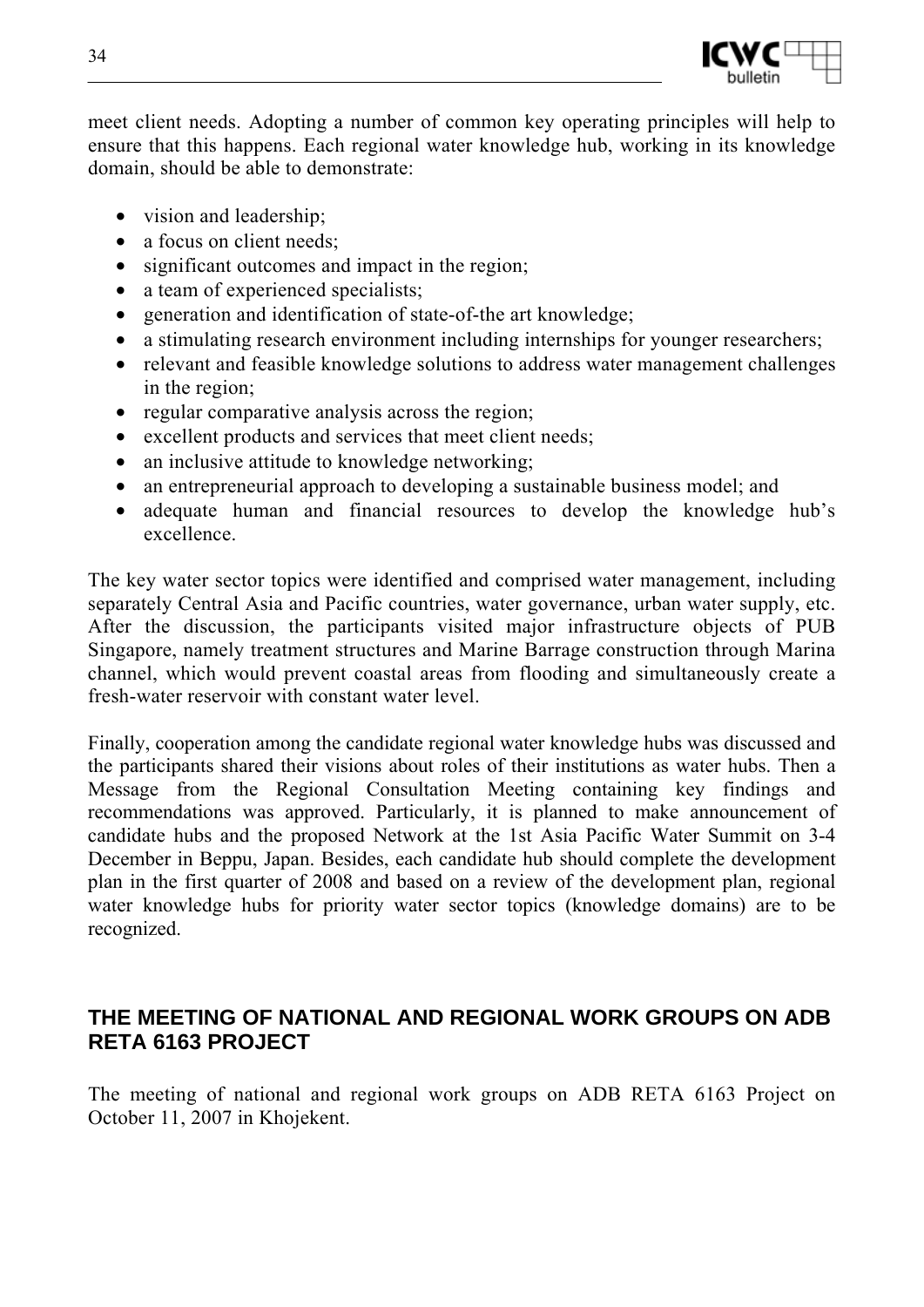

Having discussed the progress of work of ADB RETA 6163 Project finalization this year, the representatives of National work groups (NWG) and Regional work groups (RWG) agreed on the following below:

- 1. Subgroup № 1: responsible for establishment of rules for procedural responsibilities implementation, and for development of recommendations on improvement of rules for water and power resources regulation and management in the Syrdarya River Basin. The model of rules and recommendations has been prepared, national groups of The Republic of Tajikistan and The Republic of Uzbekistan have not presented their materials. All the subgroups should submit their materials before November 1. The regional group from November 1 to December 1, 2007 should prepare the final document and submit it to all work subgroups members. The meeting will be held within the period of December 10 to 15, 2007. The coordinated materials should be submitted to ICWC Members before the end of the year.
- 2. Subgroup 2: responsible for clarification of course losses in the middle and lower Amudarya River courses. The subgroup submitted the detailed report. On the Tajik party's proposal, this document was submitted to the Ministry of Land Reclamation and Water Resources of the Republic of Tajikistan with the request to give their view on this issue. After receiving the opinion of the Tajik party, the materials will be submitted to ICWC Members.
- 3. Subgroup 3: responsible for development and coordination of detailed methodical recommendations on the general basin costs accounting, data collection and actual damages assessment because of water resources use regimes. The first version of the expenditure list of was prepared and submitted to the heads of National work groups for coordination and preparation of the general basin expenditures for 2006. Members of NWG Subgroups should submit their methodical recommendations on the accepted items of the "List" not later than on November 15, 2007. All the works should be completed, coordinated at the NWGs and PWGs level and distributed to the ICWC Members to the end of the year.
- 4. Subgroup 4: responsible for completion of the project of the Agreement "On strengthening of an organizational structure of transboundary water resources management, guarding and development". The work of the subgroup was completed without participation of the representative of the Kyrgyz Republic who was sent the materials coordinated by the rest of participants. The Kyrgyz party is asked to expedite the coordination of these materials.
- 5. Subgroup 5: responsible for preparation of objects register of the interstate significance: the list of objects should be submitted to NWG Subgroup before November 10, 2007.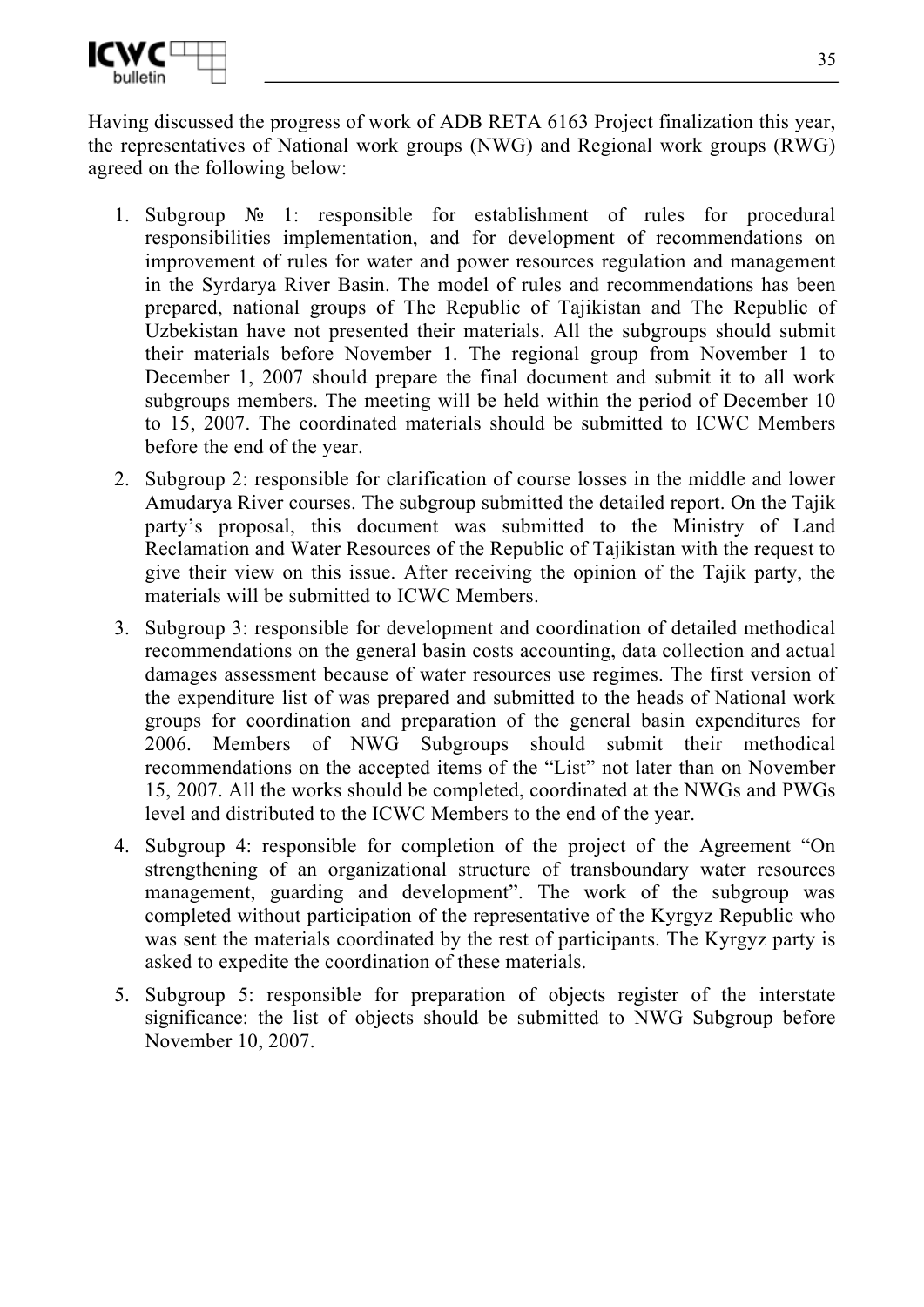

## **TRAINING WORKSHOP ON CREATION OF THE NATIONAL INFORMATION SYSTEM IN THE REPUBLIC OF TAJIKISTAN IN THE FRAMEWORK OF CAREWIB PROJECT**

Within the period of October 25-28, 2007 in Dushanbe the staff of CAREWIB Project organized and conducted a training workshop on creation of a national information system in the Republic of Tajikistan.

In accordance with the Memorandum signed by the Ministry of Land Reclamation and Water Resources of the Republic of Tajikistan (MLR&WR RT) and SIC ICWC, CAREWIB Project staff purchased and delivered computer equipment to the MLR&WR RT including the server to store the national database, a computer to input data and operate them, a printer, networking equipment (hub, cable, modem), a no-break power supply unit. The equipment was installed in the established national contact point under the MLR&WR RT and three computers were connected to the network.

The following experts were trained:

- 1. U.I. Murtazaev Tajik Office of SIC ICWC
- 2. B. Samadov Tajik Office of SIC ICWC
- 3. Sh. Okhunjanova Tajik Office of SIC ICWC
- 4. D. Kimsanov the department of external economic relations of MLR&WR RT
- 5. M. Sharipov the Agency of science, technique and water resources of MLR&WR RT
- 6. N. Khasanova "Tajik Research University for Hydrology and Land Reclamation"
- 7. M. Buriev "Tajik Research University for Hydrology and Land Reclamation"
- 8. N.K. Nasyrov "Tajik Research University for Hydrology and Land Reclamation"
- 9. Kh. Rakhmatullaev ADB "Agriculture rehabilitation in Tajikistan" Project
- 10. T. Mirsaidzade the department of external economic relations of MLR&WR RT
- 11. Kh. Islomov the Agency of science, technique and water resources of MLR&WR RT
- 12. Kh. Salibaev ADB "Agriculture rehabilitation in Tajikistan" Project

I.F. Beglov, the project manager, told about the project purposes and tasks, Phase I achievements, expected Phase II results and answered the asked questions. The main direction of CAREWIB project in Phase II will be the assistance to national water organizations to create national databases. Thus, the purchase of modern computer equipment, its delivery, installation and debugging are supposed at the expenses of the project. Also, elementary training of people responsible for creation of national databases, and their consulting via the forum of CAWater-Info Portal and e-mail afterwards are supposed. Thus, the workshop in Dushanbe is the first in the range of training workshops which will be held by the project staff in five states of Central Asia this year. Also, such training workshops are supposed to be conducted twice a year as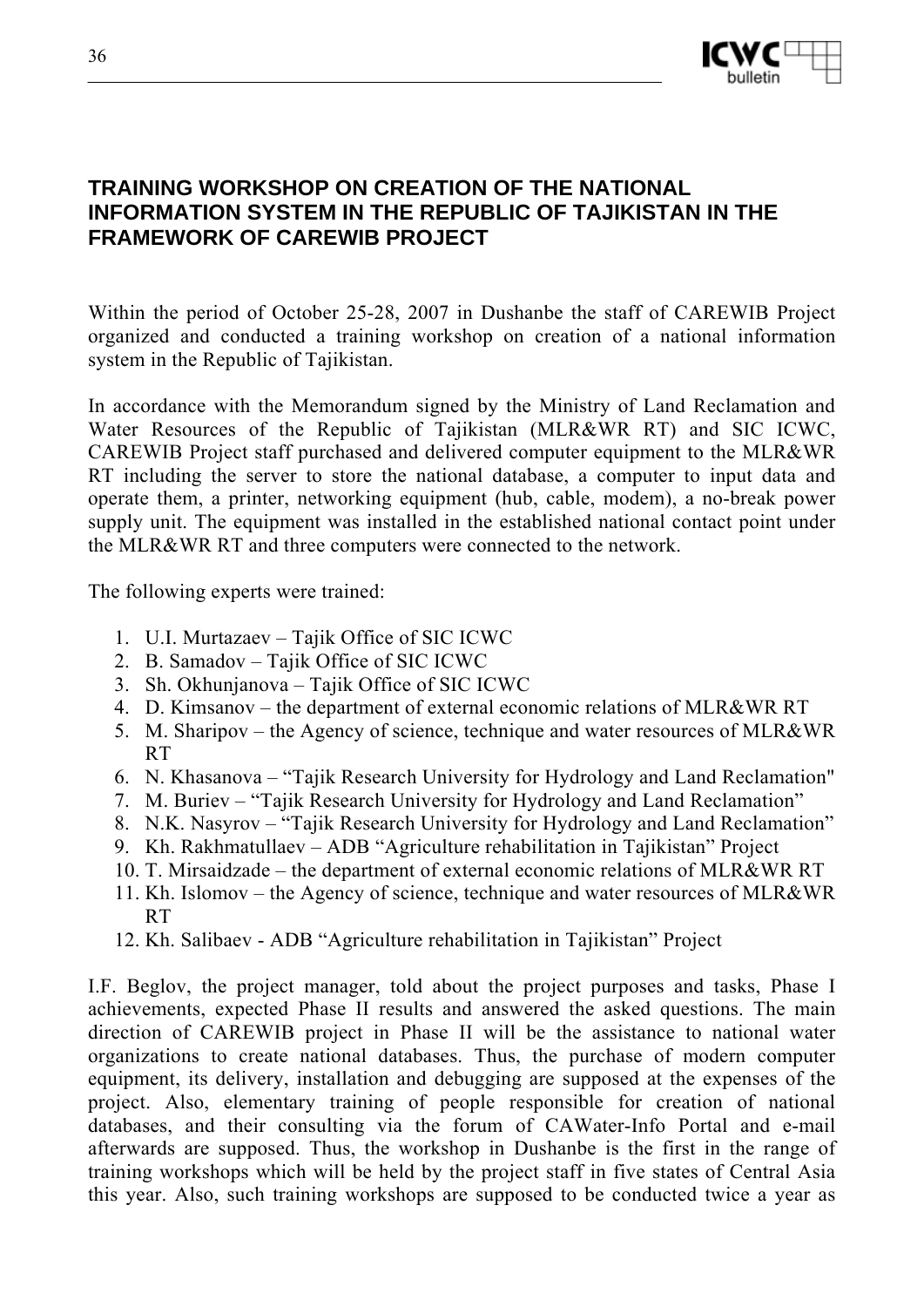

well as one regional conference where reports of heads of national contact points about achieved results during a year are supposed to be listened to.

D.A. Sorokin, the Coordinator of Information systems Block, told about general principles of database creation, architecture, project decisions, and introduced the methodical materials prepared for the workshop to those present, and answered the asked questions. He also presented a sample of national database prepared by the project staff for MLR&WR RT to those present.

At the request of trained people, during practical training the database was created by example of 2TII-Water Management Administration of MLR&WR RT: tables, requests, forms of data and diagrams visualization and reports were created.

The following staff was proposed for the national contact point:

| U.I. Murtazaev     | - PhD in Geographical sciences, Professor – Tajik Office of SIC  |
|--------------------|------------------------------------------------------------------|
|                    | ICWC, acting as Director, the Head of the National contact point |
|                    | in $RT$ ;                                                        |
| N.K. Nasyrov       | - Doctor of Technical Sciences, Professor – "Tajik Research"     |
|                    | University for Hydrology and Land Reclamation", Department       |
|                    | of Land Reclamation and Scientific and Technical Information,    |
|                    | National Coordinator in RT;                                      |
| Ya.E. Pulatov      | - Doctor of Agricultural sciences, Professor – "Tajik Research"  |
|                    | University for Hydrology and Land Reclamation", Director         |
|                    | General, responsible for information provision into the national |
|                    | database of $RT$ ;                                               |
| D.R. Rakhmatullaev | - "Tajik Research University for Hydrology and Land              |
|                    | Reclamation", the Chief of Technical Department, responsible     |
|                    | for information provision into the national database of RT;      |
| A.M. Majidov       | - Tajik branch of "Syrdarya" BWO, Chief, responsible for         |
|                    | information provision into the national database of RT;          |
| S.B. Barotov       | - Tajik branch of BWO "Amudarya", Chief, responsible for         |
|                    | information provision into the national database of RT;          |
| A.B. Samadov       | - Tajik Office of SIC ICWC, responsible for information          |
|                    | provision into the national database of RT;                      |
| Sh.M. Okhujanova   | - Tajik Office of SIC ICWC, responsible for information          |
|                    | provision into the national database of RT.                      |

In conclusion, all the participants of the workshop thanked frankly the organizers of the workshop, i.e. SIC ICWC and the sponsor of the workshop - SDC.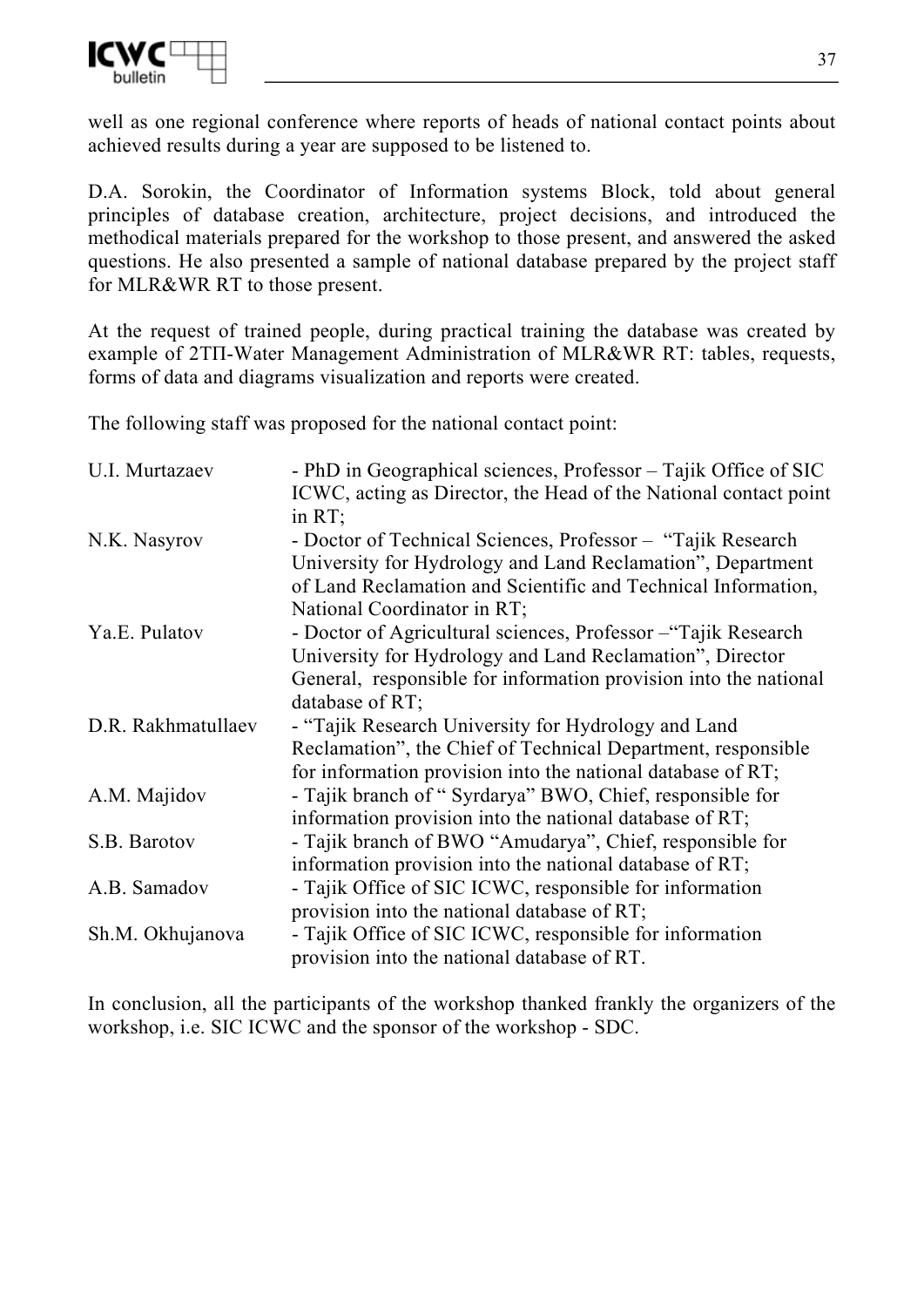

## **TRAINING WORKSHOP ON CREATION OF THE NATIONAL INFORMATION SYSTEM IN THE REPUBLIC OF KAZAKHSTAN IN THE FRAMEWORK OF CAREWIB PROJECT**

During the period of November 12-15, 2007 in Astana, the CAREWIB project staff organized and conducted the first training workshop on creation of the national information system in The Republic of Kazakhstan.

The workshop was conducted in accordance with the Memorandum signed by Water Resources Committee (WRC) under the Ministry of Agriculture of The Republic of Kazakhstan and SIC ICWC. In accordance with this Memorandum, SIC ICWC will assist national water organizations with creation of national databases including the material base updating and staff training. This activity will be conducted in the framework of CAREWIB Project Phase II and is the main project direction during Phase II.

Computer equipment including a server for storage of the national database, a computer for data input and operation them, a printer, network equipment (hub, cable, modem) was purchased and delivered by the CAREWIB Project staff to WRC under the Ministry of Agriculture of RK. The equipment was installed in the established national contact point under WRC of the Ministry of Agriculture of RK, and necessary works on the equipment installation and tuning including connection of two computers to the network were done.

The following specialists had been trained:

- 1. G.B. Sarsenbaeva the Chief of Water Resources Regulation, Use and Conservation Administration, WRC;
- 2. A.A. Shamshieva Chief Expert of International Affairs Department, transboundary and inter-province water apportionment, WRC;
- 3. M.U. Imanaliev Chief Expert of Water Resources Regulation, Use and Conservation Administration, WRC;
- 4. S.S. Tanatbaeav Chief Expert of Water Resources Regulation, Use and Conservation Department, WRC;
- 5. K.A. Askarov hydrologist of РРССАМ project;
- 6. O.A. Kistaubaev Chief of Department of Monitoring, State Water Accounting, and Water Resources Cadastre of Aral-Syrdarya Administration of Basin Water Organization;
- 7. E.E. Sagimbaev Chief Expert of State Water Resources Control and Conservation of Aral-Syrdarya Basin Water Organization Administration;
- 8. N.N. Musirali Chief Expert of NDC, "KEGOC" Joint-Stock Company;
- 9. A.S. Kaliev Chief Expert of Joint-Stock Company "KEGOC".

I.F. Beglov, the Project Manager, acquainted those present with all CAWater-Info webportal sections in detail and demonstrated all the benefits of the portal application for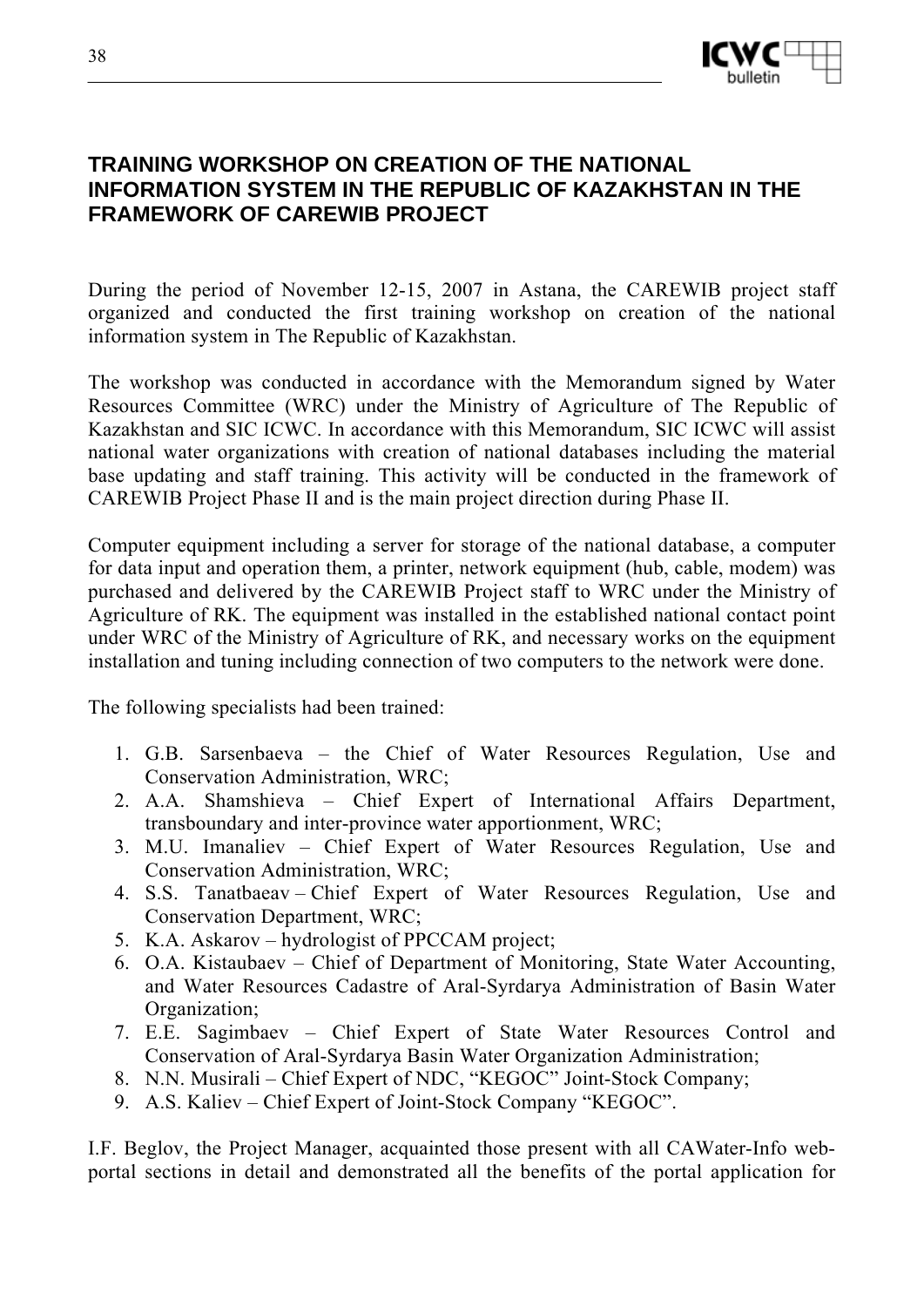

reception of necessary, timely and reliable information. All those present were acquainted with the project purposes and tasks, Phase I achievements and expected Phase II results.

D.A. Sorokin, the Coordinator of Information systems Unit, presented a sample of national databases prepared by the project staff for WRC of the Ministry of Agriculture of RK to those present. The listeners were acquainted with the database parameters and operation technology in detail. Possibilities of the database were presented and directions of the further improvement were highlighted (porting/ connection of additional data tags, estimating package etc.).

D.A. Sorokin also told about general principles of databases creation, architecture, project decisions, and introduced methodical materials prepared for the workshop to those present and answered the asked questions.

During the discussion K.A. Askarov mentioned that РРССАМ Project has an information system but it is impossible to use it as there are no trained specialists and interface adapted completely. Thus, CAREWIB Information Systems meeting main requirements to ISs of a similar type and having an intuitively understanding interface might successfully be used not only by WRC experts but also in РРССАМ Projectе.

G.B. Sarsenbaev emphasised that Aral-Syrdarya BWO Administration which specialists are invited for the training is in charge for databases filling of National IS.

During the practical training the participants were acquainted with the procedure data input in DB. Also, the training on design fundamentals in DB control system was conducted. Tables drawing up, requests, data visualisation forms and reports at the users' request were shown.

Moreover, D.A. Sorokin and A.V. Kats adjusted completely the "Water supply" section of "Water Management" unit to the form of 2ТP-water organization of WRC of the Ministry of Agriculture of RK and created a new installation package of the national system of RK.

Data transfer unit via e-mail was developed for automatic transfer from provinces centres to the national contact point (control center) and the Project office (SIC ICWC). Thereby, the possibility for information addition and updating in DB of the regional information system in automatic mode occurred.

People responsible for creation of national databases and who had elementary training will be given consultations via the forum of CAWater-Info Portal and E-mail. Similar training workshops will be conducted two times a year, the terms will be coordinated with A.D. Ryabtsev, the ICWC Member from the Republic of Kazakhstan, Chairman of WRC of the Ministry of Agriculture of RK. A regional conference will be held where the reports of national contact points' heads about achieved results during a year are supposed to be listened to.

The following staff was proposed for the national contact point: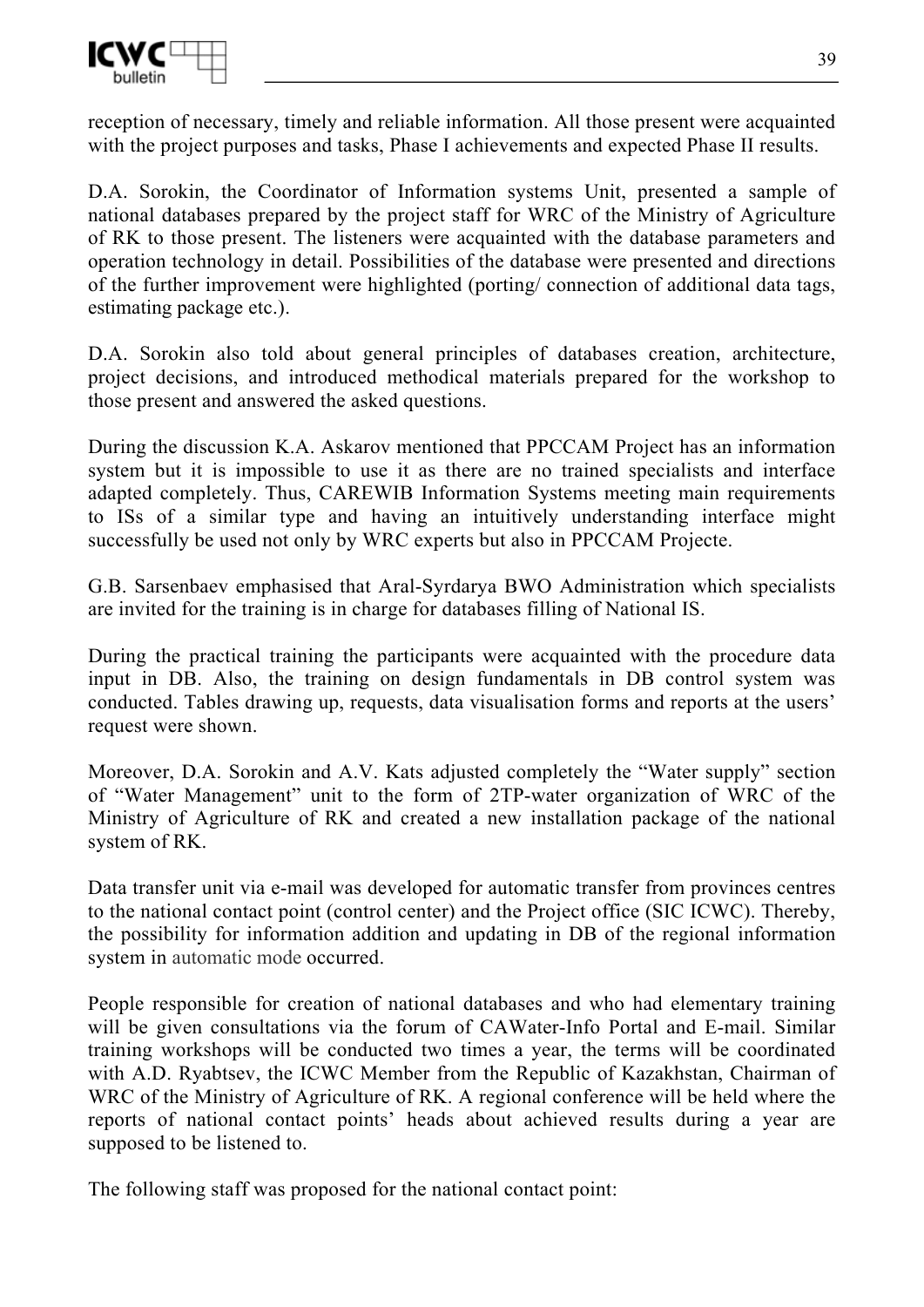

| G.B. Sarsenbaeva | - the Head of the National contact point in RK, Chief of        |
|------------------|-----------------------------------------------------------------|
|                  | Department Water Resources Control, Use and Conservation,       |
|                  | WRC:                                                            |
| A.A. Shamshieva  | - Main Specialist of International Affairs Department,          |
|                  | Transboundary and Inter-Province Water Apportionment, WRC;      |
| M.U. Imanaliev   | - Main Specialist of Department of Water Resources, Regulation, |
|                  | Use and Conservation, WRC;                                      |
| O.A. Kistaubaev  | - Chief of Monitoring, State Water Accounting and Water         |
|                  | Resources Cadastre of Aral-Syrdarya BWO Administration;         |
| E.E. Sagimbaev   | - Main Specialist of State Control and Conservation of Water    |
|                  | Resources of Aral-Syrdarya BWO Administration.                  |

In conclusion, all the participants of the workshop thanked frankly the organizers of the workshop, i.e. SIC ICWC and the sponsor of the workshop - SDC.

## **WORK MEETING WITHIN THE FRAMEWORK OF PROJECT ADB RETA 6163: «IMPROVEMENT OF SHARED WATER RESOURCES MANAGEMENT IN CENTRAL ASIA». AGREEMENT ON THE USE OF WATER AND ENERGY RESOURCES IN THE SYRDARYA RIVER BASIN**

A work meeting of the regional (RWG) and national working groups (NWG) was held in Tashkent on 4-7 December to discuss draft Agreement on the Use of Water and Energy Resources in the Syrdarya River Basin. The meeting was attended by representatives of water and energy agencies (except Chairman of NWG and representative of the water sector of the Kyrgyz Republic) in the Syrdarya river basin countries as well as representatives of BWO Amudarya, BWO Syrdarya and SIC ICWC.

The aim of this work meeting was to agree remarks on articles 7 (item 7.3), 8 (items 8.9 and 8.13) and 9 (item 9.1), and remarks from the Kyrgyz NWG.

Based on the discussion results, the following decisions were made:

1. In general, the articles of the draft Agreement were approved and agreed by the participants of the work meeting apart from the following items:

- Item 7.2. The Kyrgyz and Tajik parties agreed this item as amended: "The Parties acknowledge that water release from the Toktogul reservoir in a multi-year regime shall be done depending on hydrological conditions of year, based on long-term planning of flow regulation regime". The Uzbek and Kazakh parties suggested amending this item as follows: "The Parties acknowledge that water release from the Toktogul reservoir in a multi-year regime shall be done depending on hydrological conditions of year and be no more than 12.2 billion m3".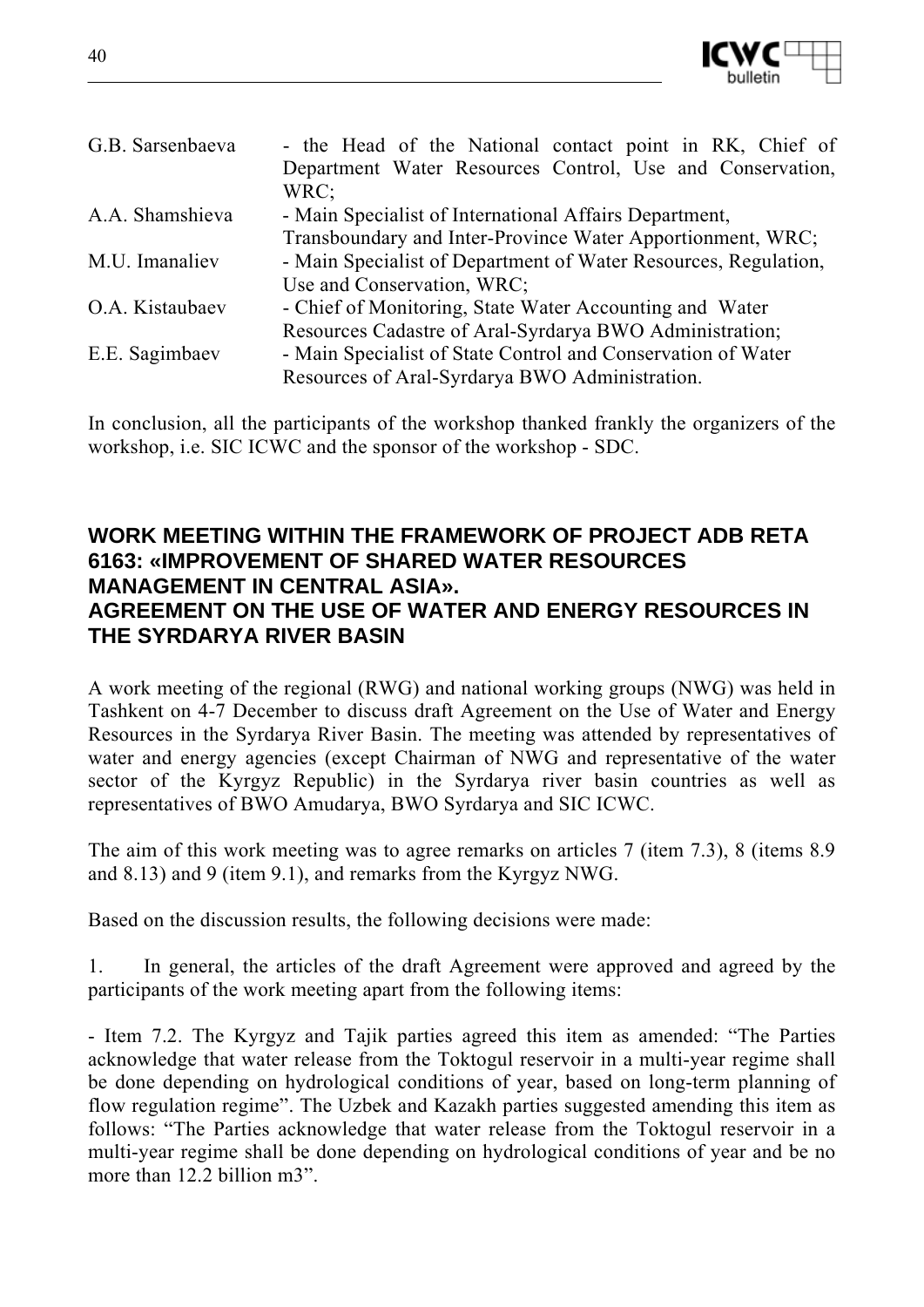

- Item 8.9. The Tajik party suggested keeping its last version. The Uzbek and Kazakh parties suggested amending it as follows: " In average and above average water years and in the threat of emergency situation in the Shardara reservoir and the Syrdarya river lower reaches resulted from high inflow to them, water from the Shardara reservoir shall be released into the Aydar-Arnasay depression. The volumes and discharges of water released shall be agreed by the Parties concerned".

- Item 9.1. Not changing their position, the Tajik and Kyrgyz parties suggested deleting the first part of the sub-item in this article and only keep "development of large massifs of irrigable lands". The Uzbek and Kazakh parties suggested keeping the first part of this sub-item "construction of new hydropower facilities and reservoirs in the region…" and so on in the text.

- Article 15. Items 15.2, 15.3 and 15.4 (Remarks of the Kyrgyz party). These items were not considered because of the absence of representatives from water management organization of the Kyrgyz Republic.

2. Taking into account the repeated absence of the Kyrgyz NWG, during the consideration of the mentioned issues it is necessary to ask representatives from the Kyrgyz NWG to present their specific suggestions to the draft Agreement on the abovementioned items prior to entering the issue onto the ICWC meeting agenda.

3. It is necessary to ask ICWC members to consider and make decision on nonagreed items of the draft Agreement.

## **WORK MEETING OF SUBGROUP # 3 "ON DEVELOPMENT AND COORDINATION OF DETAILED METHODICAL RECCOMENDATIONS ON THE SHARED BASIN COSTS ACCOUNTING, DATA COLLECTION AND ACTUAL DAMAGES ASSESSMENT BECAUSE OF THE AMUDARYA RIVER AND THE SYRDARYA RIVER WATER RESOURCES USE REGIMES"**

The work meeting of Subgroup # 3 responsible for development and coordination of detailed methodical recommendations on the general basin costs accounting, data collection and actual damages assessment because of the Amudarya River and the Syrdarya River water resources use regimes" was held within the framework of "Water Resources Management Improvement in Central Asia" ADB RETA 6163 Project on October 2-3, 2007 in Tashkent city.

The purpose of this meeting was to define the list of the state annual general basin costs and actual damages assessment because of the Amudarya River and the Syrdarya River water resources use regimes.

The following people participated at the meeting: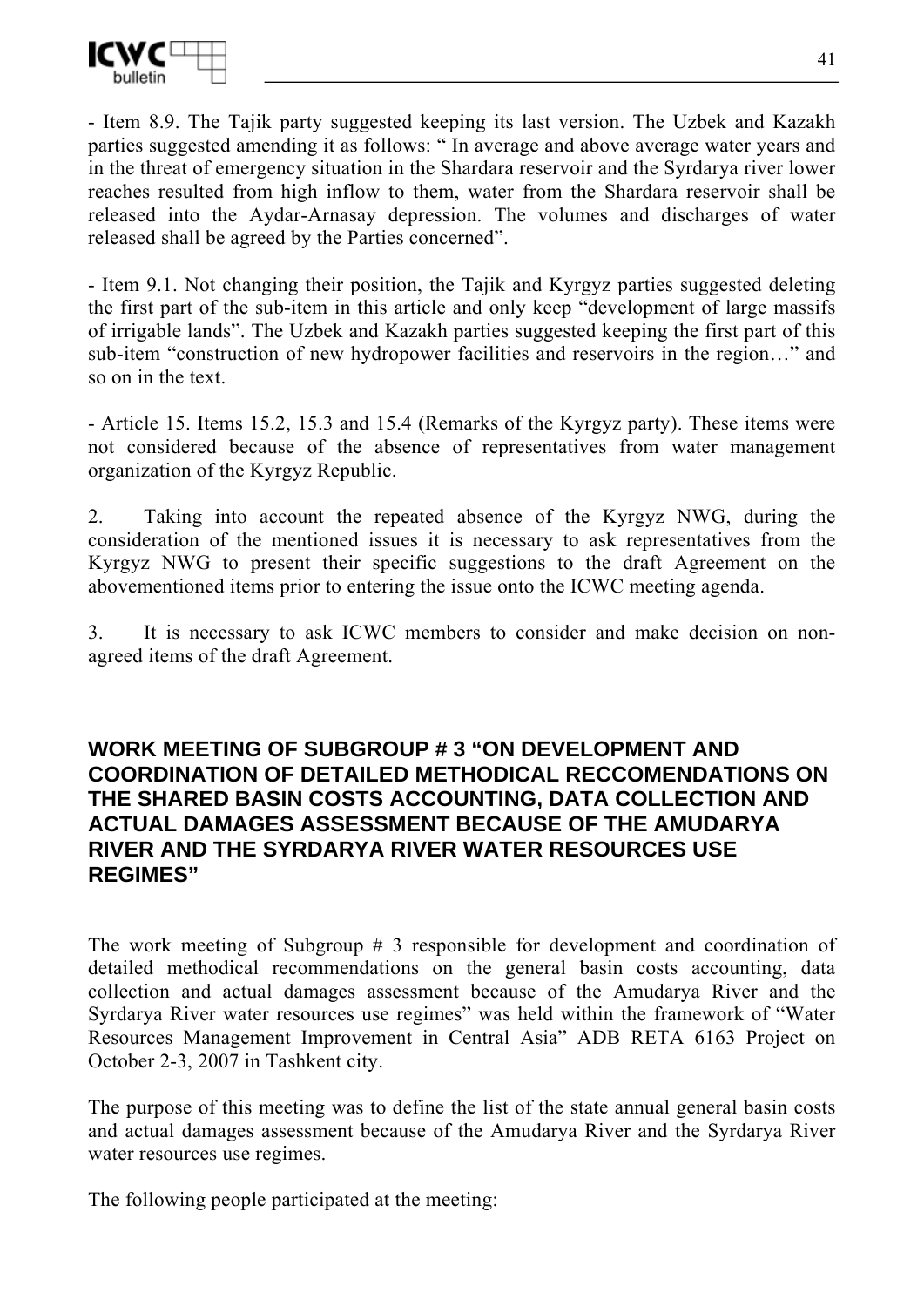

| Yusupov<br>Rustam Karimovich             | Group Leader, Chief Expert of the Ministry for Land<br>Reclamation and Water Resources of the Republic of<br>Tajikistan               |
|------------------------------------------|---------------------------------------------------------------------------------------------------------------------------------------|
| Khegay<br>Viktor Veniaminivich           | Chief Expert, SIC ICWC                                                                                                                |
| Akmuradov<br>Mered Khaytlievich          | Chief of Land Reclamation Department of the Ministry of<br>Water Resources of Turkmenistan                                            |
| Khudayberganov<br>Bakhadyr Matkarimovich | Deputy Chief of the Administration of the Ministry for<br>Agriculture and Water Resources of the Republic of<br>Uzbekistan            |
| Lysenko<br>Oleg Grigorevich              | Chief of Water Resources Administration of BWO<br>«Amudarya»                                                                          |
| Sakhvaeva<br>Ekaterian Pavlovna          | Chief Expert of Water Resources Department of the<br>Ministry of Water, Agriculture and Processing Industry of<br>the Kyrgyz Republic |
| Pulatov<br>Kamitjan                      | Advisor of the Chairman of Water Resources Committee<br>of the Ministry of Agriculture of the Republic of<br>Kazakhstan               |
| Loktionov<br>Aleksander                  | Chief of Department of BWO «Syrdarya»                                                                                                 |

Having the reports of V.A. Dukhovny, the Project Head, and R.K. Yusupov, Subgroup # 3 Head listened and opinions exchanged, the participants decided:

1. To recommend the elaborated List of the state annual general basin costs and actual damages assessment because of the Amudarya River and the Syrdarya River water resources use regimes for submitting to ICWC. (Provision 1).

2. NWGs (National Work Groups) reserve to themselves the right to make changes and supplements in the List of states' shared annual basin costs and actual damages assessment from the Amudarya River and the Syrdarya River water resources use regimes.

3. NWGs Subgroup # 3 Members should submit their methodical recommendations on the adopted items of "List" not later than November 15, 2007. (Annex 2).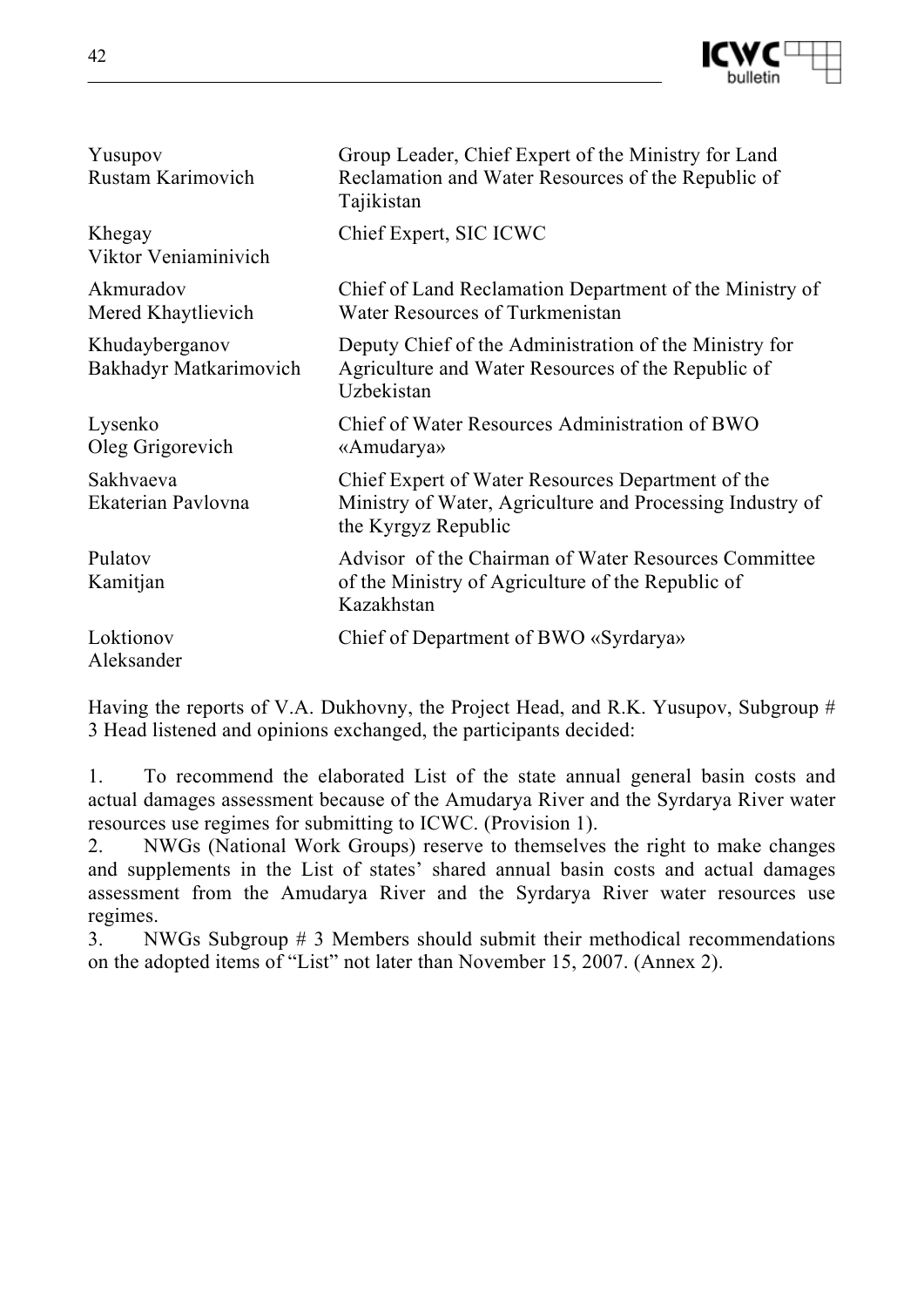

*Annex 1* 

#### **List**

#### **of states' shared annual basin costs and actual damages assessment because of the Amudarya River and the Syrdarya River water resources use regimes**

- 1. Maintenance costs of interstate organizations (ICWC Secretariat, BWO, SIC and CMC).
- 2. Shore protection and bed regulation along the Amudarya River, the Syrdarya River and their main tributaries.
- 3. Maintenance costs of Hydrometeorology Services in the Amudarya River and the Syrdarya River basins and of regional information systems.
- 4. Maintenance costs of reservoirs, canals, collectors and waterworks of interstate significance in the Amudarya River and the Syrdarya River basins.
- 5. Implementation of automated control systems of interstate objects management.
- 6. Population and national objects protection of from flood, mud flow and landslide.
- 7. National objects protection from underflooding caused by waterworks operation of interstate significance.
- 8. Measurements on water scarcity consequences decrease at interstate waterways.
- 9. Maintenance costs and rehabilitation of zones of flow formation of the Amudarya River, the Syrdarya River and their main tributaries.
- 10. Scientific research and forecasting of water resources formation, their conservation and efficient use.
- 11. Practical implementation of scientific water saving technologies.
- 12. Water conservation from pollution and water quality improvement.
- 13. Ecological conditions improvement in the Lower Amudarya River, the Syrdarya River and the Aral Sea.
- 14. State damages caused by the agreed interstate waterways use regime trouble or uncoordinated operations at them.

*Note*: Costs consist of state funds, grants, loans and credits, and water management organizations' business and private investments as well.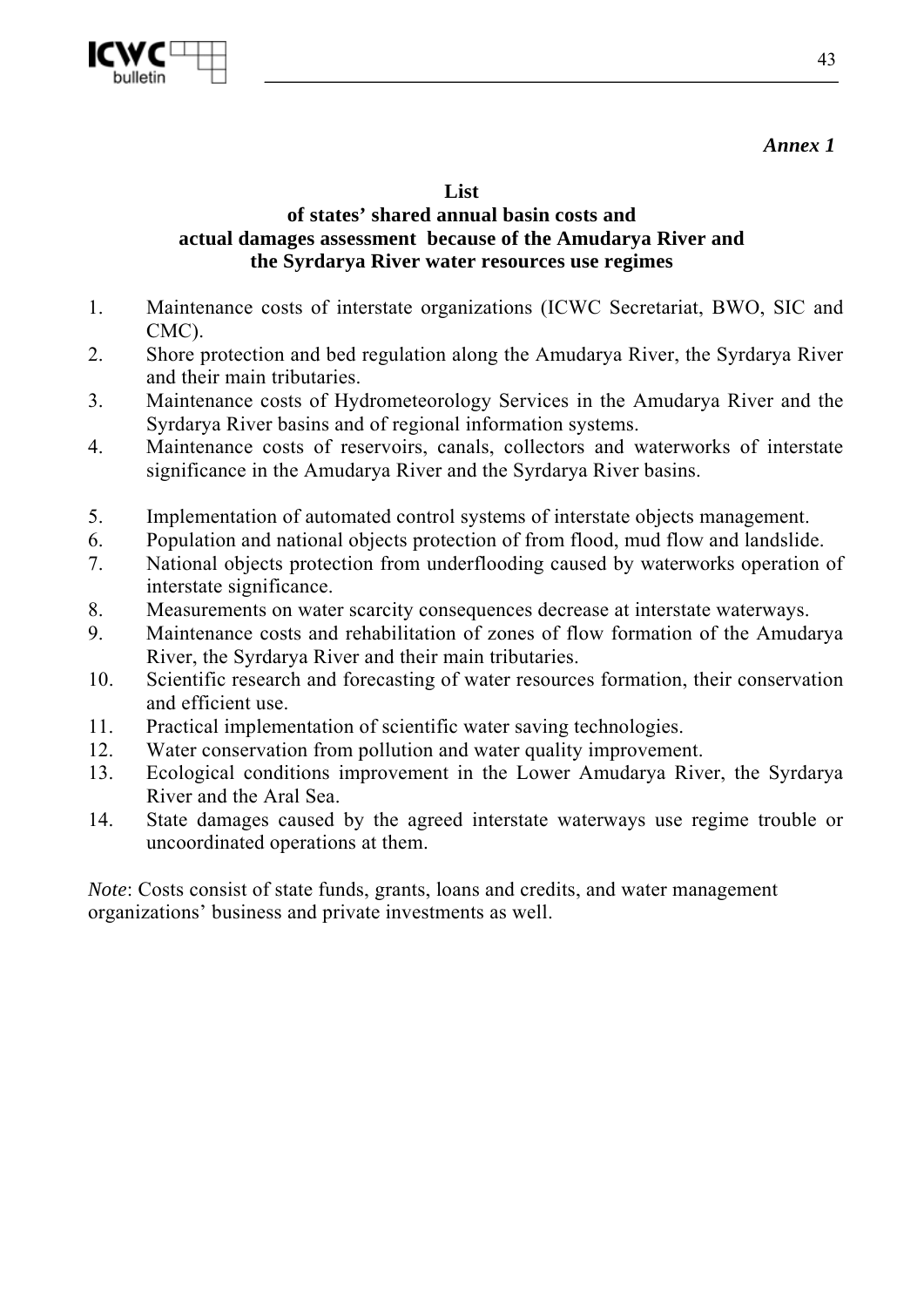#### **List of states' shared annual basin costs and actual damages assessment because of the Amudarya River and the Syrdarya River water resources use regimes**

| Costs                                                                                                                                                    | Costs structure                                                                                                                                                                                                                                                                                                                                                                                         |
|----------------------------------------------------------------------------------------------------------------------------------------------------------|---------------------------------------------------------------------------------------------------------------------------------------------------------------------------------------------------------------------------------------------------------------------------------------------------------------------------------------------------------------------------------------------------------|
| Maintenance costs of interstate organizations (ICWC)<br>Secretariat, BWO, SIC and CMC).                                                                  | Annual actual allocation                                                                                                                                                                                                                                                                                                                                                                                |
| Shore protection and bed regulation along the Amudarya<br>River, the Syrdarya River and their main tributaries.                                          | Annual actual costs of shore protection and bed regulation works execution and specialized<br>organizations                                                                                                                                                                                                                                                                                             |
| Maintenance costs of Hydrometeorology Serveces in the<br>Amudarya River and the Syrdarya River basins, and of<br>regional information systems.           | Actual costs of National Hydrometeorology Services, their reequipment, development and<br>rehabilitation of hydrometeorological gauging stations and weather stations in the zone of<br>runoff formation and dispersal. Provided parties' related information exchange necessary for<br>normal water resources management.<br>Actual costs of regional information systems development and maintenance. |
| Maintenance costs of reservoirs, canals, collectors and<br>waterworks of interstate significance in the Amudarya<br>River and the Syrdarya River basins. | Costs at a national level as well as other countries' costs in accordance with interstate<br>agreements depending on object purpose. Maintenance costs of power reservoirs in the<br>volume uncovering power production.                                                                                                                                                                                |
| Implementation of automated control systems of interstate<br>objects management.                                                                         | On the basis of construction documents on rehabilitation of existing objects and construction<br>of new objects.                                                                                                                                                                                                                                                                                        |
| Population and national objects protection of from flood,<br>mud flow and landslide.                                                                     | Costs of forecasting and due notice, people evacuation, provision of habitation, food, clothes,<br>and taking measures on minimizing and liquidation of consequences of mud flow and<br>landslide as far as possible.                                                                                                                                                                                   |
| National objects protection from underflooding caused by<br>waterworks operation of interstate significance.                                             | Measures on underground water level decreasing in the zone of operation of waterworks of<br>interstate significance defined and taken by the parties together. Works listed above will be<br>executed in accordance with the agreement of the parties.                                                                                                                                                  |
| Measurements on water scarcity consequences decrease at<br>interstate waterways.                                                                         | State costs of water deficit prevention and its consequences including water transfer from one<br>source to another, mounting of additional pumping stations, application of water saving<br>irrigation methods, additional well drilling, water rotation implementation etc.                                                                                                                           |
| Maintenance costs and rehabilitation of zones of flow                                                                                                    | Forest planting saving and rehabilitation, taking erosion-preventive measures.                                                                                                                                                                                                                                                                                                                          |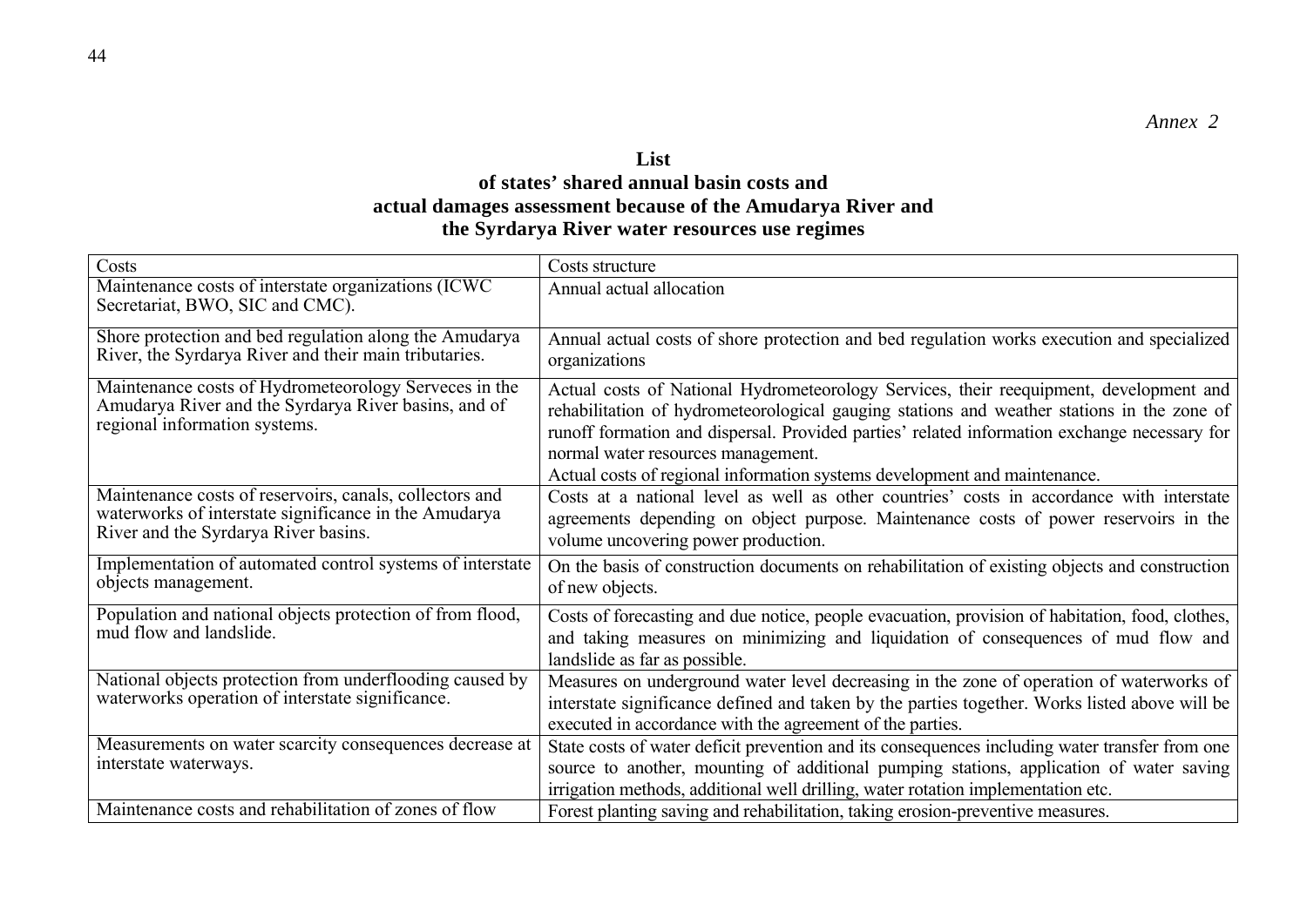| formation of the Amudarya River, the Syrdarya River and<br>their main tributaries.                                 |                                                                                                                                                                                                                                                                                                                                                                                                                                                                                                                                                  |
|--------------------------------------------------------------------------------------------------------------------|--------------------------------------------------------------------------------------------------------------------------------------------------------------------------------------------------------------------------------------------------------------------------------------------------------------------------------------------------------------------------------------------------------------------------------------------------------------------------------------------------------------------------------------------------|
| Scientific research and forecasting of water resources<br>formation, their conservation and efficient use.         | States' costs of researches in the field of water use and allied fields – hydrology, land<br>reclamation, hydrogeology and others.                                                                                                                                                                                                                                                                                                                                                                                                               |
| Practical implementation of scientific water saving<br>technologies.                                               | Taking water saving measures complex on decreasing of intake from interstate water sources.                                                                                                                                                                                                                                                                                                                                                                                                                                                      |
| Water conservation from pollution and water quality<br>improvement.                                                | Water quality monitoring system, its limitation and licencing, costs of water decontamination,<br>construction of base stations along the boundaries of states. Measures on drainaging of saline<br>collector-drainage water discharged into the stream canals of the Amudarya River and the<br>Syrdarya River.                                                                                                                                                                                                                                  |
| Ecological conditions improvement in the Lower<br>Amudarya River, the Syrdarya River and the Aral Sea.             | Cost of construction and construction complex exploitation received to keep up<br>ecologically sustainable regime of deltas, their conservation and rehabilitation of lower<br>reach bio-productivity; costs for controlling the dewatered sea ground desertization;<br>maintenance costs of Delta Administration.                                                                                                                                                                                                                               |
| State damages caused by the agreed interstate waterways<br>use regime trouble or uncoordinated operations at them. | Actual losses of material resources, equipment, population health, fauna and flora caused by:<br>- flood if caused by uncoordinated releases from upper located reservoirs, releases from<br>adjacent territories exceeding planned or calculated parameters;<br>- water deficit if caused by breach of limit cutting volumes coordinated by the parties as a<br>result of unequal runoff water distribution;<br>- landslide caused by creation or overfilling of break-prone lakes;<br>- mudflow caused by uncontrolled transboundary releases. |

*Note*: Costs consist of state funds, grants, loans and credits, and water management organizations' business and private investments as well.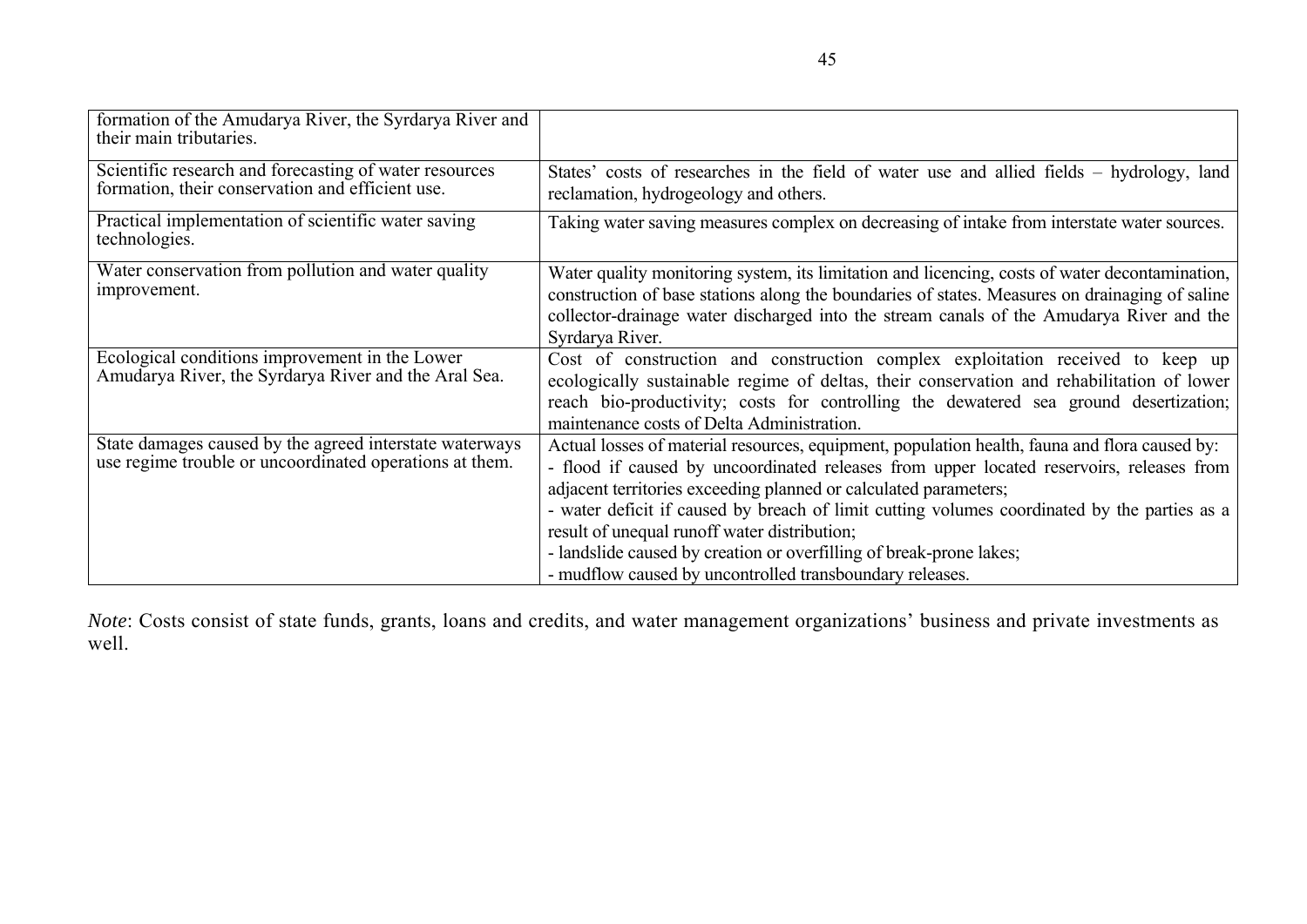

## **CONSIDERATION OF RECOMMENDATION ON HYDROMODULE ZONES BOUNDARIES CORRECTION AND IRRIGATION RATES CLARIFICATION (IWRM-Fergana Project)**

A workshop-meeting on "Consideration of recommendations on hydromodule zones boundaries correction and irrigation rates clarification within the framework of IWRM-Fergana Project" was held in Fergana city on January 15, 2008.

The agenda comprises the following items:

- 1. Assessment of existing irrigation rates and regimes on the basis of data of demonstrational/ pilot sites under IWRM-Fergana Projectа (Sh.Sh. Mukhamejanov).
- 2. Contradiction of actually required irrigation norms and regimes to approved recommendations on hydromodule zoning (deputy chiefs: the Naryn-Syrdarya BISA – N. Obetshaev, Syrdarya–Sokh BISA – F. Rasulov, Naryn-Karadarya BISA – S.Sh. Ergashev).
- 3. Recommendations on hydromodule zones boundaries correction and irrigation norms clarification within the framework of IWRM-Fergana Project" (G.V. Stulina)

Sh.Sh. Mukhamejanov opened the workshop who noticed that the workshop purpose was discussion on clarified boundaries of hydromodule zones and irrigation rates for the command zones to SFC in the Fergana and the Andijan provinces. He proposed to consider the gained results of pilot sites irrigation, to listen to the reports of G.V. Stulina, the Executor of hydromodule zoning correction, and BISA representatives on problems of existing zoning at present.

V.A. Dukhovny, the Director of SIC ICWC, said that there were different approaches to definition of irrigation water amount. In the West many people think that water is measured by money. A farmer takes as much water as he can pay for. A license of water is granted for years. In Israel, license of water is granted only for a half of a year. Water price cost is  $60$  cents per 1  $M<sup>3</sup>$  here. However, water delivery cost depends on shared used volume. If water is used in accordance with the norm so payment is  $25{\text -}30$  cents/  $\text{m}^3$ , if 50 % out of the norm, so cost is 14 cents/ $w^3$ . Practically, Uzbekistan also pays 1-1.5 cents/ $M<sup>3</sup>$  for surplus water paying for power to the Kyrgyz Republic. We are interested to calculate water correctly to prevent surplus loading on irrigation network.

Keeping on the same norms but changing hydromodule zoning enabled to minimize water use by 15-20 % when correcting. Average long-term data were taken into account for previous hydromodule zoning. Changing climatic conditions and underground water level required to correct the irrigation regime. MAWR made a decision to use new hydromodule zoning within the project zone as an experiment. It is very important that the new method allows to take into account the progress of climatic indicators of the year in contrast to the existing methods.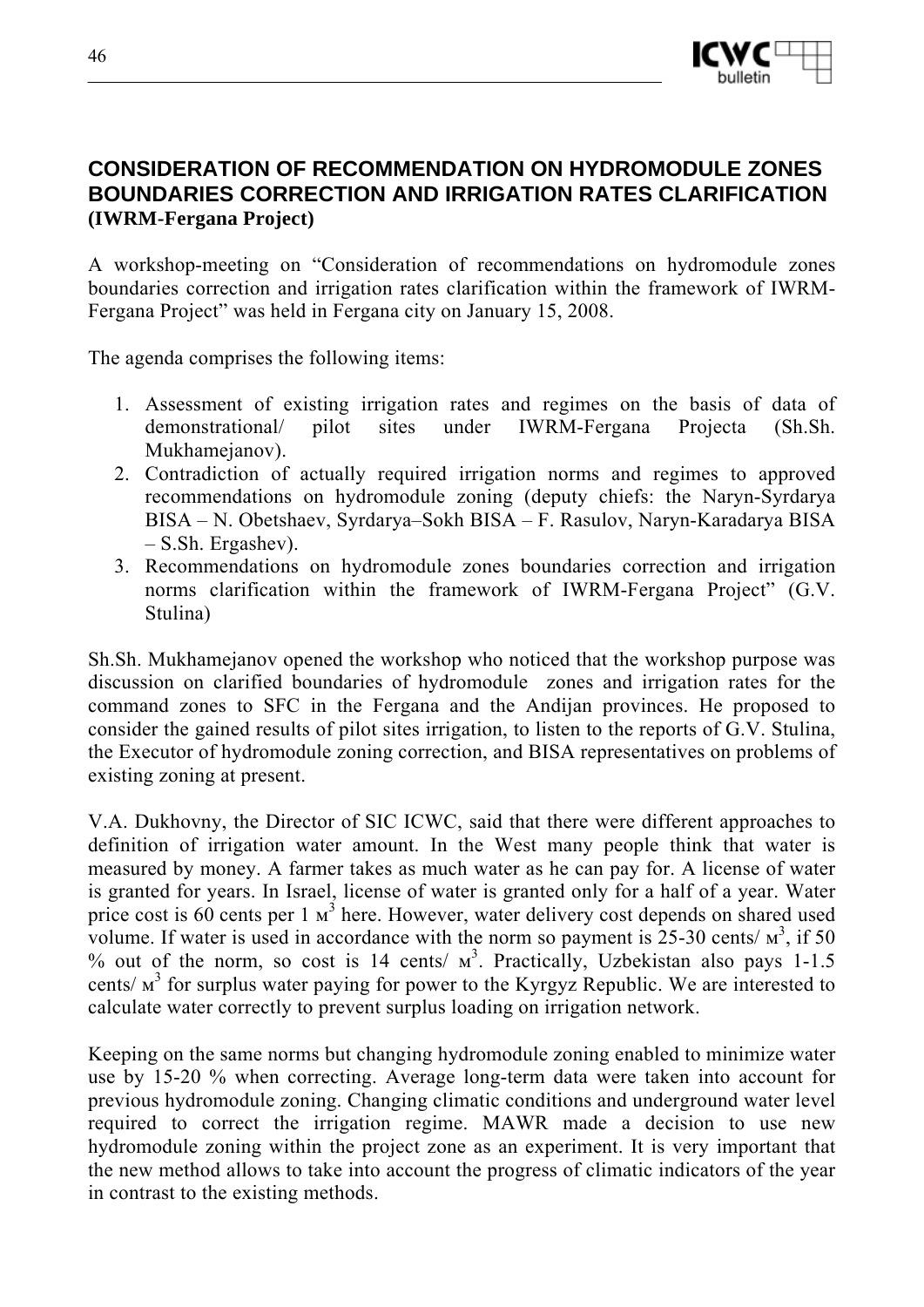

G.V. Stulina made a presentation on the work execution. She stated correction methods and showed the results. As a result of the work, hydromodule zoning maps were designed and analysis was conducted which showed that  $1+2+3$  area of hydromodule zones decreased, and 4+5+6 and 7+8+9 area of hydromodule zones increased as a result of underground water level changing. Irrigation regime was calculated on CROPWAT Program. The irrigation regime table for each hydromodule zones, for basic crops was drawn up. Water use decreased at the coefficient of efficiency of the system of 75 % during growing season, by 30 % in comparison with the planned at the coefficient of efficiency of 63  $\%$  - by 25  $\%$ ).

The map of "Akbarabad" WUA hydromodule zoning was drawn up, the table of allocating areas of hydromodule zones for each farm of WUAs.

G.F. Solodkiy stated the work results. He mentioned that 3 stages of the work.

1. The map of hydromodule zones was drawn up, the program (CROPWAT modification) on average climatic indicators (2000-2004), irrigation regime was calculated in according with ground water level. The results were presented in the form similar to the used at present. This map could be used to assess water use on a scale of a canal.

2. Program block was created and prepared to transfer it by using which it would be possible to correct the irrigation regime by changing a sowing term, for example.

3. Algorithm and program were derived which allow to forecast and calculate the irrigation regime for perspective by choosing a year-analog (in ten-day period).

Solodkiy demonstrated the program interface and accounting forms as a result of its operation.

The following decision was made as a result of the discussion:

1. To approve the executed work. To recognize it as urgent and necessary.

2. To consider the possibility for developing a mechanism for calculation of recharge irrigation and irrigation before sprouting of cotton

3. To conduct field observations and to calculate irrigation norms for makhallya homestead lands during the next works. To pay attention that they are supplied with water insufficiently.

4. To inventory a sowing structures including on adyrs (where it is not allowed to plant such crops as onion).

5. To exclude a watering chart from a result table according to progress phases or to correct it.

6. To represent a hydromodule ordinate as a result of calculation.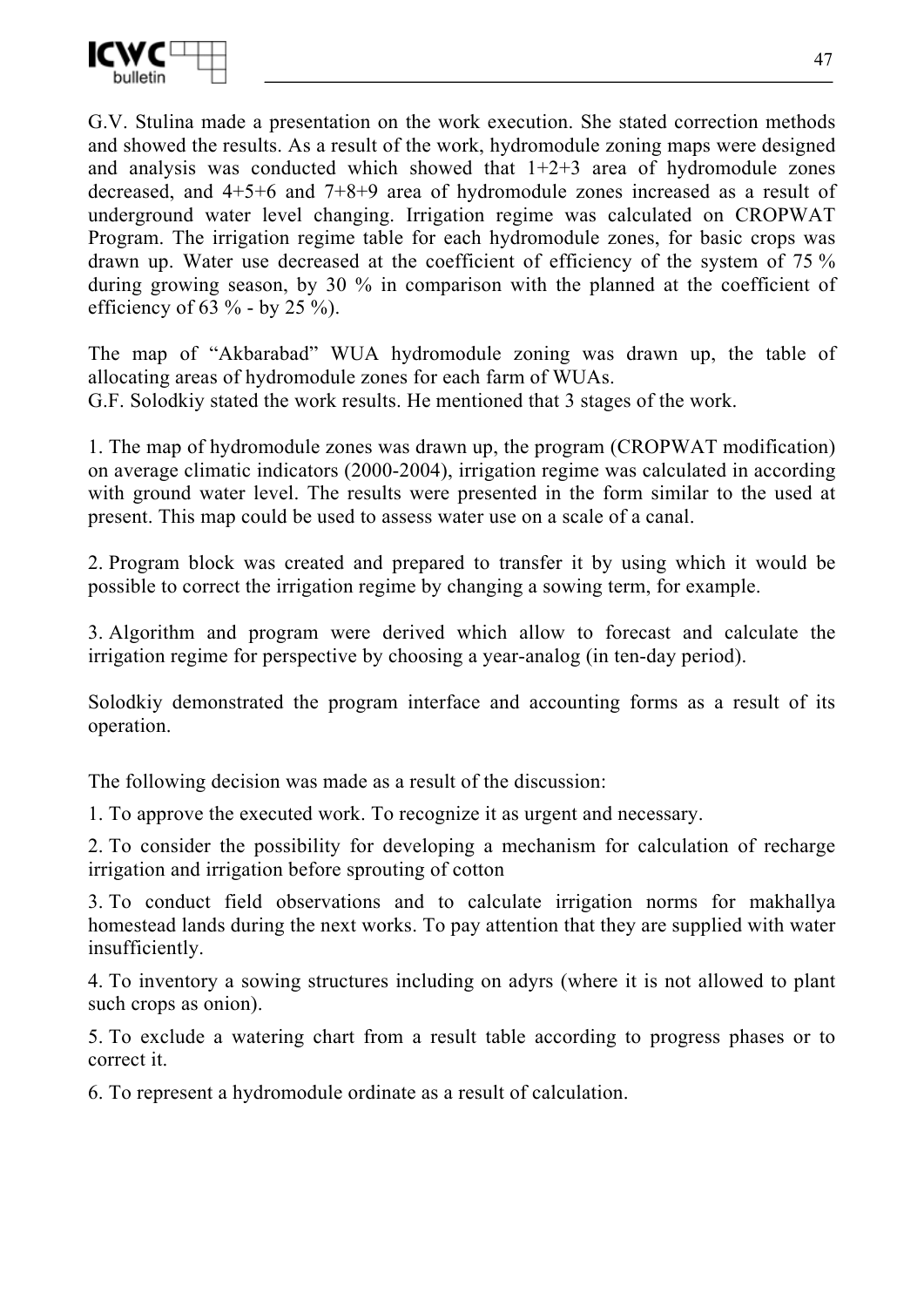



# **MISCELLANEOUS IN BRIEF**

## *IN BRIEF*

**Kazakhstan:** Israel Company on Water Desalination "IDE Technology" plans to construct two desalting plants at the cost of 14 million dollars. These technical constructions will supply the Kazakh National HEP with 12000  $\text{m}^3$ /day of water as well as the inhabitants of Aktau city in the Caspian Sea with drinking.

**Nicaragua:** Inter-American Development Bank approved the lax credit for 30 million dollars to improve of ENACAL Administration, a utility enterprise belonging to a state providing urban regions with drinking water. The program will include an extraordinary plan on rehabilitation of service tools and equipment in some countries including Managua.

**Haiti:** Inter-American Development Bank approved lax credit for 15 million dollars for a Program of drinking water expenditure and water treatment services in rural communities. The Program which will be executed by National Drinking Water Service should be of benefit for approximately 90 thousand people whose average water use is 7 l/day per one person and this is almost a third of the main minimum recommended by World Health Organization.

**Ecuador:** Inter-American Development Bank approved lax credit to the amount of 70 million dollars for two stages of the Program of environment treatment which will provide the inhabitants of Quito with sewerage systems as well as flood protection. The program includes drinking water supply, sewerage works, works on flood protection and organizational structures strengthening.

**India**: World Bank approved the credit to the amount of 120 million dollars for rural water supply in Uttaranchal and Project on water treatment providing the modernization of a water supply system in provinces. It is planned to help at least 1.2 million people or 20 % of rural population at the Project implementation. This Project will also improve the treatment system in approximately 30 % of rural provinces.

## **WATER PRICES ARE PERSISTENTLY RISING WORLDWIDE<sup>4</sup>**

Consulting company NUS Group in its International Water Report and Price review for 2006-2007 has announced that world prices for water in 12 out of 14 examined large countries have raised during the last 12 months. Moreover, the company suggested further increase in prices in the coming year.

 $\overline{a}$ 

<sup>4</sup> World Water volume 30, issue 5, September/October 2007.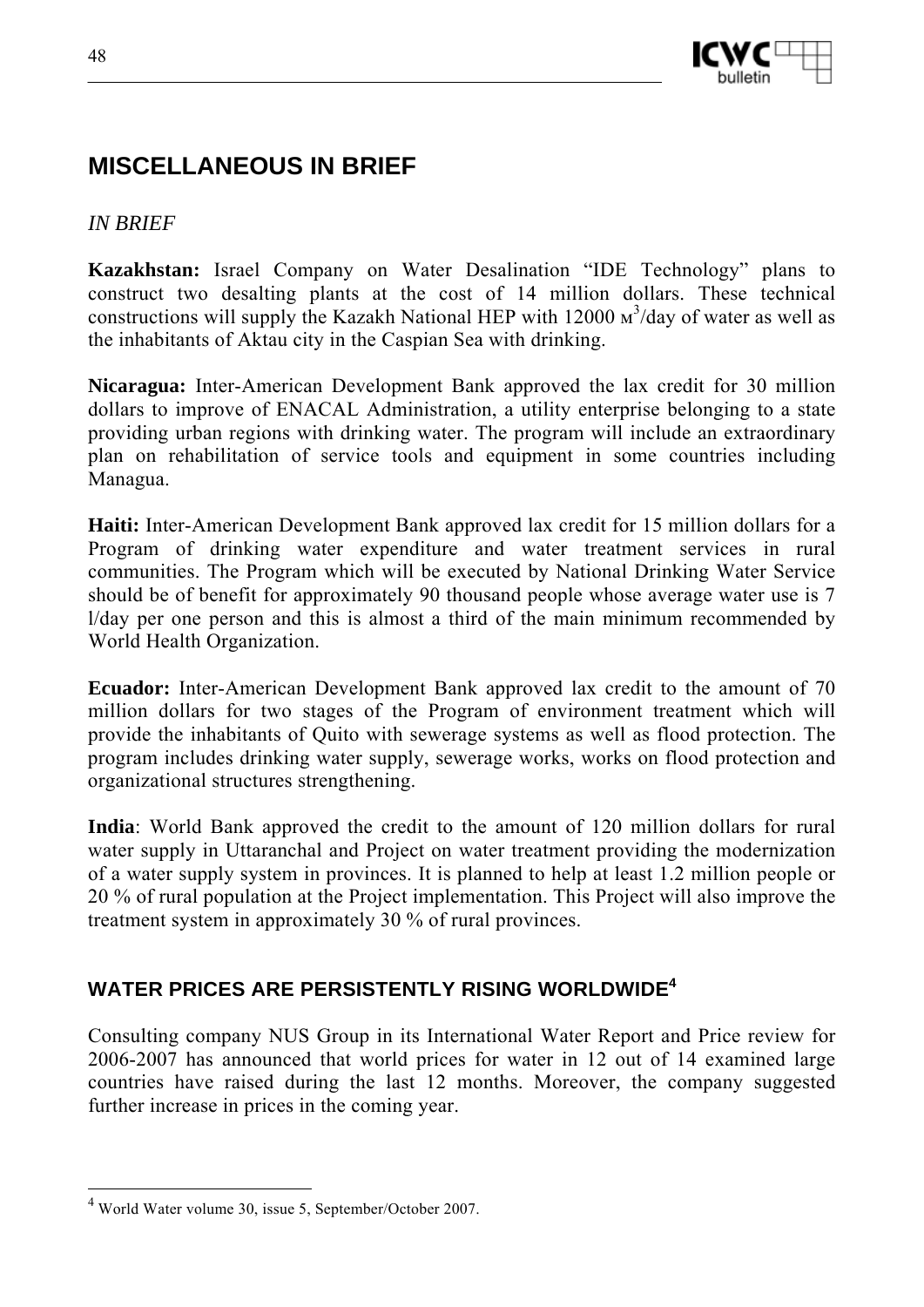

Denmark is remaining the most expansive country in the world. Its cost of water is US\$0.6 per m3. Germany is followed by Denmark and ranks second in the world market for water. Although experienced the highest increase in water rates in its history last period which was 6.1%, the USA stays one of the least expansive countries worldwide. Australia is the only country which has suffered from the highest boost in price compared to previous year—17.8%. The following is the list of countries that have experienced price increases in comparison to last year: Belgium, Canada, South Africa, and GB.

According to the president of the consulting company NUS Group, Richard Soultanian, the causes of these changes in prices vary. He stated that: "Increases in price for water were quite specific; however, growth reasons are even more diverse. In some countries such as Australia environmental problems like drought, in other countries say in Canada problems concerning enhancing effective protection of environment are appearing to be main reasons for price growth."

Taking into account current events happening in the world, large commercial water users can not rely on cheap and huge water reserves any more.

## **EXPANSION OF PANAMA CANAL TO FIT IN MEGATANKERS<sup>5</sup>**

Authorities of Panama Canal have empowered American CH2M Hill and its partners DHV Group from Holland and TYPSA Group from Spain to launch \$5.25 billion project. DHV is responsible for the construction of marine and blocking facilities under the current project. Franco-Belgium consortium CPP has finished preliminary project. Canal should be changed so that merchant tankers with deadweights of 65-70 ths tones could go through it. Due to their largeness and low set these megatankers can not pass through the canal. Construction work has to be completed by the year 2014. Expected capital investment into project is \$5.25 billion.

"This is one of the most prestigious projects in hydroengineering construction in the world, and similar to the flood safety dam in Saint Petersburg it is one of the most observable hydroengineering projects", stated manager of the DHV program Ben Rizkemp. Panama Canal will celebrate its centenary on august 15, 2014. The aim is to be able to finish all construction work by this time, in order to first megatanker could go through Panama Canal at its centenary day.

## **WATER DISPUTE IS TURNING INTO EFFECTIVE COOPERATION<sup>6</sup>**

The world with boosting population and increasing pressure in the sphere of economic production and scarcity of water resources is inclined to have conflicts. Water resources, however, are not always considered as the only source of violent conflicts or war. The last war for water occurred 4500 years ago between Mesopotamia, Uma and Lagash for the right of irrigation along the Tigris river. But water resources has played significant

 5 World Water volume 30, issue 5, September/October 2007.

<sup>6</sup> UPDATE UNESCO-IHE October 2007.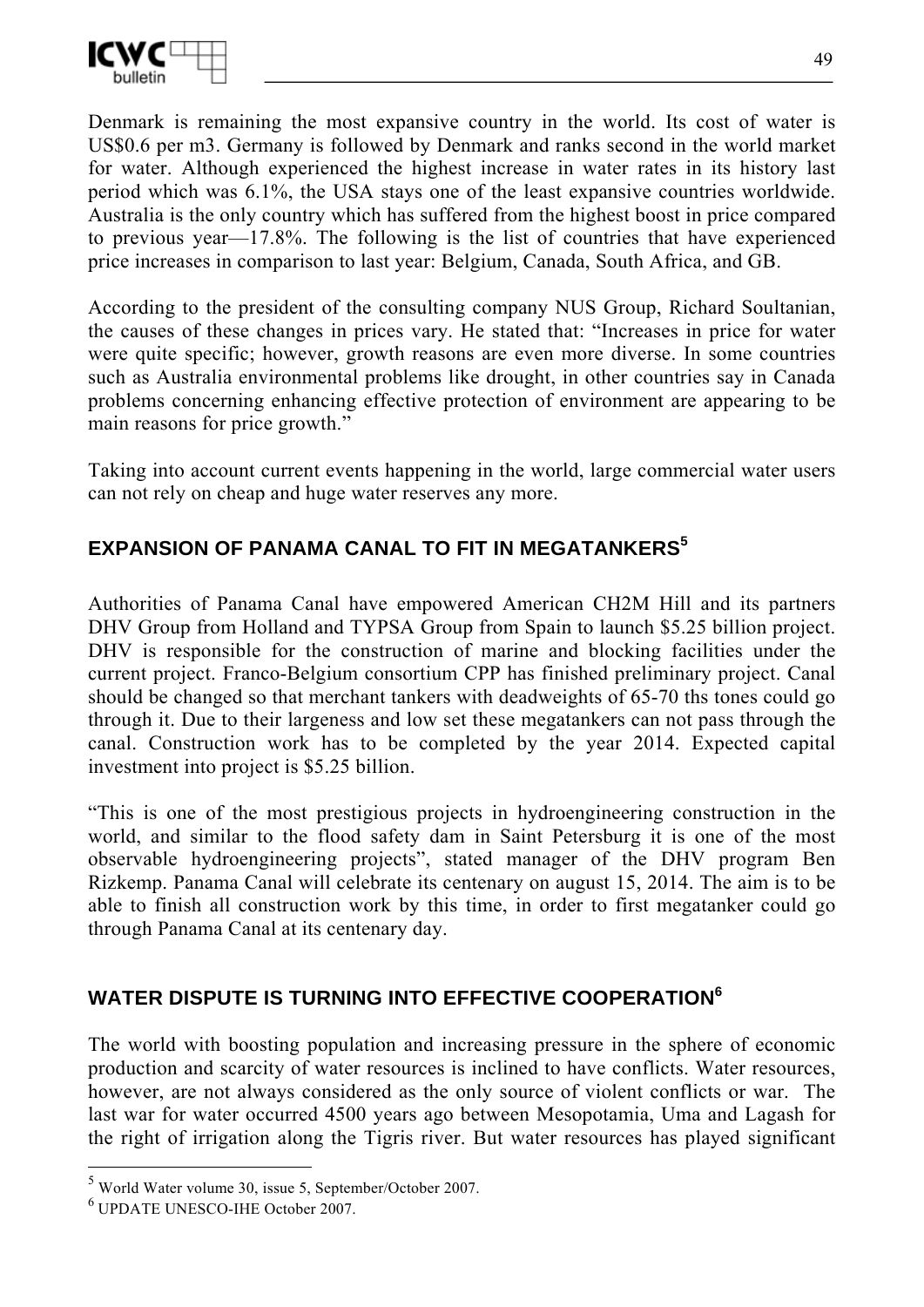

role in many continuous disputes in the world in all periods. The conflict usually arises as the result of the attempts to rule over water resources or use them for military or political purposes. During the last decades there have been tough relationships putting under constraint water resources in the Middle East in the Nile basin, on the USA and Mexico borders, in South Africa, as well as on the border of Paraguay and Argentina and so on.

#### **THE WORLD BANK WILL CEASE THE OPERATIONS OF LAHMEYER ON THE GROUNDS OF ITS INVOLVEMENT IN CORRUPTION**

It has been announced unacceptable by WB to further finance contracts of German project-consulting company Lahmeyer International that have been financed by the bank during the last seven years. It was explained that the company was involved in the corruption activities during implementation of a water project in the mountainous area in Lesotho (LHWP). Bank's Committee of Sanctions identified that Lahmeyer bribed the manager of mountainous area development office of Lesotho, Mashupo Sole who was responsible for the signing and implementation of contracts.

In July 2004, WB discharged the Canadian car producing company Acres International for three years and also company was suspected on giving a bribe in the process of LHWP. Other two European firms cooperating with LHWP have been caught in Lesotho, even though they were not part of the project financed by the Bank.

"Lesotho's Government displayed its power and ability to investigate its own officers, and some foreign companies accused of corruption" stated WB president Paul Volkovitz." Organizations like WB and governments of rich countries should support strong position of poor countries in their desire to ascertain that all appropriated funds for the poor are precisely being used on purpose."

LHWP is a large-scale hydroelectric project for transferring water with the value of billions of USD implemented by the Government of Lesotho and South Africa. This project is mainly assigned for transferring water from Maluti Mountains located in the eastern and central part of Lesotho to Gauteng province in South Africa. Lahmeyer International was a part of the consortium that carried out analysis of feasibility of LHWP project in 1986. The first stage of the project has already been accomplished and included Kats and Muel dams, water channels with the length of 82 km, and 200 km driveways with the total cost of \$2.5 billion.

Lahmeyer acquired two WB contracts concerning component of water transfer which are related to detailed contract design, construction supervision, project research and technical advice regarding South water-supply tunnel and Mohale tunnel.

In conclusion, the Committee took into account several aspects such as shortcomings of Lahmeyer International detected owing to WB contribution, payment of criminal fine, and collaboration with Lesotho's authorities. The bank made a decision about a cutback of a four year discharge, if Lahmeyer cooperates with WB in the disclosure of any crime. Group of environmental defenders supported this prohibition but made an appeal to the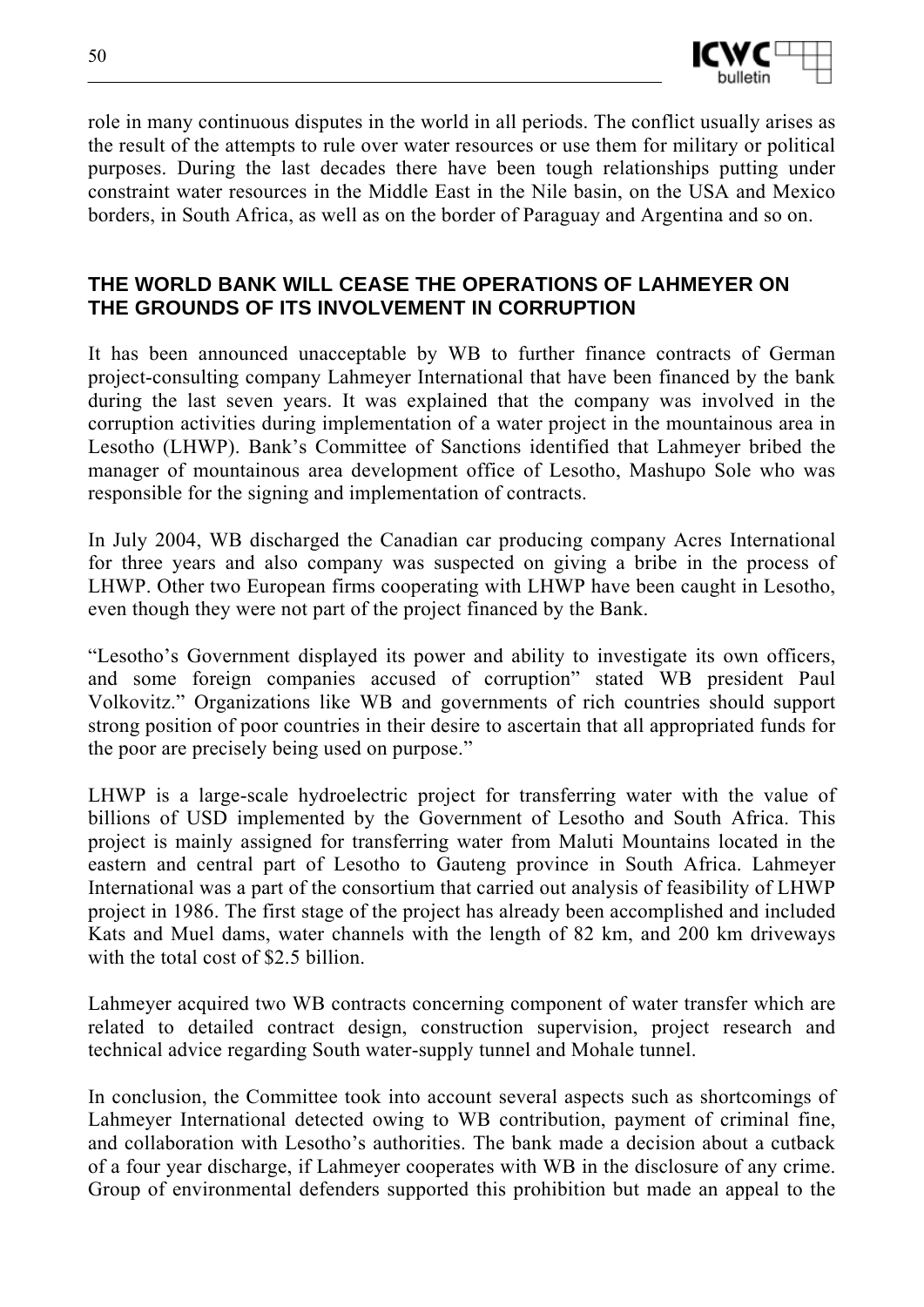

WB to guarantee future censures for bribery regarding WB projects to immediately extinct rights and called the bank to work together with other multilateral development banks and with agencies with bilateral assistance in order to provide dismissal of guilty contractors.

## **WATER GIANTS ARE LOSING WORLD SUPREMACY**

According to David Lloyd Owen, the Director of consulting firm "Envisager", five biggest water companies are losing their dominating positions.

"For the last three years nature of water industry has fundamentally changed and now major players have less dominating positions" said Owen to the members of industry who visited Pinsent Masons Water Yearbook opening. "Since the times of selling water of the Thames by RWE directly to Mackouri, the "big five" has now relying on the less than half of operating staff. We have not experienced such an event for a long time".

In 2002, five largest companies (Suez, Veolia, RWE, SAUR and Agbar) accounted for about 75% of operating staff. In 2006, it has fallen to 47%.

Owen noted: "In this sense, there is a significant change in the number of locally based companies appearing in the sphere of developing economy. Majority of these companies are relatively small, however, in total they play a significant role.

Shift of high remunerations from multinational companies for the benefit of local and foreign business is the main reason for the existence of these companies. Most of the above mentioned refers to problems faced by multinational companies since the mid 1990, especially regarding political and foreign currency risk."

However, Doctor Owen warned: "While local or foreign investors are eliminating currency risk, this is not a criterion for positive development; it only hinders mobilization of new sources of funding required for achieving the Millennium Development Goals."